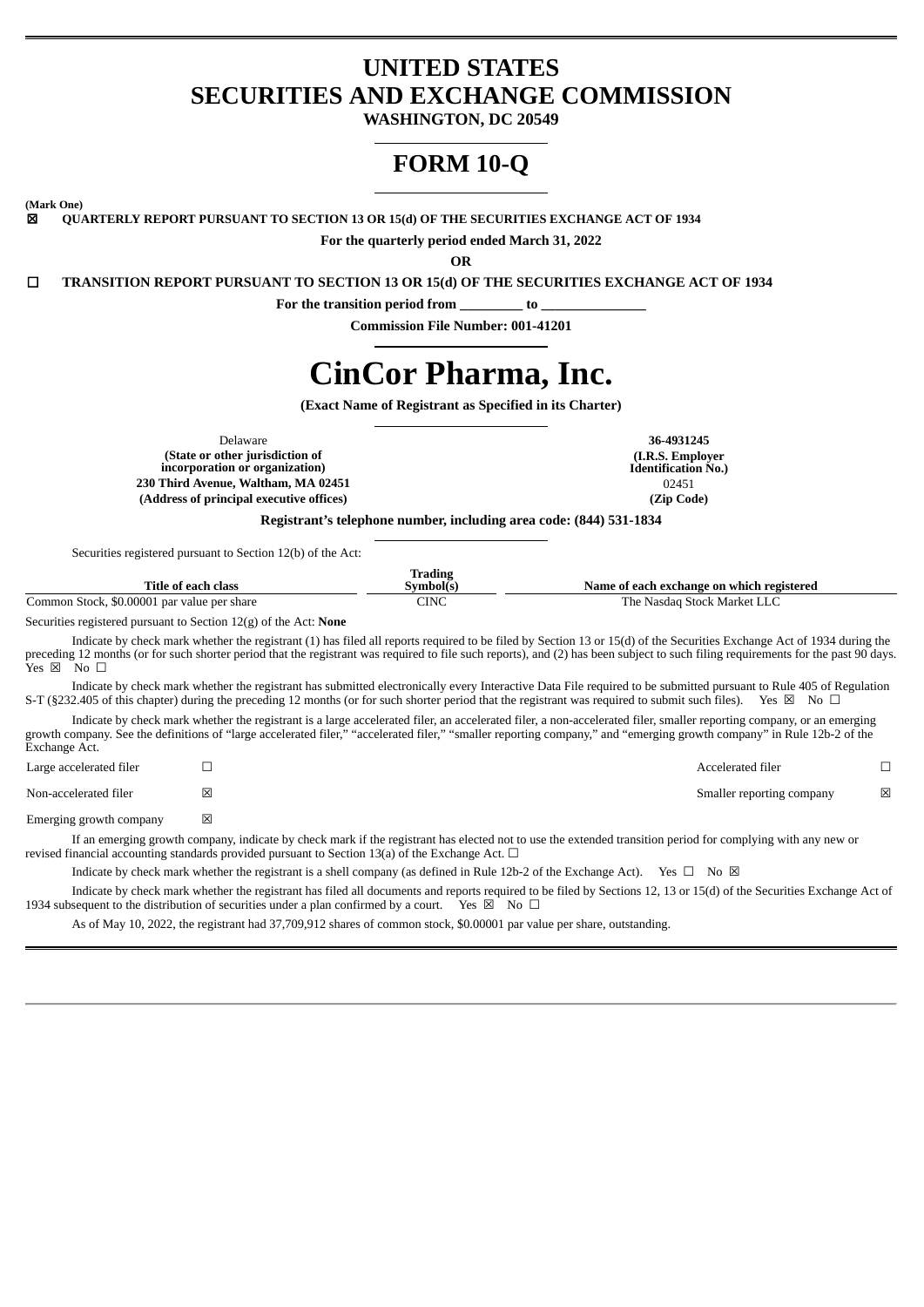# **Table of Contents**

|                   |                                                                                                                        | Page |
|-------------------|------------------------------------------------------------------------------------------------------------------------|------|
| PART I.           | <b>FINANCIAL INFORMATION</b>                                                                                           |      |
| Item 1.           | <b>Condensed Financial Statements (Unaudited)</b>                                                                      | 3    |
|                   | Condensed Balance Sheets - March 31,2022 (Unaudited) and December 31, 2021                                             |      |
|                   | Condensed Statements of Operations - Three Months Ended March 31, 2022 and 2021 (Unaudited)                            |      |
|                   | Condensed Statements of Comprehensive Loss - Three Months Ended March 31, 2022 and 2021 (Unaudited)                    |      |
|                   | Condensed Statements of Redeemable Convertible Preferred Stock and Stockholders' Equity (Deficit) – Three Months Ended |      |
|                   | March 31, 2022 and 2021 (Unaudited)                                                                                    | 6    |
|                   | Condensed Statements of Cash Flows – Three Months Ended March 31, 2022 and 2021 (Unaudited)                            |      |
|                   | Condensed Notes to Consolidated Financial Statements                                                                   | 8    |
| Item 2.           | Management's Discussion and Analysis of Financial Condition and Results of Operations                                  | 20   |
| Item 3.           | <b>Quantitative and Qualitative Disclosures About Market Risk</b>                                                      | 28   |
| Item 4.           | <b>Controls and Procedures</b>                                                                                         | 28   |
| PART II.          | <b>OTHER INFORMATION</b>                                                                                               | 28   |
| Item 1.           | <b>Legal Proceedings</b>                                                                                               | 28   |
| Item 1A.          | <b>Risk Factors</b>                                                                                                    | 28   |
| Item 2.           | Unregistered Sales of Equity Securities and Use of Proceeds                                                            | 29   |
| Item 3.           | <b>Defaults Upon Senior Securities</b>                                                                                 | 29   |
| Item 4.           | <b>Mine Safety Disclosures</b>                                                                                         | 29   |
| Item 5.           | <b>Other Information</b>                                                                                               | 29   |
| Item 6.           | <b>Exhibits</b>                                                                                                        | 30   |
| <b>Signatures</b> |                                                                                                                        | 31   |
|                   |                                                                                                                        |      |

# **SPECIAL CAUTIONARY NOTICE REGARDING FORWARD-LOOKING STATEMENTS**

This Quarterly Report on Form 10-Q of CinCor Pharma, Inc., or CinCor or the Company, contains or incorporates statements that constitute forwardlooking statements within the meaning of the federal securities laws. Any express or implied statements that do not relate to historical or current facts or matters are forward-looking statements. In some cases, you can identify forward-looking statements by terminology such as "may," "will," "could," "should," "expects," "intends," "plans," "anticipates," "believes," "estimates," "predicts," "projects," "seeks," "endeavor," "potential," "continue" or the negative of these terms or other comparable terminology.

Although we believe that the expectations reflected in these forward-looking statements are reasonable, these statements relate to our strategy, future operations, future financial position, future revenue, projected costs, prospects, plans, objectives of management and expected market growth, and involve known and unknown risks, uncertainties and other factors that may cause our actual results, levels of activity, performance or achievements to be materially different from any future results, levels of activity, performance or achievements expressed or implied by these forward-looking statements. These forwardlooking statements include, without limitation, statements about the following:

- the timing, progress and results of our preclinical studies and clinical trials of baxdrostat (CIN-107) and any future product candidates, including statements regarding the timing of our planned IND submissions, initiation and completion of studies or trials and related preparatory work, the period during which the results of the trials will become available and our research and development programs;
- our estimates regarding expenses, future revenue, capital requirements and needs for additional financing;
- the timing of any submission of filings for regulatory approval of, and our ability to obtain and maintain regulatory approvals for, baxdrostat and any future product candidates;
- our ability to identify patients with the diseases treated by our product candidate and to enroll these patients in our clinical trials;

i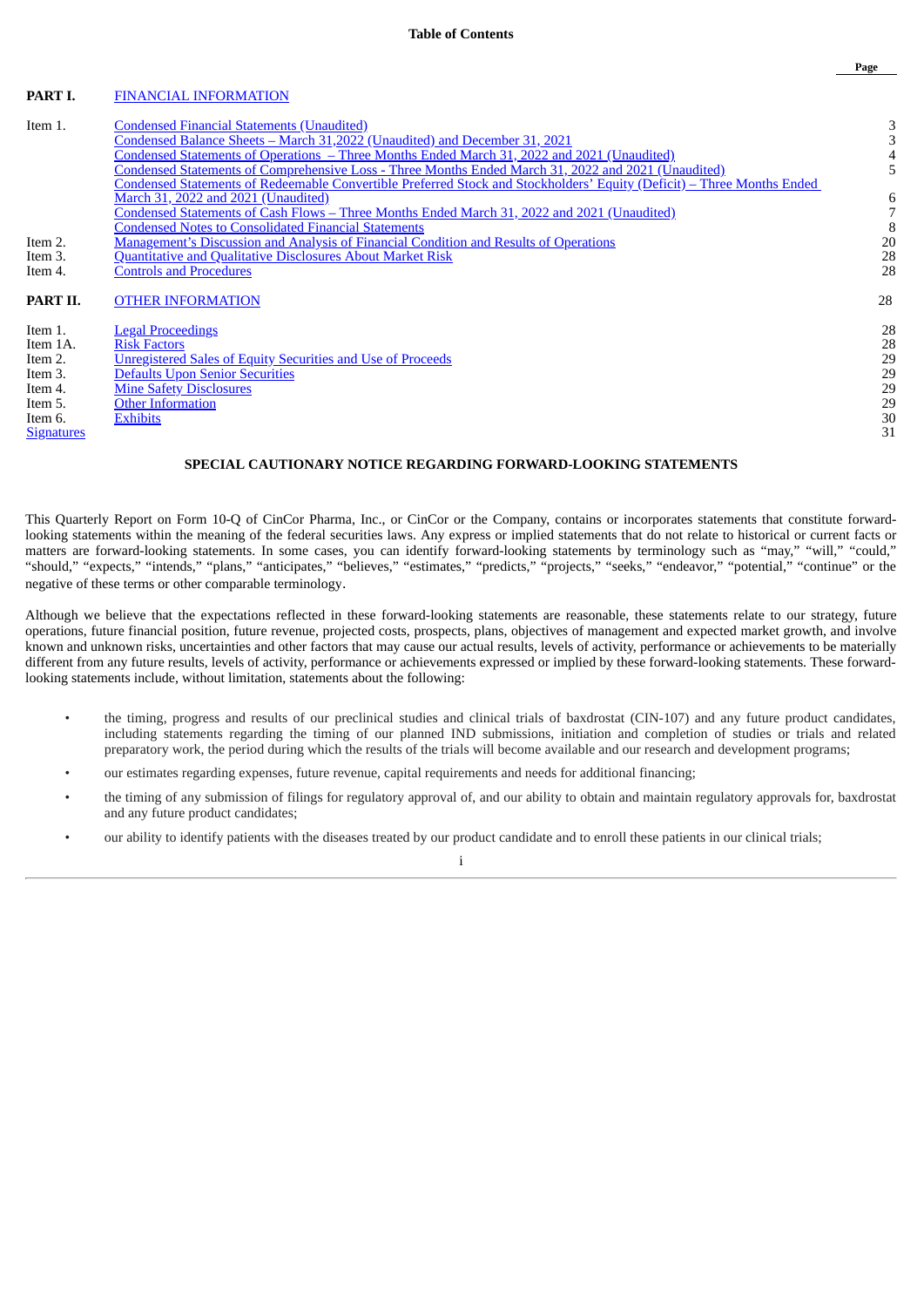- our expectations regarding the size of the patient populations, market acceptance and opportunity for and clinical utility of baxdrostat and any future product candidates, if approved for commercial use;
- business disruptions affecting the initiation, patient enrollment, development and operation of our clinical trials, including a public health emergency, such as the COVID-19 pandemic, or geopolitical events, including the ongoing military conflict between Russia and Ukraine, and related sanctions against Russia;
- our expectations regarding the scope of any approved indication for baxdrostat or any future product candidate;
- our ability to successfully commercialize baxdrostat or any future product candidate, if approved;
- our expectations regarding the potential market size and the rate and degree of market acceptance for baxdrostat or any future product candidates that we develop;
- the effects of competition with respect to baxdrostat or any future product candidates, as well as innovations by current and future competitors in our industry;
- our ability to fund our working capital requirements;
- our intellectual property position, including the scope of protection we are able to establish, maintain and enforce for intellectual property rights covering baxdrostat;
- our financial performance and our ability to effectively manage our anticipated growth; and
- our ability to obtain additional funding for our operations.

You are urged to carefully review the disclosures we make concerning these risks and other factors that may affect our business and operating results under "Item 1A. Risk Factors" in the Annual Report on Form 10-K, the supplemental risk factors under "Item II 1.A. Risk Factors" in this Quarterly Report on Form 10-Q, as well as our other reports filed with the Securities and Exchange Commission. We may announce material business and financial information to our investors using our investor relations website (www.cincor.com/investor-relations). We therefore encourage investors and others interested in CinCor to review the information that we make available from time to time on our website, in addition to following our filings with the Securities and Exchange Commission, webcasts, press releases and conference calls. Any public statements or disclosures by us following this Quarterly Report on Form 10-Q that modify or impact any of the forward-looking statements contained in this Quarterly Report on Form 10-Q will be deemed to modify or supersede such statements in this Quarterly Report on Form 10-Q. You are cautioned not to place undue reliance on these forward-looking statements, which speak only as of the date of this document. The Company does not intend, and undertakes no obligation, to update any forward-looking information to reflect events or circumstances after the date of this document or to reflect the occurrence of unanticipated events, unless required by law to do so.

This Quarterly Report on Form 10-Q includes trademarks, tradenames and service marks, certain of which belong to us and others that are the property of other organizations. Solely for convenience, trademarks, tradenames and service marks referred to in this Quarterly Report on Form 10-Q appear without the ®, ™ and SM symbols, but the absence of those symbols is not intended to indicate, in any way, that we will not assert our rights or that the applicable owner will not assert its rights to these trademarks, tradenames and service marks to the fullest extent under applicable law.

ii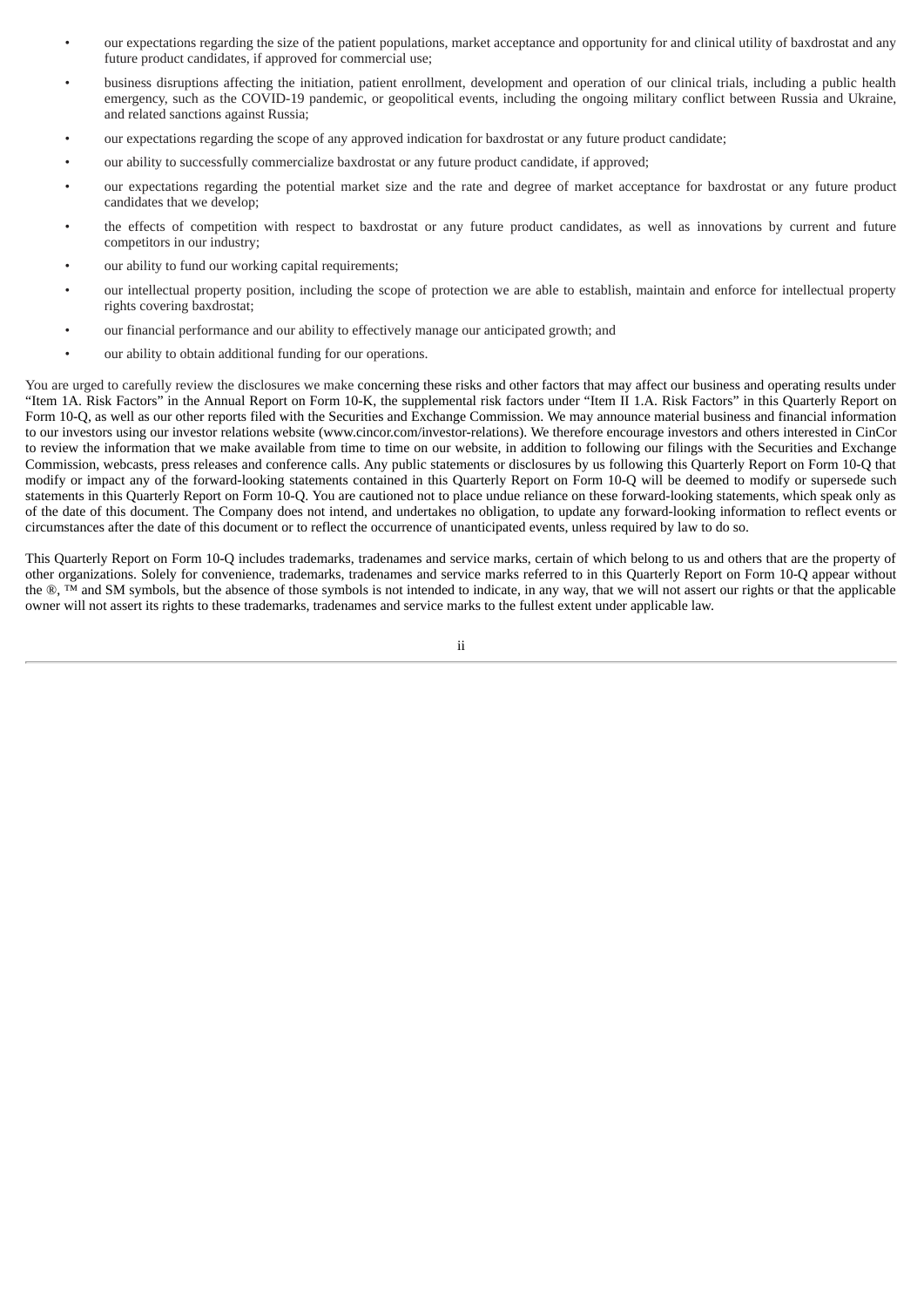# **PART I—FINANCIAL INFORMATION Item 1. Condensed Financial Statements (Unaudited) CinCor Pharma, Inc. Condensed Balance Sheets**

<span id="page-3-2"></span><span id="page-3-1"></span><span id="page-3-0"></span>

|                                                                                                                                                                                | March 31,<br>2022<br>(unaudited) |    | December 31,<br>2021 |
|--------------------------------------------------------------------------------------------------------------------------------------------------------------------------------|----------------------------------|----|----------------------|
| <b>Assets</b>                                                                                                                                                                  |                                  |    |                      |
| Current assets:                                                                                                                                                                |                                  |    |                      |
| Cash and cash equivalents                                                                                                                                                      | \$<br>164,601,746                | \$ | 136,605,613          |
| Marketable securities                                                                                                                                                          | 149,558,341                      |    |                      |
| Prepaid research and development contracts                                                                                                                                     | 5,679,642                        |    | 1,769,074            |
| Prepaid expense and other current assets                                                                                                                                       | 1,808,348                        |    | 2,731,953            |
| Total current assets                                                                                                                                                           | 321,648,077                      |    | 141,106,640          |
| <b>Total assets</b>                                                                                                                                                            | \$<br>321,648,077                | \$ | 141,106,640          |
| Liabilities, redeemable convertible preferred stock and stockholders' equity (deficit)                                                                                         |                                  |    |                      |
| Current liabilities:                                                                                                                                                           |                                  |    |                      |
| Accounts payable                                                                                                                                                               | \$<br>4,369,258                  | \$ | 642,143              |
| Related-party accounts payable                                                                                                                                                 |                                  |    | 7,323                |
| Warrant derivative liabilities                                                                                                                                                 |                                  |    | 10,636,921           |
| Accrued legal expense                                                                                                                                                          | 253,084                          |    | 2,104,766            |
| Accrued research and development contracts                                                                                                                                     | 301,394                          |    | 1,751,530            |
| Accrued expenses and other liabilities                                                                                                                                         | 761,980                          |    | 1,406,506            |
| <b>Total current liabilities</b>                                                                                                                                               | 5,685,716                        |    | 16,549,189           |
|                                                                                                                                                                                |                                  |    |                      |
| Redeemable convertible preferred stock:                                                                                                                                        |                                  |    |                      |
| Series A redeemable convertible preferred stock,                                                                                                                               |                                  |    |                      |
| \$0.00001 par value, 0 and $35,7\overline{1}4,282$ shares authorized and                                                                                                       |                                  |    |                      |
| outstanding at March 31, 2022 and December 31, 2021, respectively                                                                                                              |                                  |    | 47,173,259           |
| Series B redeemable redeemable convertible preferred stock,                                                                                                                    |                                  |    |                      |
| \$0.00001 par value, 0 and 35,716,249 shares authorized and                                                                                                                    |                                  |    |                      |
| outstanding at March 31, 2022 and December 31, 2021, respectively                                                                                                              |                                  |    | 141,101,202          |
|                                                                                                                                                                                |                                  |    |                      |
| Stockholders' equity (deficit):                                                                                                                                                |                                  |    |                      |
| Common stock, \$0.00001 par value per share; 95,000,000 and 13,731,321 shares<br>authorized, and 37,709,912 and 2,557,341 outstanding at March 31, 2022 and December 31, 2021, | 378                              |    | 26                   |
| respectively<br>Additional paid-in capital                                                                                                                                     | 410,679,566                      |    | 13,986,033           |
| Accumulated deficit                                                                                                                                                            | (94,399,972)                     |    | (77,703,069)         |
| Accumulated other comprehensive loss                                                                                                                                           | (317, 611)                       |    |                      |
|                                                                                                                                                                                | 315,962,361                      |    | (63,717,010)         |
| Total stockholders' equity (deficit)                                                                                                                                           |                                  |    |                      |
| Total liabilities, redeemable convertible preferred stock, and<br>stockholders' equity (deficit)                                                                               | 321,648,077                      | S  | 141,106,640          |

The accompanying notes are an integral part of these condensed financial statements.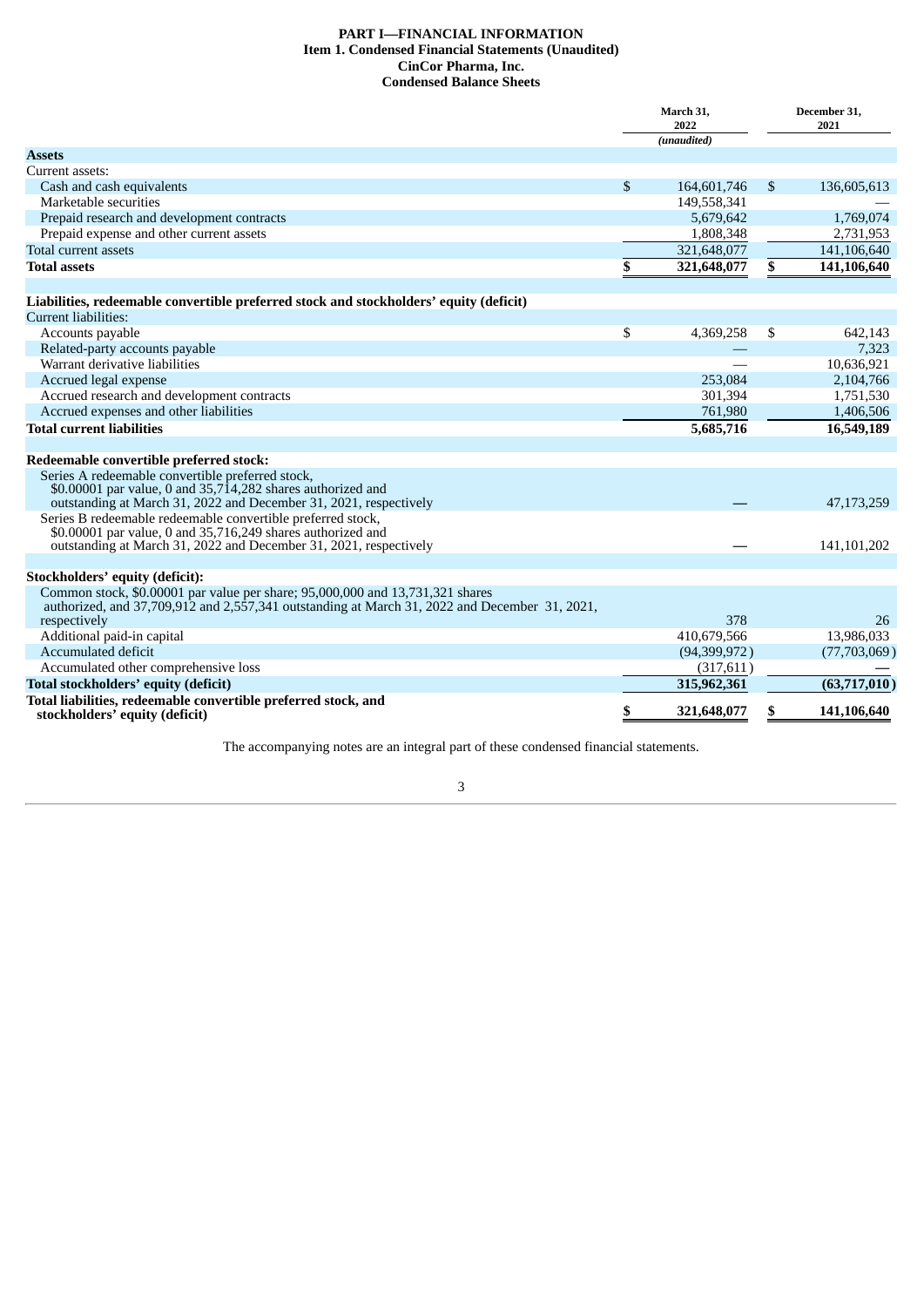# **CinCor Pharma, Inc. Condensed Statements of Operations (Unaudited)**

<span id="page-4-0"></span>

|                                                                                                         | For the Three Months Ended March 31.<br>2022<br>2021 |    |             |  |  |
|---------------------------------------------------------------------------------------------------------|------------------------------------------------------|----|-------------|--|--|
|                                                                                                         |                                                      |    |             |  |  |
| <b>Operating expenses</b>                                                                               |                                                      |    |             |  |  |
| Research and development                                                                                | \$<br>9,674,475                                      | \$ | 3,489,430   |  |  |
| General and administrative                                                                              | 4,029,870                                            |    | 923,565     |  |  |
| Total operating expenses                                                                                | 13,704,345                                           |    | 4,412,995   |  |  |
| <b>Loss from operations</b>                                                                             | (13,704,345)                                         |    | (4,412,995) |  |  |
| Other (income) expense:                                                                                 |                                                      |    |             |  |  |
| Interest income                                                                                         | (51, 448)                                            |    | (4, 413)    |  |  |
| Change in fair value of warrant derivative liabilities                                                  | 3,044,006                                            |    | 1,209,829   |  |  |
| Total other expense, net                                                                                | 2,992,558                                            |    | 1,205,416   |  |  |
| <b>Net loss</b>                                                                                         | (16,696,903)                                         |    | (5,618,411) |  |  |
| Net loss per share attributable                                                                         |                                                      |    |             |  |  |
| to common stockholders, basic and diluted                                                               | \$<br>$(0.50)$ \$                                    |    | (4.49)      |  |  |
| Weighted average number of common shares used in<br>computing net loss per share attributable to common |                                                      |    |             |  |  |
| stockholders, basic and diluted                                                                         | 33,433,596                                           |    | 1.250,000   |  |  |

The accompanying notes are an integral part of these condensed financial statements.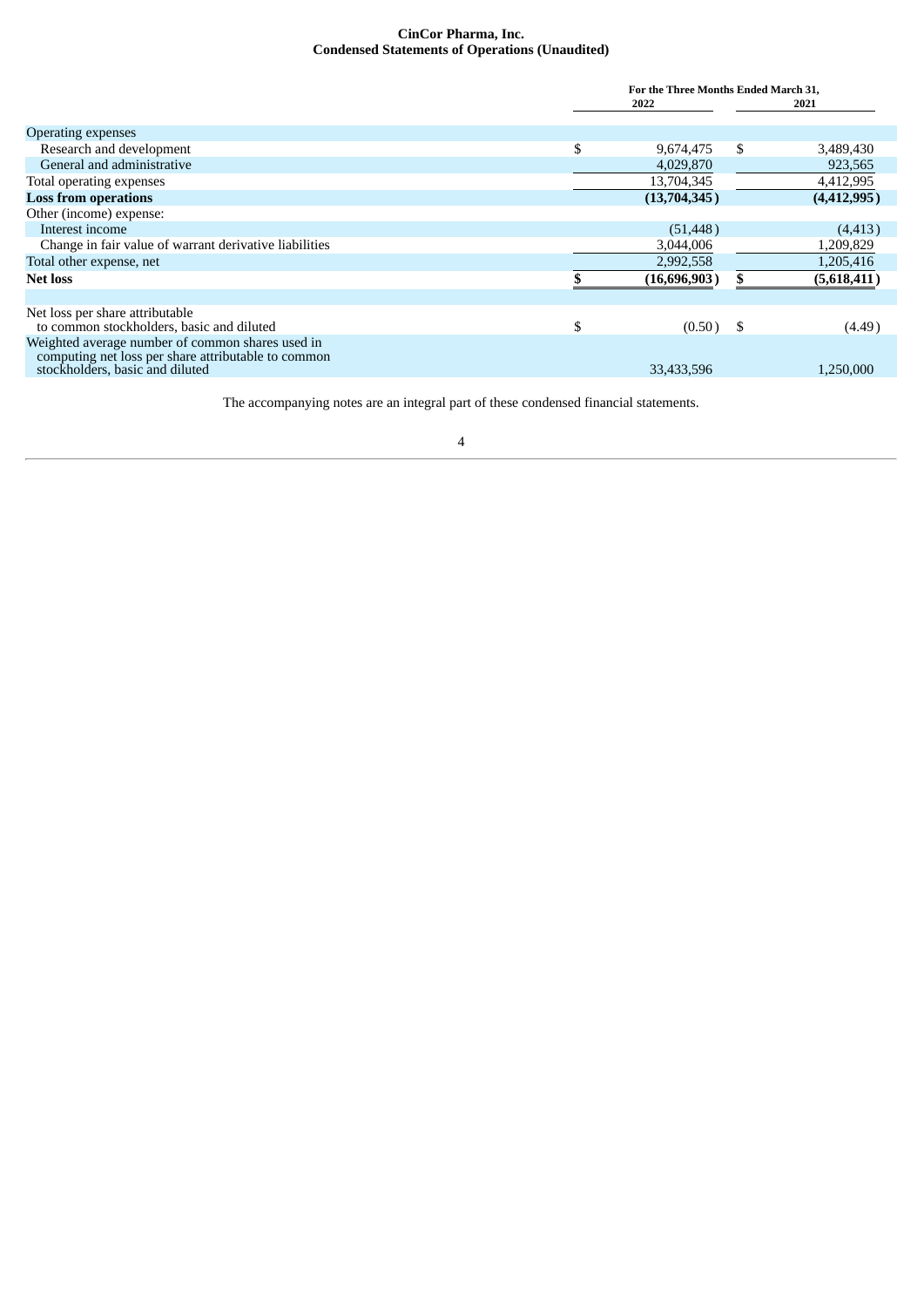# **CinCor Pharma, Inc. Condensed Statements of Comprehensive Loss (Unaudited)**

<span id="page-5-0"></span>

|                                                    | For the Three Months Ended March 31, |                |  |             |  |
|----------------------------------------------------|--------------------------------------|----------------|--|-------------|--|
|                                                    | 2022                                 |                |  | 2021        |  |
|                                                    |                                      |                |  |             |  |
| Net loss                                           |                                      | (16,696,903)   |  | (5,618,411) |  |
| Other comprehensive loss:                          |                                      |                |  |             |  |
| Unrealized losses on available-for-sale securities |                                      | (317, 611)     |  |             |  |
| <b>Comprehensive loss</b>                          |                                      | (17, 014, 514) |  | (5,618,411) |  |

The accompanying notes are an integral part of these condensed financial statements.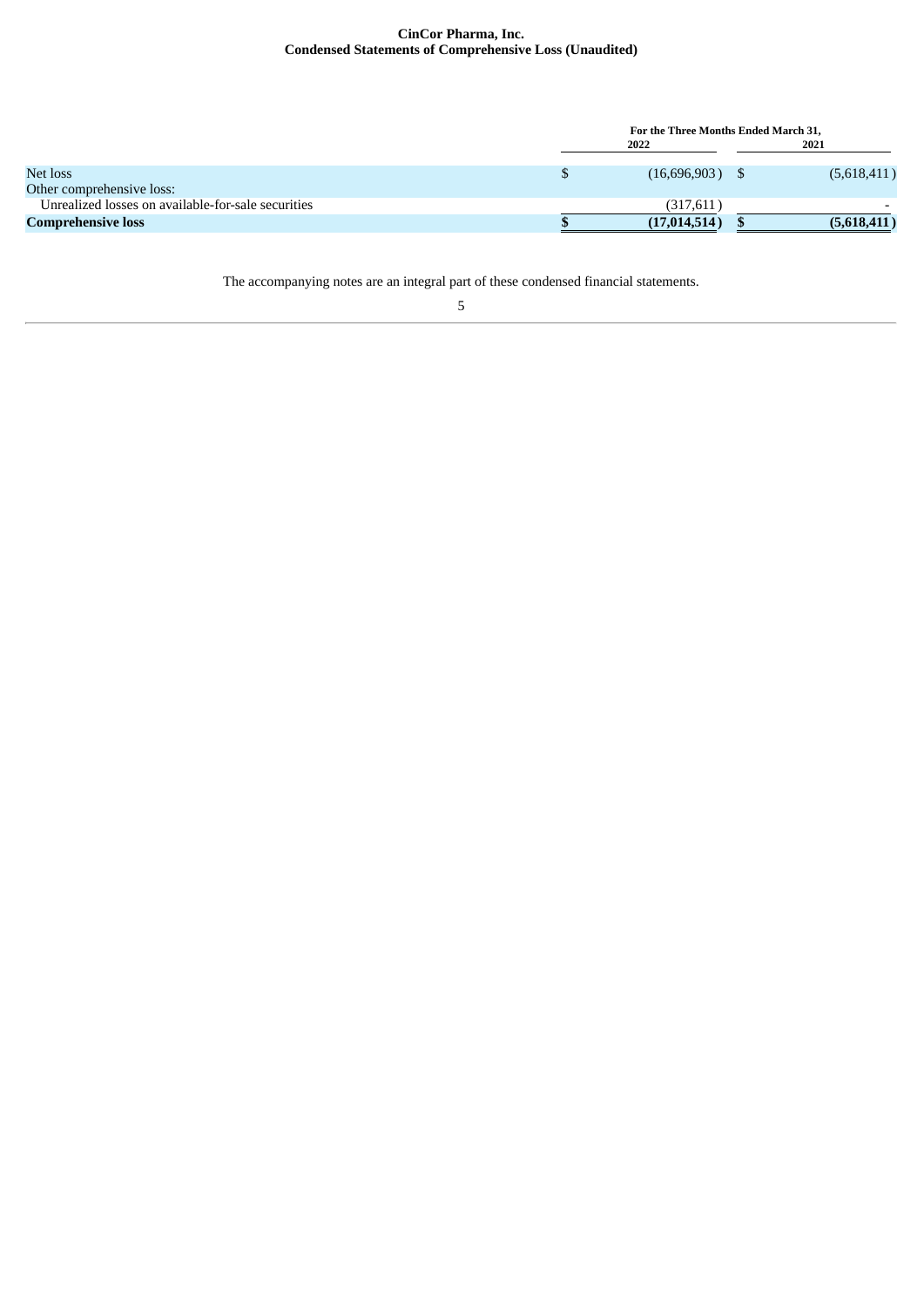# <span id="page-6-0"></span>**CinCor Pharma, Inc. Condensed Statements of Redeemable Convertible Preferred Stock and Stockholders' Equity (Deficit) (Unaudited)**

|                                                                                                                      |                                              | <b>Redeemable Convertible Preferred Stock</b>                               |               |                                                                                    | For the Three Months Ended March 31, 2022<br><b>Stockholders' Equity (Deficit)</b> |    |           |                                                |                                                                             |                                                                   |                                                 |
|----------------------------------------------------------------------------------------------------------------------|----------------------------------------------|-----------------------------------------------------------------------------|---------------|------------------------------------------------------------------------------------|------------------------------------------------------------------------------------|----|-----------|------------------------------------------------|-----------------------------------------------------------------------------|-------------------------------------------------------------------|-------------------------------------------------|
|                                                                                                                      | <b>Shares</b>                                | <b>Series A Redeembable</b><br><b>Convertible Preferred Stock</b><br>Amount | <b>Shares</b> | <b>Series B Redeembable</b><br><b>Convertible Preferred Stock</b><br><b>Amount</b> | <b>Common Stock</b><br><b>Shares</b>                                               |    | Par Value | <b>Additional</b><br>Paid-In<br><b>Capital</b> | <b>Accumulated</b><br><b>Deficit</b>                                        | <b>Accumulated</b><br>Other<br>Comprehensi<br>ve<br>Loss          | <b>Total</b><br>Stockholders'<br><b>Deficit</b> |
| <b>Balance at January 1,</b><br>2022                                                                                 | 35,714,282                                   | \$47,173,259                                                                | 35,716,249    | \$141,101,202                                                                      | 2,557,341 \$                                                                       |    | 26        | 13,986,033<br>\$                               | $$$ (77,703,069) \$                                                         |                                                                   | \$ (63,717,010)                                 |
| Issuance of common<br>stock initial public<br>offering, net of<br>discounts and<br>issuance costs of<br>\$19,420,580 |                                              |                                                                             |               |                                                                                    | 13,290,813                                                                         |    | 133       | 193,550,593                                    |                                                                             |                                                                   | 193,550,726                                     |
| Conversion of<br>redeemable<br>convertible preferred<br>stock into common<br>stock upon initial<br>public offering   | (35,714,282)                                 | (47, 173, 259)                                                              | (35,716,249)  | (141, 101, 20)<br>2)                                                               | 21,008,970                                                                         |    | 210       | 188,274,133                                    |                                                                             |                                                                   | 188,274,343                                     |
| Automatic<br>conversion of the<br>Roche warrants into<br>common stock upon<br>initial public<br>offering             |                                              |                                                                             |               |                                                                                    | 852,788                                                                            |    | 9         | 13,644,599                                     |                                                                             |                                                                   | 13,644,608                                      |
| Stock-based<br>compensation<br>expense                                                                               |                                              |                                                                             |               |                                                                                    |                                                                                    |    |           | 1,224,208                                      |                                                                             |                                                                   | 1,224,208                                       |
| Other<br>comprehensive loss                                                                                          |                                              |                                                                             |               |                                                                                    |                                                                                    |    |           |                                                |                                                                             | (317, 611)                                                        | (317, 611)                                      |
| Net loss                                                                                                             |                                              |                                                                             |               |                                                                                    |                                                                                    |    |           |                                                | (16,696,903)                                                                |                                                                   | (16,696,903)                                    |
| <b>Balance at March 31,</b><br>2022                                                                                  |                                              |                                                                             |               |                                                                                    | 37,709,912                                                                         | \$ | 378       | \$410,679,566                                  | \$ (94,399,972)                                                             | (317,611)<br>- \$                                                 | \$315,962,361                                   |
|                                                                                                                      |                                              | <b>Redeemable Convertible Preferred Stock</b>                               |               |                                                                                    |                                                                                    |    |           |                                                | For the Three Months Ended March 31, 2021<br><b>Stockholders' (Deficit)</b> |                                                                   |                                                 |
|                                                                                                                      | <b>Series A Redeembable</b><br><b>Shares</b> | <b>Convertible Preferred Stock</b><br><b>Amount</b>                         | <b>Shares</b> | <b>Series B Redeembable</b><br><b>Convertible Preferred Stock</b><br><b>Amount</b> | <b>Common Stock</b><br><b>Shares</b>                                               |    | Par Value | <b>Additional</b><br>Paid-In<br>Capital        | Accumulated<br>Deficit                                                      | <b>Accumulated</b><br>Other<br>Comprehensi<br>ve<br>Income/(Loss) | <b>Total</b><br>Stockholders'<br>Deficit        |
| <b>Balance at January 1,</b><br>2021                                                                                 | 35,714,282                                   | \$47,173,259                                                                |               | S                                                                                  | 1,250,000                                                                          | \$ | 13S       | 69,330                                         | $$^{(27,333,995)}$                                                          |                                                                   | \$(27,264,652)                                  |
| Stock-based<br>compensation<br>expense                                                                               |                                              |                                                                             |               |                                                                                    |                                                                                    |    |           | 1,389,955                                      |                                                                             |                                                                   | 1,389,955                                       |
| Net and<br>comprehensive loss                                                                                        |                                              |                                                                             |               |                                                                                    |                                                                                    |    |           |                                                | (5,618,411)                                                                 |                                                                   | (5,618,411)                                     |

The accompanying notes are an integral part of these condensed financial statements.

**Balance at March 31, 2021 35,714,282 \$ 47,173,259 - \$ - 1,250,000 \$ 13 \$ 1,459,285 \$ (32,952,406 ) \$ - \$ (31,493,108 )**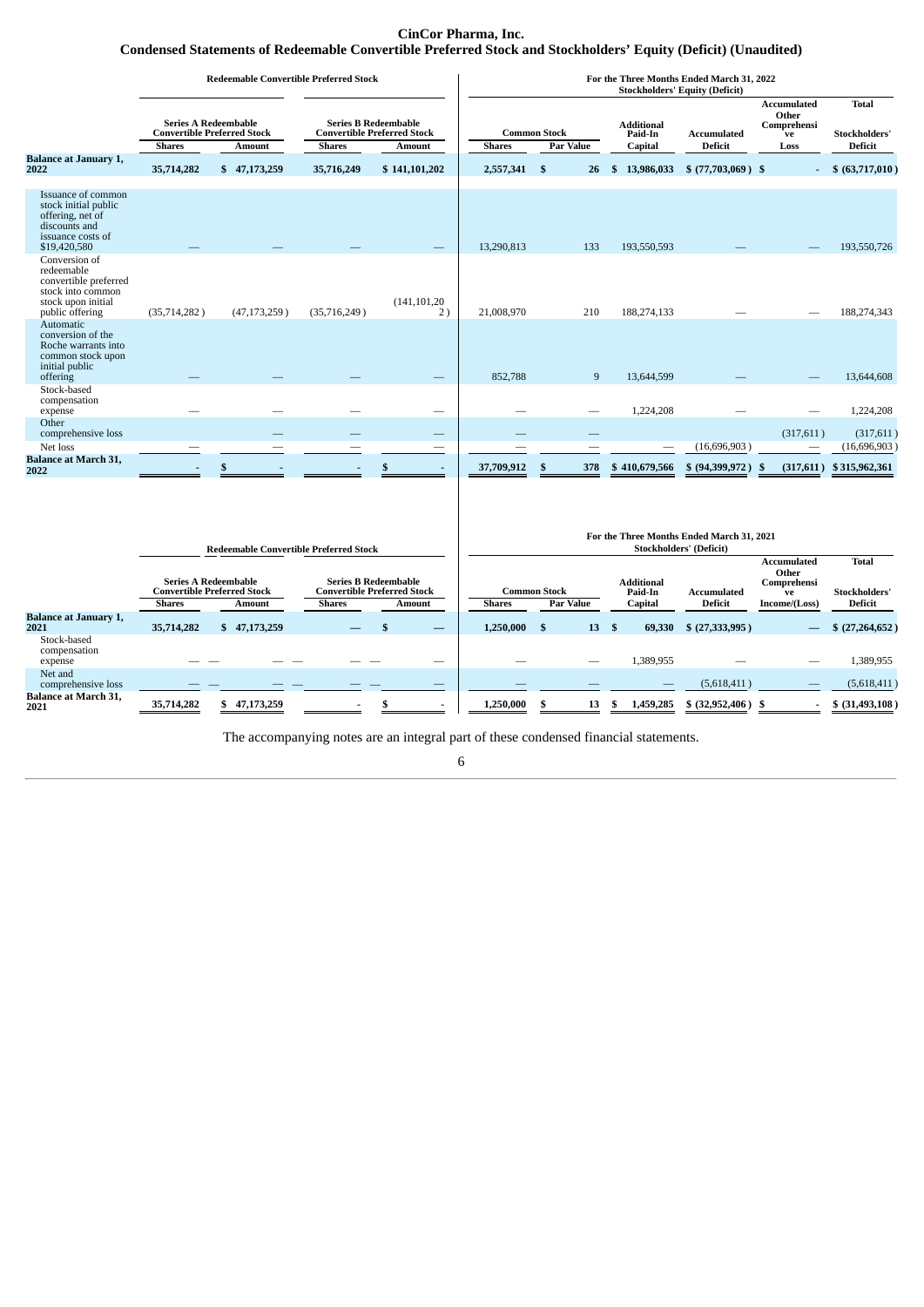# **CinCor Pharma, Inc. Condensed Statements of Cash Flows (Unaudited)**

<span id="page-7-0"></span>

|                                                                                                     | For the Three Months Ended March 31,<br>2022 | 2021              |
|-----------------------------------------------------------------------------------------------------|----------------------------------------------|-------------------|
| <b>Operating activities:</b>                                                                        |                                              |                   |
| <b>Net loss</b>                                                                                     | \$<br>(16,696,903)                           | \$<br>(5,618,411) |
| Adjustments to reconcile net loss to net<br>cash used in operating activities:                      |                                              |                   |
| Stock-based compensation                                                                            | 1,224,208                                    | 1,389,955         |
| Change in fair value of warrant derivative liabilities                                              | 3,044,006                                    | 1,209,829         |
| Accretion of discounts on available for sale securities                                             | (36,761)                                     |                   |
| Changes in operating assets and liabilities:                                                        |                                              |                   |
| Prepaid research and development contracts                                                          | (3,910,570)                                  | (786, 839)        |
| Prepaid expenses and other current assets                                                           | (1,701,769)                                  | (16, 957)         |
| Accounts payable                                                                                    | 3,690,008                                    | (833,097)         |
| Related-party accounts payable                                                                      | (7,323)                                      | (80, 466)         |
| Accrued expenses and other liabilities                                                              | (3,317,678)                                  | (1,038,422)       |
| Net cash used in operating activities                                                               | (17, 712, 782)                               | (5,774,408)       |
| <b>Investing activities:</b>                                                                        |                                              |                   |
| Purchases of investment securities                                                                  | (159, 839, 191)                              |                   |
| Maturities of investment securities                                                                 | 10,000,000                                   |                   |
| Net cash used in investing activities                                                               | (149, 839, 191)                              |                   |
| <b>Financing activities:</b>                                                                        |                                              |                   |
| Proceeds from issuance of common stock upon initial public offering                                 | 197,767,310                                  |                   |
| Issuance costs in initial public offering                                                           | (2,219,204)                                  |                   |
| Net cash provided by financing activities                                                           | 195,548,106                                  |                   |
| Net increase (decrease) in cash and cash equivalents                                                | 27,996,133                                   | (5,774,408)       |
| Cash and cash equivalents at beginning of period                                                    | 136,605,613                                  | 26,078,064        |
| Cash and cash equivalents at end of period <sup>(1)</sup>                                           | \$<br>164,601,746                            | \$<br>20,303,656  |
| Supplemental disclosures for non-cash financing activities                                          |                                              |                   |
| Conversion of redeemable convertible preferred stock into common stock upon initial public offering | \$<br>188,274,133                            | \$                |
| Automatic conversion of the Roche warrants into common stock upon initial public offering           | 13.644.608                                   |                   |

(1) Cash and cash equivalents excludes marketable securities of \$149.6 million. Cash, cash equivalents and marketable securities at March 31, 2022 was \$314.2 million.

The accompanying notes are an integral part of these condensed financial statements.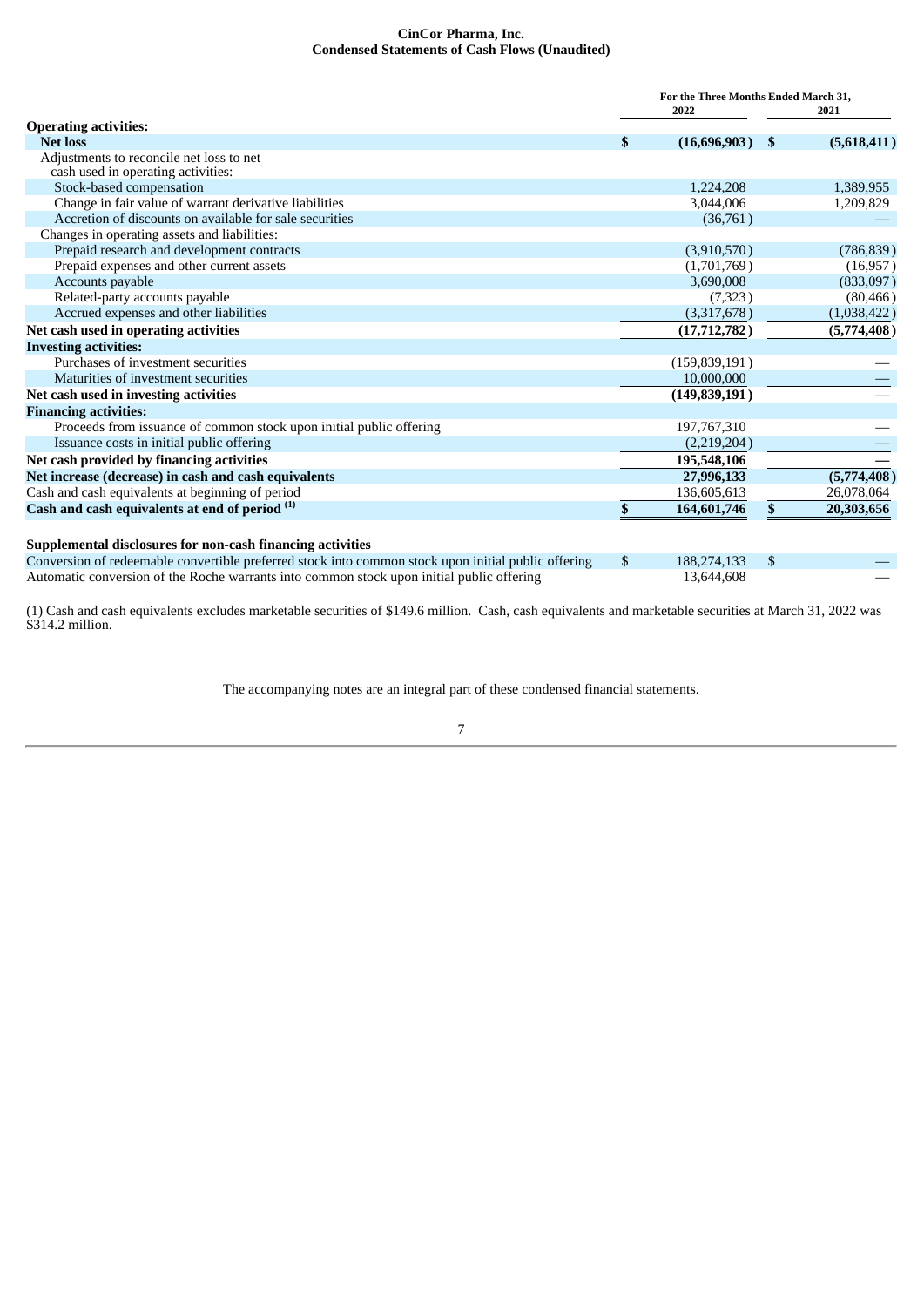# **CinCor Pharma, Inc. Condensed Notes to Consolidated Financial Statements (Unaudited)**

#### <span id="page-8-0"></span>**1. Nature of Organization and Operations**

CinCor Pharma, Inc. (the "Company") is a clinical-stage biopharmaceutical company focused on developing its lead clinical candidate, baxdrostat (CIN-107), for the treatment of hypertension and other cardio-renal diseases. Baxdrostat is a highly selective, oral small molecule inhibitor of aldosterone synthase, the enzyme responsible for the synthesis of aldosterone in the adrenal gland. The Company is conducting multiple Phase 2 clinical trials using baxdrostat in differing populations of patients, all of whom are hypertensive.

The Company was incorporated in March 2018 and founded as a subsidiary of CinRx Pharma, LLC ("CinRx"), a biotechnology company focused on developing novel therapeutics. In May 2019, the Company entered into an agreement with F. Hoffmann-La Roche Ltd and Hoffmann La-Roche Inc. (collectively, "Roche") for an exclusive, worldwide, royalty-bearing license to certain Roche technology to research, develop, manufacture, and commercialize a novel aldosterone synthase inhibitor compound, baxdrostat, for any and all diseases and conditions. In connection with the inlicensing transaction with Roche, the Company was spun out as an independent company.

The Company is subject to risks and uncertainties common to early-stage companies in the biopharmaceutical industry, including, but not limited to, possible failure of preclinical studies or clinical trials, the need to obtain marketing approval for its product candidates, development by competitors of new technological innovations, dependence on key personnel, protection of proprietary technology, compliance with government regulations, the need to successfully commercialize and gain market acceptance of any of the Company's products that are approved and the ability to secure additional capital to fund operations. Product candidates currently under development will require significant additional research and development efforts, including extensive preclinical and clinical testing, and regulatory approval prior to commercialization. These efforts require significant amounts of additional capital, adequate personnel and infrastructure, and extensive compliance-reporting capabilities. Even if the Company's drug development efforts are successful, it is uncertain when, if ever, the Company will realize revenue from product sales.

# *Initial Public Offering and Liquidity*

On January 11, 2022, the Company completed an initial public offering (the "IPO") of its common stock pursuant to which the Company issued and sold 13,290,813 shares of common stock at a price to the public of \$16.00 per share. The aggregate net proceeds from the IPO were approximately \$193.6 million after deducting underwriting discounts and commissions of \$14.9 million and offering expenses of approximately \$4.5 million. Upon completion of the IPO, all outstanding shares of Series A and Series B redeemable convertible preferred stock converted to 21,008,970 shares of common stock at a ratio of 3.4:1. In addition, the IPO also resulted in the automatic net exercise of the three outstanding warrants to purchase common stock issued to Roche for an aggregate of 852,788 shares of common stock (collectively, the "Roche Warrants").

The Company incurred significant losses from operations and had negative cash flows from operating activities for the three months ended March 31, 2022 and 2021, and since inception. The Company's current operating plan indicates it will continue to incur losses from operations and generate negative cash flows from operating activities, given ongoing expenditures related to extensive research and development and the Company's lack of revenue-generating activities at this point in the Company's life cycle.

The Company expects that its existing cash, cash equivalents and marketable securities is sufficient to fund its operating expenses and capital expenditure requirements through 2024, including its ongoing and currently planned Phase 2 and Phase 3 clinical programs. The future viability of the Company beyond that point is dependent on its ability to raise additional capital to fund its operations.

If the Company is unable to obtain future funding, the Company could be forced to delay, reduce or eliminate some or all of its research and development programs, product portfolio expansion or commercialization efforts, which could adversely affect its business prospects, or the Company may be unable to continue operations. Although management continues to pursue these plans, there is no assurance that the Company will be successful in obtaining sufficient funding on terms acceptable to the Company to fund continuing operations.

# **2. Summary of Significant Accounting Policies**

#### *Basis of Presentation*

The unaudited condensed financial statements have been prepared in accordance with U.S. Securities and Exchange Commission ("SEC") regulations and include all of the information and disclosures required by U.S. generally accepted accounting principles ("U.S. GAAP" or "GAAP") for interim financial reporting, and, in the opinion of management include all adjustments necessary for a fair presentation of the condensed financial statements for each period presented. All adjustments are normal and

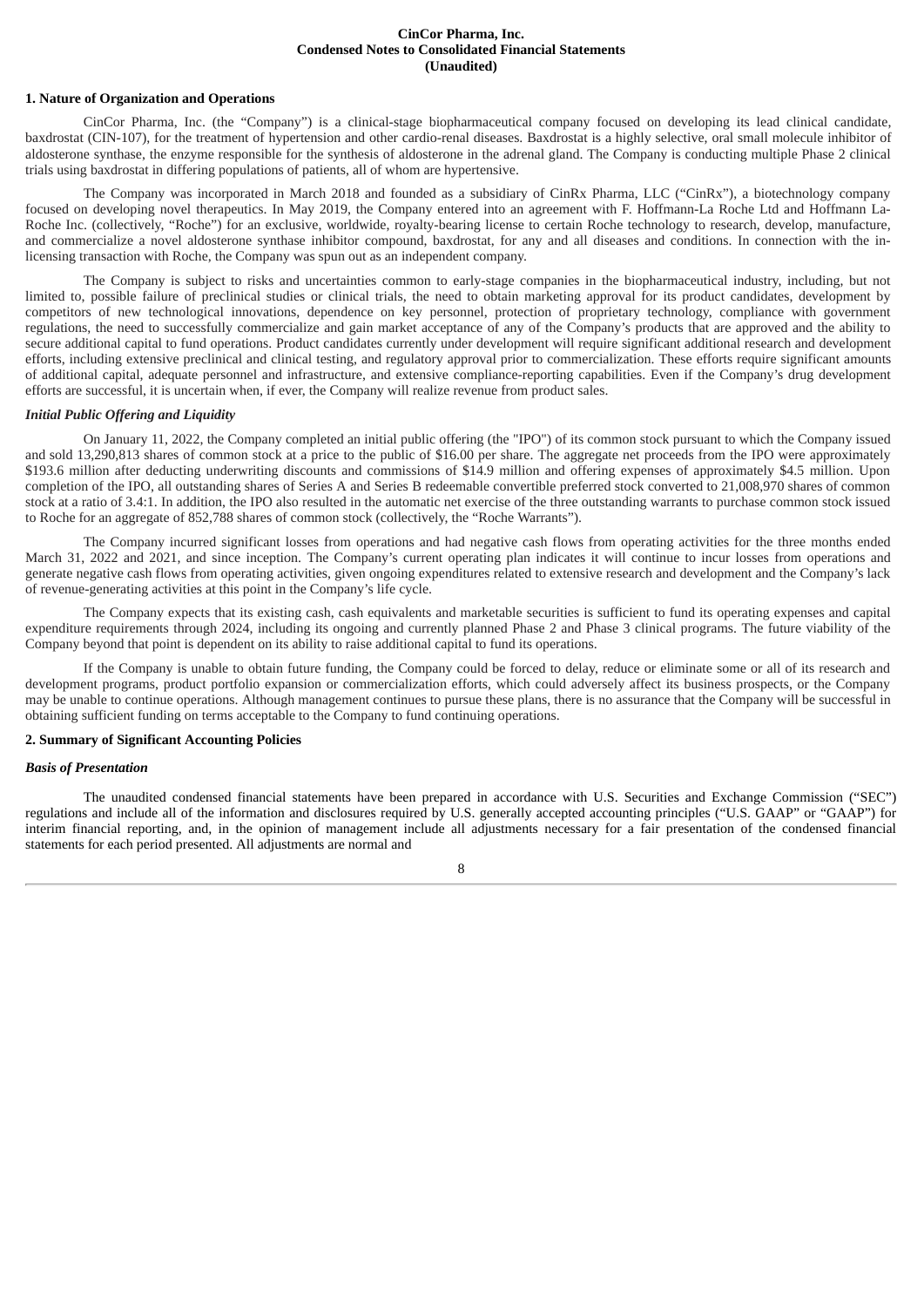recurring in nature. Any reference in these notes to applicable guidance is meant to refer to the authoritative U.S. GAAP as found in the Accounting Standards Codification ("ASC") and Accounting Standards Updates ("ASU") of the Financial Accounting Standards Board ("FASB"). These unaudited condensed financial statements should be read in conjunction with the audited financial statements as of and for the year ended December 31, 2021 in the Company's Annual Report on Form 10-K filed with the SEC on March 22, 2022. The results of operations for the interim periods are not necessarily indicative of results of operations for a full year. The Company's condensed financial statements are stated in U.S. Dollars.

#### *Segment Information*

Operating segments are defined as components of an enterprise about which separate discrete information is available for evaluation by the chief operating decision maker, or decision-making group, in deciding how to allocate resources and in assessing performance. The Company views its operations and manages its business in one operating segment. All the assets and operations of the Company's sole operating segment are located in the United States.

#### *Use of Estimates*

The preparation of condensed financial statements in conformity with U.S. GAAP requires management to make estimates and assumptions that affect the reported amounts of assets and liabilities and disclosure of contingent assets and liabilities at the date of the condensed financial statements and the reported amounts of expenses during the reporting period. Actual results could differ from those estimates. Management considers many factors in selecting appropriate financial accounting policies and controls and in developing the estimates and assumptions that are used in the preparation of these condensed financial statements. Management must apply significant judgment in this process. In addition, other factors may affect estimates, including expected business and operational changes, sensitivity and volatility associated with the assumptions used in developing estimates, and whether historical trends are expected to be representative of future trends. The estimation process often may yield a range of potentially reasonable estimates of the ultimate future outcomes, and management must select an amount that falls within that range of reasonable estimates. Estimates have been or are used in the following areas, among others: prepaid research and development contracts, fair value of the Company's common stock prior to the IPO, fair value of warrant derivative liabilities, stock compensation expense and income taxes.

Prior to its IPO, the Company utilized estimates and assumptions in determining the fair value of its common stock. The Company has granted stock options at exercise prices that represented the fair value of its common stock on grant date. The Company utilized various valuation methodologies in accordance with the framework of the American Institute of Certified Public Accountants Technical Practice Aid, *Valuation of Privately Held Company Equity Securities Issued as Compensation,* to estimate the fair value of its common stock prior to its IPO. Each valuation methodology includes estimates and assumptions that require the Company's judgment. These estimates and assumptions include a number of objective and subjective factors, including external market conditions, the prices at which the Company sold shares of redeemable convertible preferred stock, the superior rights and preferences of the redeemable convertible preferred stock senior to the Company's common stock at the time, and a probability analysis of various liquidity events at that time, such as a public offering or sale of the Company, under differing scenarios. Changes to the key assumptions used in the valuations could have resulted in different fair values of common stock at each valuation date.

The Company's results and business operations can also be affected or disrupted by economic, political, legislative, health concerns, such as the COVID-19 pandemic, regulatory, legal actions and geopolitical events, such as the ongoing military conflict between Ukraine and Russia and the related sanctions against Russia. Economic conditions, such as recessionary trends, inflation, interest, changes in regulatory laws and monetary exchange rates, and government fiscal policies, can also have a significant effect on operations. While the Company maintains reserves for anticipated liabilities, the Company could be affected by civil, criminal, regulatory, or administrative actions, claims, or proceedings. The extent to which the Company's business can be impacted by future events is highly uncertain and cannot be predicted at this time.

#### *Concentration of Credit Risk and Other Risks and Uncertainties*

The Company has no significant off-balance sheet concentrations of credit risk, such as foreign currency exchange contracts, option contracts, or other hedging arrangements. Financial instruments that potentially subject the Company to concentrations of credit risk primarily consist of cash and cash equivalents, which consist of money market funds that invest primarily in short term U.S. government securities and short term marketable securities that are primarily invested in fixed income securities.

The Company has not yet generated any revenue from the sale of its products and is subject to all of the risks and uncertainties that are typically faced by biotechnology companies that devote substantially all of their efforts to research and development and clinical trials and do not yet have commercial products. The Company expects to continue incurring losses for the foreseeable future.

# *Cash and Cash Equivalents*

The Company considers all highly liquid investments purchased with original maturities of 90 days or less at acquisition to be cash equivalents. Cash and cash equivalents include cash held in banks and amounts held primarily in interest-bearing money market accounts. Cash equivalents are carried at cost, which approximates their fair market value.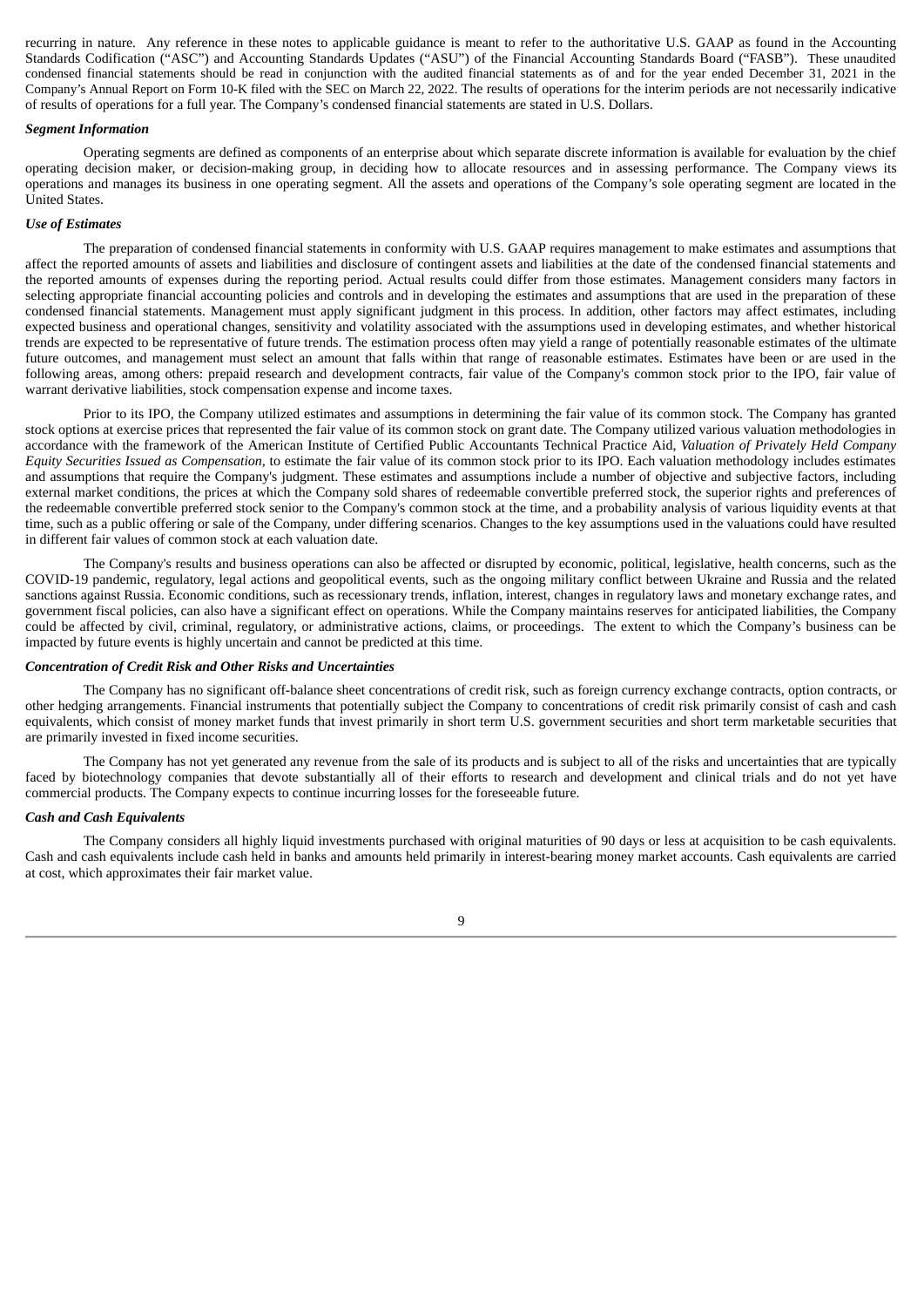# *Marketable Securities*

The Company determines the appropriate classification of marketable securities at the time of purchase and reevaluates such designation at each condensed balance sheet date. The Company classified all of its marketable securities at December 31, 2021 as "available-for-sale" pursuant to ASC Topic 320, *Investments – Debt and Equity Securities.* Investments not classified as cash equivalents are presented as either short-term or long-term investments based on both their maturities as well as the time period the Company intends to hold such securities. Available-for-sale securities are maintained by an investment manager and primarily consist of fixed income securities. Available-for-sale securities are carried at fair value with the unrealized gains and losses included in other comprehensive loss as a component of stockholders' equity (deficit) until realized. Any premium or discount arising at purchase is amortized or accreted to interest income over the life of the instrument. Realized gains and losses are determined using the specific identification method and are included in other (income) expense, net. There were no material realized gains or losses on marketable securities recognized for three months ended March 31, 2022 or 2021.

# *Initial Public Offering Costs*

Costs directly attributable to the Company's IPO which were incurred in 2021 were deferred and capitalized as prepaid expenses and other current assets at December 31, 2021. These costs primarily represented legal, underwriting and accounting costs related to the Company's efforts to raise capital through a public sale of its common stock. Any additional costs incurred during the three months ended March 31, 2022 were deferred until the completion of the IPO, which occurred on January 11, 2022, at which time they were reclassified to additional paid in capital as a reduction of the IPO gross proceeds. At December 31, 2021, the Company had capitalized \$2.6 million of deferred IPO costs, as prepaid expenses and other current assets. A total of \$4.5 million of IPO issuance costs were incurred through January 11, 2022, which were recorded as a reduction of the IPO gross proceeds.

## *Redeemable Convertible Preferred Stock*

In accordance with ASC Topic 480, *Distinguishing Liabilities from Equity* ("ASC 480"), preferred stock issued with redemption provisions that are outside of the control of the issuer or that contain certain redemption features in a Deemed Liquidation Event (as defined in our Amended and Restated Certificate of Incorporation) is required to be presented outside of stockholders' equity (deficit) on the face of the condensed balance sheet and certain disclosures are required to be included in the notes to the condensed financial statements. If required, changes in fair value are recorded as additional paid in capital and/or accumulated deficit in the condensed balance sheets. Changes in fair value that would reduce the fair value of the redeemable convertible preferred stock below the original issue price are limited so that the value of the shares are not recorded below the original issue price.

#### *Fair Value Measurements*

Financial assets and liabilities are recorded at fair value. The carrying amount of certain financial instruments, including cash and cash equivalents, accounts payable and other current liabilities approximate fair value due to their relatively short maturities. Assets and liabilities recorded at fair value on a recurring basis in the condensed balance sheets are categorized based upon the level of judgment associated with the inputs used to measure their fair values. Fair value is defined as the exchange price that would be received for an asset or an exit price that would be paid to transfer a liability in the principal or most advantageous market for the asset or liability in an orderly transaction between market participants on the measurement date. The authoritative guidance on fair value measurements establishes a three-tier fair value hierarchy for disclosure of fair value measurements as follows:

*Level 1*—Inputs are unadjusted, quoted prices in active markets for identical assets or liabilities at the measurement date;

*Level 2*—Inputs are observable, unadjusted quoted prices in active markets for similar assets or liabilities, unadjusted quoted prices for identical or similar assets or liabilities in markets that are not active, or other inputs that are observable or can be corroborated by observable market data for substantially the full term of the related assets or liabilities; and

*Level 3*—Unobservable inputs that are significant to the measurement of the fair value of the assets or liabilities that are supported by little or no market data.

Where quoted prices are available in an active market, assets or liabilities are classified as Level 1.

To the extent that a valuation is based on models or inputs that are less observable or unobservable in the market, the determination of fair value requires more judgment. Accordingly, the degree of judgment exercised by the Company in determining fair value is greatest for instruments categorized in Level 3. A financial instrument's level within the fair value hierarchy is based on the lowest level of any input that is significant to the fair value measurement. There were no transfers within the fair value hierarchy in 2022 and 2021.

# *Research and Development*

The Company charges all research and development costs, both internal and external, to expense when incurred. Costs are considered incurred based on an evaluation of the progress to completion of specific tasks under each contract using information and data provided to the Company by its clinical sites and vendors. These costs consist of direct and indirect costs associated with specific projects, as well as fees paid to various entities that perform certain research on behalf of the Company. The Company's research and

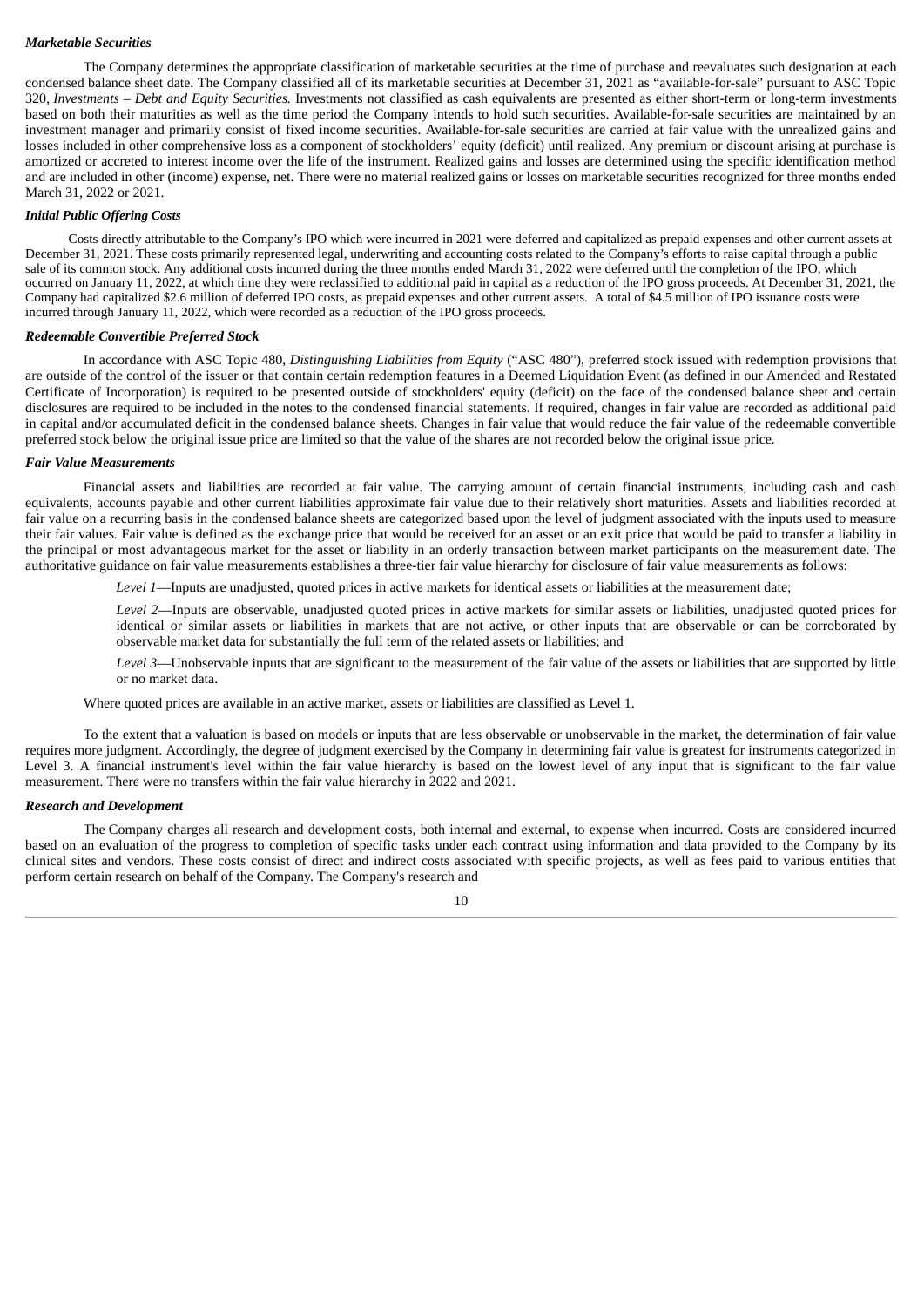development expenses consist primarily of clinical trial expenses, consulting costs and stock-based compensation, and costs associated with required regulatory filings, licenses, and fees.

## *Stock-Based Compensation*

The Company accounts for its stock-based compensation awards in accordance with ASC Topic 718, *Compensation – Stock Compensation* ("ASC 718"). ASC 718 requires all stock-based payments to employees, including grants of employee stock options, to be recognized in the statements of operations and comprehensive loss based on their fair values. The Company's stock-based awards are subject only to service-based vesting conditions. The Company estimates the fair value of its stock-based awards using the Black-Scholes option pricing model, which requires the input of assumptions, including (a) the expected stock price volatility, (b) the calculation of expected term of the award, (c) the risk-free interest rate and (d) expected dividends.

Prior to its IPO, the Company had based its estimate of expected volatility on the historical volatility of a group of similar companies that are publicly traded. The computation of expected volatility is based on the historical volatility of a representative group of companies with similar characteristics to the Company, including stage of product development and life science industry focus. The Company believes the group selected has sufficient similar economic and industry characteristics and includes companies that are most representative of the Company.

The Company uses the simplified method as prescribed by the SEC Staff Accounting Bulletin No. 107, *Share-Based Payment*, to calculate the expected term, as it does not have sufficient historical exercise data to provide a reasonable basis upon which to estimate the expected term for options granted to employees and utilizes the contractual term for options granted to non-employees. The expected term is applied to the stock option grant group as a whole, as the Company does not expect substantially different exercise or post-vesting termination behavior among its employee population. The riskfree interest rate is based on a treasury instrument whose term is consistent with the expected life of the stock options.

Compensation expense related to awards to employees is calculated on a straight-line basis by recognizing the grant date fair value over the associated service period of the award, which is generally the vesting term.

#### *Derivative Instruments, Including Warrant Derivative Liabilities*

The Company accounts for derivatives, specifically freestanding detachable stock purchase warrants, in accordance with ASC Topic 815, *Derivatives and Hedging* ("ASC 815"). This guidance establishes accounting and reporting principles for derivative instruments, including certain derivative instruments embedded in other contracts.

# *Net Loss Per Share*

The Company's basic net loss per share attributable to common stockholders is calculated by dividing the net loss attributable to common stockholders by the weighted average number of shares of common stock outstanding for the period. The diluted net loss per share attributable to common stockholders is computed by giving effect to all potential common stock equivalents outstanding for the period determined using the treasury stock method. For purposes of this calculation, redeemable convertible preferred stock prior to the Company's IPO and stock options to purchase common stock are considered to be common stock equivalents but have been excluded from the calculation of diluted net loss per share attributable to common stockholders as their effect is anti-dilutive.

#### *Income Taxes*

Income taxes are recorded in accordance with ASC Topic 740, *Income Taxes* ("ASC 740"), which provides for deferred taxes using an asset and liability approach. The Company recognizes deferred tax assets and liabilities for the expected future tax consequences of events that have been included in the condensed financial statements or tax returns. Deferred tax assets and liabilities are determined based on the difference between the condensed financial statement and tax bases of assets and liabilities and for loss and credit carryforwards using enacted tax rates anticipated to be in effect for the year in which the differences are expected to reverse. Valuation allowances are provided if, based upon the weight of available evidence, it is more likely than not that some or all the deferred tax assets will not be realized.

The Company accounts for uncertain tax positions in accordance with the provisions of ASC 740. When uncertain tax positions exist, the Company recognizes the tax benefit of tax positions to the extent that some or all the benefit will more likely than not be realized. The determination as to whether the tax benefit will more likely than not be realized is based upon the technical merits of the tax position, as well as consideration of the available facts and circumstances. As of March 31, 2022, and December 31, 2021, the Company does not have any significant uncertain tax positions. If the Company were to incur interest and penalties on uncertain tax positions, it would classify them as income tax expense.

The Company files U.S. federal and state income tax returns.

The Company did not record a current or deferred income tax expense or benefit for the three months ended March 31, 2022 and 2021, due to the Company's net and comprehensive losses and increases in its deferred tax asset valuation allowance.

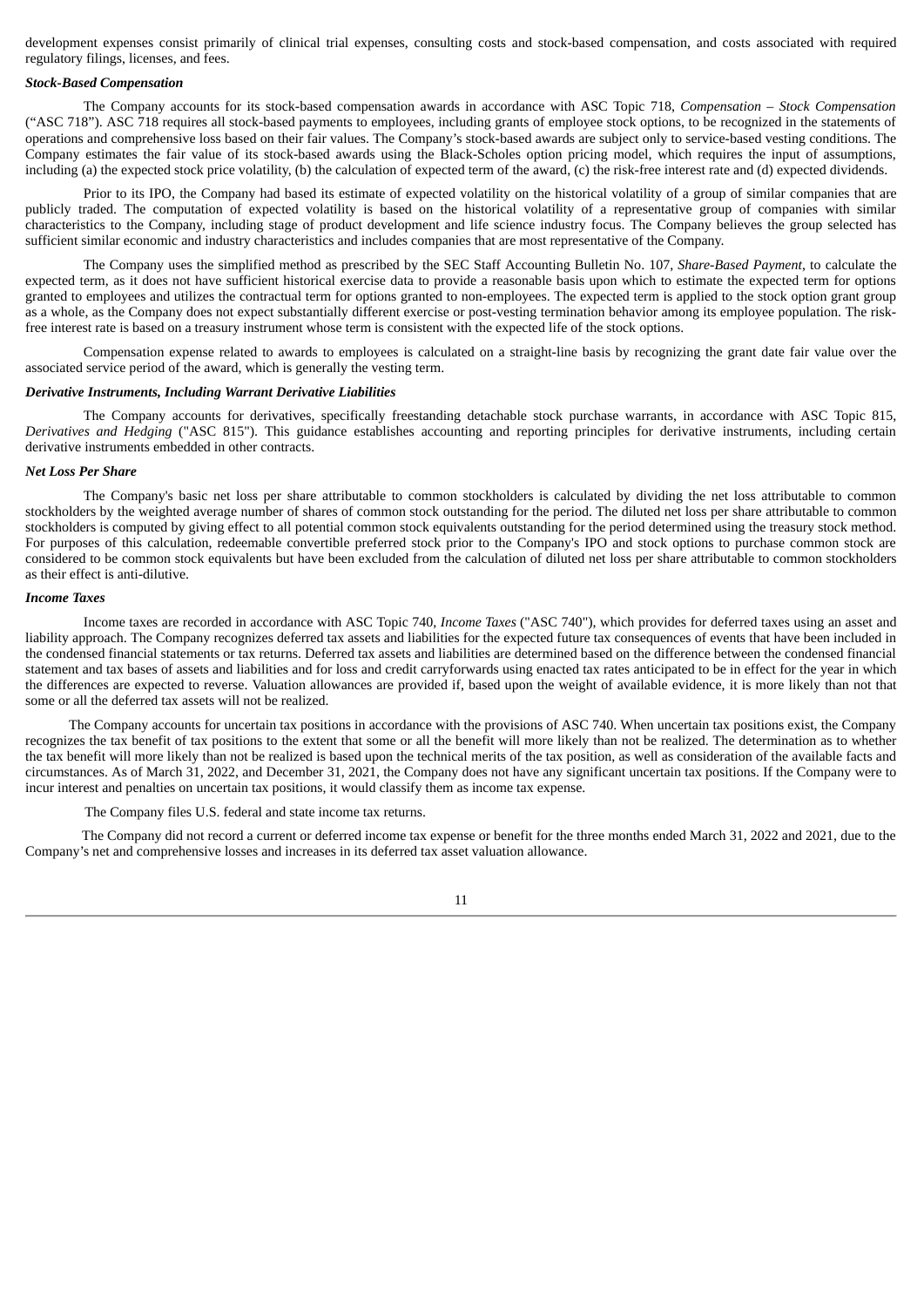# *Comprehensive Loss*

Comprehensive loss is defined as the change in equity of a business enterprise during a period from transactions and other events and circumstances from non-owner sources. For the three months ended March 31, 2022, the Company's only element of other comprehensive loss was unrealized losses on available-for-sale securities. Comprehensive loss for the three months ended March 31, 2021, equaled net loss for the period.

# *Litigation and Other Contingencies*

The Company may be subject to legal proceedings and claims arising from the ordinary course of its business, including contract and employment claims. U.S. GAAP requires that a liability for contingencies be recorded when it is probable that a liability has occurred, and the amount of the liability can be reasonably estimated. In the opinion of management, the aggregate liability, if any, with respect to such ordinary course of business actions will not have a material adverse effect on the financial position or results of operations of the Company.

#### *Reverse Stock Split*

On December 30, 2021, the Company's Board of Directors approved an amendment to the Company's amended and restated certificate of incorporation to effect a 3.4-for-1 reverse stock split of the Company's common stock, which was effected on December 30, 2021. Stockholders entitled to fractional shares as a result of the reverse stock split will receive a cash payment in lieu of receiving fractional shares. The par value of the common stock was not adjusted as a result of the reverse stock split. Shares of common stock underlying outstanding stock options and other equity instruments were proportionately reduced and the respective exercise prices, if applicable, were proportionately increased in accordance with the terms of the appropriate securities agreements. Shares of common stock reserved for issuance upon the conversion of our convertible preferred stock were proportionately reduced and the respective conversion prices were proportionately increased. All common share and per share data have been retrospectively revised including the three months ended March 31, 2021, to reflect the reverse stock split.

#### *Recent Accounting Pronouncements*

From time to time, new accounting pronouncements are issued by the FASB or other standard setting bodies and adopted by the Company as of the specified effective date. Unless otherwise discussed, the Company believes the impact of recently issued standards that are not yet effective will not have a material impact on its financial position or results of operations upon adoption.

# **3. Fair Value of Measurements**

The following table represents the financial instruments measured at fair value on a recurring basis based on the fair value hierarchy at:

|                                        | March 31, 2022 |             |    |                          |    |                |    |              |
|----------------------------------------|----------------|-------------|----|--------------------------|----|----------------|----|--------------|
|                                        |                | Level 1     |    | Level 2                  |    | Level 3        |    | <b>Total</b> |
| Assets:                                |                |             |    |                          |    |                |    |              |
| Cash and cash equivalents              | \$             | 164,601,746 | \$ |                          | \$ |                | \$ | 164,601,746  |
| Marketable securities:                 |                |             |    |                          |    |                |    |              |
| US Treasury bills                      |                | 104,586,821 |    |                          |    |                | \$ | 104,586,821  |
| Certificates of deposit                |                | 29,871,818  |    |                          |    |                |    | 29,871,818   |
| U.S. Government agency securities      |                |             |    | 15,099,703               |    |                |    | 15,099,703   |
| <b>Total assets at fair value</b>      |                | 299,060,385 | \$ | 15,099,703               | \$ |                |    | 314,160,088  |
|                                        |                |             |    |                          |    |                |    |              |
| Liabilities:                           |                |             |    |                          |    |                |    |              |
| Warrant derivative liabilities         | \$             | —           | \$ |                          | \$ |                |    |              |
| <b>Total liabilities at fair value</b> |                |             |    |                          |    |                |    |              |
|                                        |                |             |    |                          |    |                |    |              |
|                                        |                |             |    | <b>December 31, 2021</b> |    |                |    |              |
|                                        |                | Level 1     |    | <b>Level 2</b>           |    | <b>Level 3</b> |    | <b>Total</b> |
| Assets:                                |                |             |    |                          |    |                |    |              |
| Cash and cash equivalents              |                | 136,605,613 | \$ |                          |    |                |    | 136,605,613  |
| <b>Total assets at fair value</b>      |                | 136,605,613 | \$ |                          |    |                |    | 136,605,613  |
|                                        |                |             |    |                          |    |                |    |              |
| Liabilities:                           |                |             |    |                          |    |                |    |              |
| Warrant derivative liabilities         |                |             |    |                          |    | 10,636,921     | \$ | 10,636,921   |
| <b>Total liabilities at fair value</b> |                |             |    |                          |    | 10,636,921     |    | 10,636,921   |

The amortized cost basis of marketable securities as of March 31, 2022 was \$149.9 million.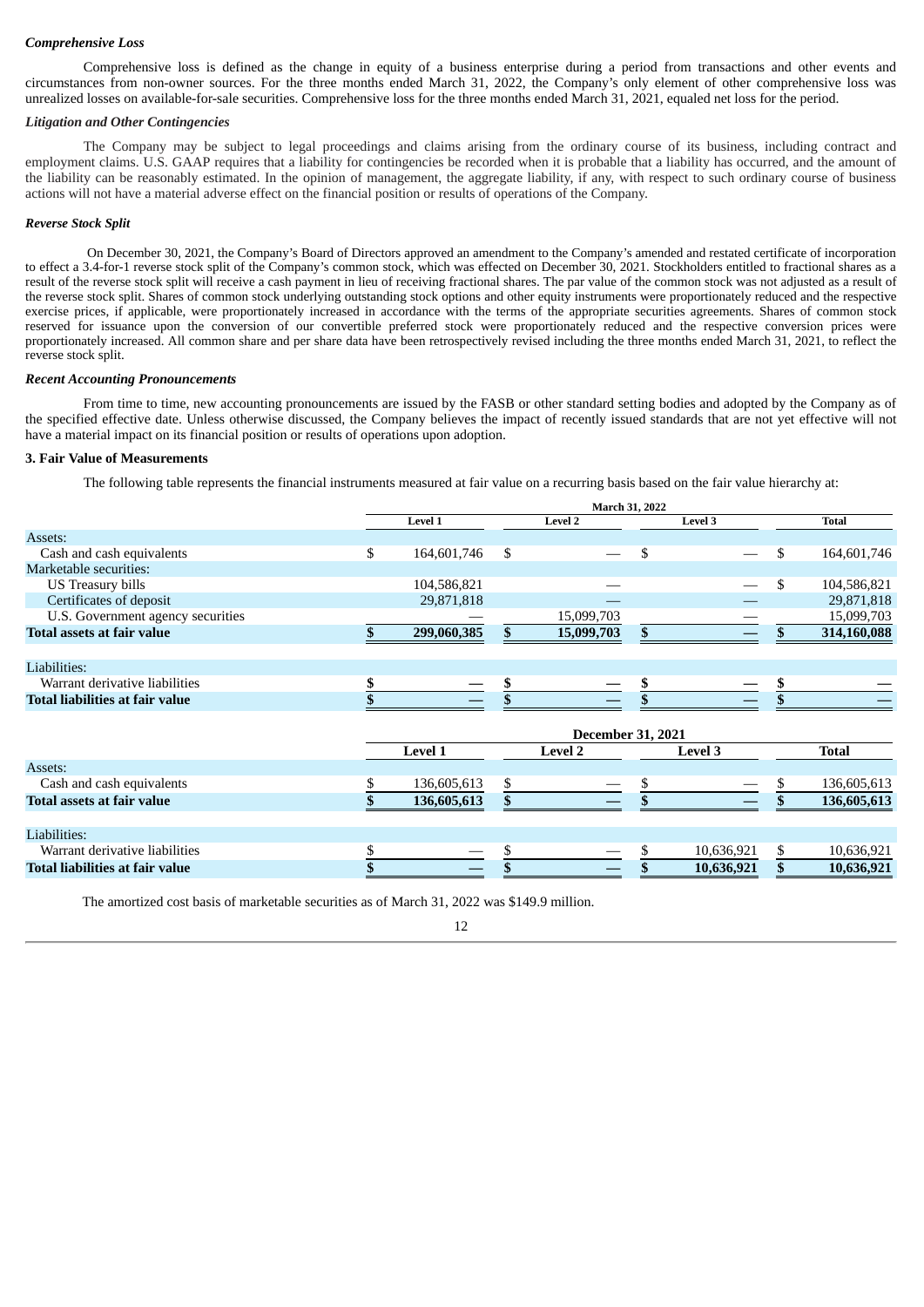The fair value of money market funds, U.S. Treasury bills and certificates of deposits are based on unaudited quoted market prices, which are considered Level 1 inputs in the fair value hierarchy. Level 2 assets or liabilities consist securities in U.S. Government agencies and are based upon quoted market prices for similar securities in active markets, quoted prices for identical or similar instruments in markets that are not active and model-based valuation techniques for which all significant inputs are observable in the market or can be corroborated by observable market data for substantially the full term of the assets. Where applicable these models project future cash flows and discount the future amounts to a present value using market-based observable inputs obtained from various third party data providers, including but not limited to, benchmark yields, interest rate curves, reported trades, broker/dealer quotes and reference data.

The following table sets forth a summary of changes in the fair value of the warrant derivative liabilities, representing a recurring measurement that is classified within Level 3 of the fair value hierarchy:

| January 1, 2022                                                                       | 10,636,921   |
|---------------------------------------------------------------------------------------|--------------|
| Change in fair value of warrant derivative liabilities                                | 3.044.006    |
| Automatic conversion of Roche warrants into common stock upon initial public offering | (13,680,927) |
| March 31, 2022                                                                        |              |

The Company estimated the fair value of the warrant derivative liabilities using a Black-Scholes option pricing model. The valuation model used the following assumptions at December 31, 2021:

| Fair value of common stock | 12.44    |
|----------------------------|----------|
| Volatility                 | 64.00%   |
| Expected term (in years)   | 0.52     |
| Risk-free interest rate    | $0.21\%$ |
| Dividend vield             |          |

The preceding methods described may produce a fair value calculation that may not be indicative of net realizable value or reflective of future fair values. Furthermore, although the Company believes its valuation methods are appropriate and consistent with other market participants, the use of different methodologies or assumptions to determine the fair value could result in a different fair value measurement at the reporting date.

# **4. License Agreement**

In May 2019, the Company entered into a license agreement ("Roche Agreement") with Roche, pursuant to which the Company obtained an exclusive, worldwide, royalty-bearing license under certain patents and specified know-how owned or controlled by Roche and covering certain specified small molecule aldosterone synthase inhibitors ("Roche Technology") to research, develop and commercialize products containing such aldosterone synthase inhibitors ("Licensed Products") for any and all uses, including the treatment, prevention or diagnosis of any and all diseases and medical conditions in humans and animals. Pursuant to the Roche Agreement, the Company paid Roche a one-time, upfront non-refundable license fee of \$2.0 million. Additionally, the Company is required to pay Roche certain tiered development event-based milestone payments, certain sales-based milestone payments, as well as a royalty from the future sales of the Licensed Products. The royalty is tiered based on the net sales of each Licensed Product.

The Roche Agreement will expire, unless earlier terminated by either party, upon expiration of all royalty or other payment obligations under the Roche Agreement are or will become due. For the periods ended March 31, 2022 and 2021, the Company recorded non-cash expense of \$3.0 million and \$1.2 million, respectively, related to the Roche Agreement on the Company's condensed statements of operations.

# **5. Redeemable Convertible Preferred Stock**

#### *Series A Redeemable Convertible Preferred Stock*

In May 2019, the Company authorized the issuance of 35,714,282 shares to be issued in the form of Series A redeemable convertible preferred stock ("Series A preferred stock"). During the years ended December 31, 2019 and 2020, the Company issued 11,904,760 and 23,809,522 shares of Series A preferred stock at \$1.40 per share for total proceeds of \$16.7 million and \$33.3 million, respectively. The Company incurred \$2.1 million of Series A preferred stock issuance costs, which was recorded against the carrying amount of the Series A preferred stock at December 31, 2021. The rights, preferences, and privileges of the Company's Series A preferred stock prior to IPO were as follows:

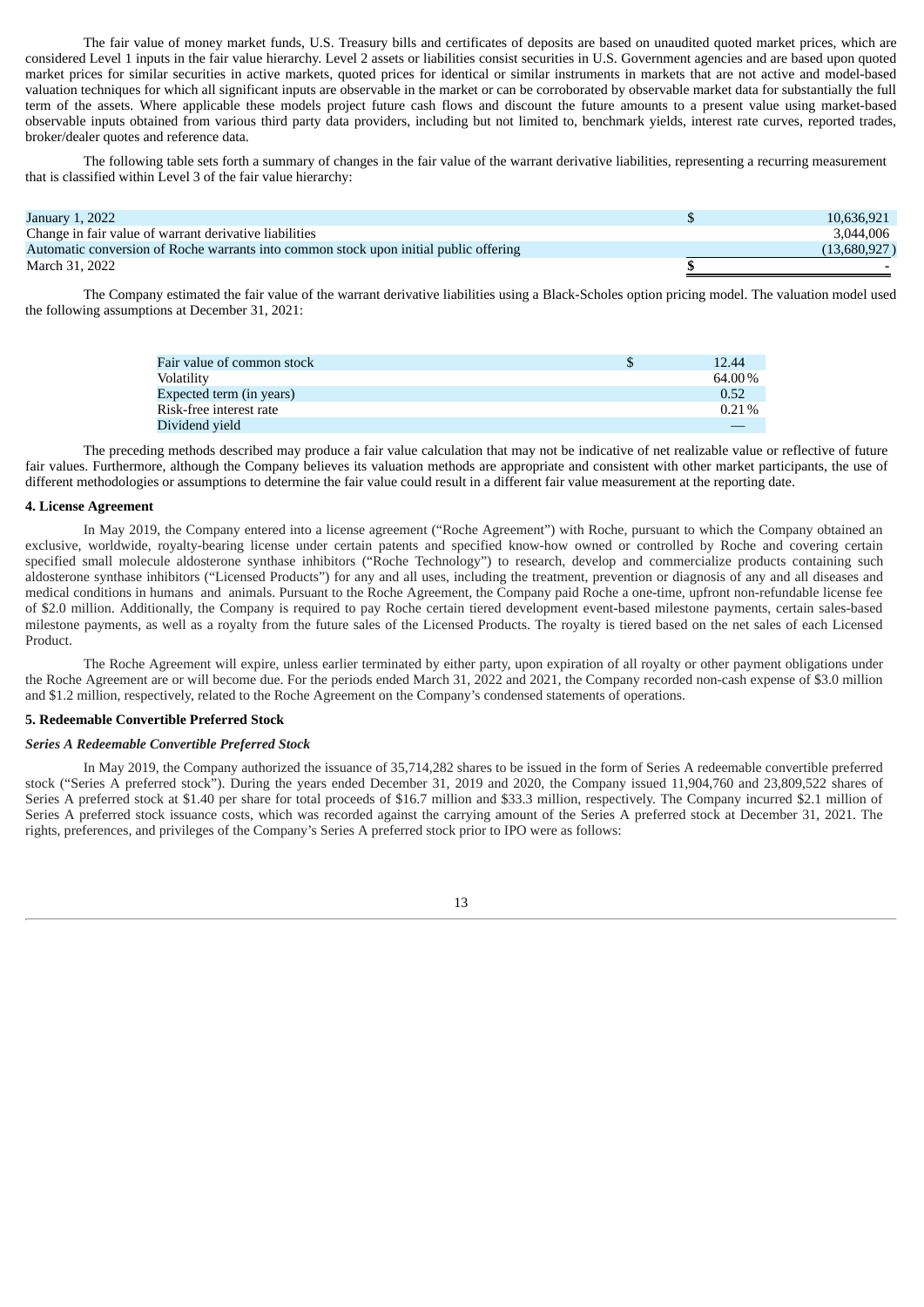# *Voting*

Up until the IPO, the holders of Series A preferred stock were entitled to a number of votes equal to the number of whole shares of common stock into which the shares of Series A preferred stock are convertible. Except as provided by law or otherwise, the holders of the Series A preferred stock vote together with the holders of common stock as a single class.

Up until the IPO, the holders of Series A preferred stock, voting as a separate class, were entitled to elect three members of the Board of Directors. The holders of the common stock, voting as a separate class, were entitled to elect two members of the Board of Directors. The holders of Series A preferred stock and common stock, voting together as a single class on an as-converted basis, are entitled to elect any additional members of the Board of Directors.

# *Dividends*

Dividends were payable, if permitted by law, in accordance with the Series A preferred stock terms if and when declared by the Board of Directors. Holders of the Series A preferred stock were entitled to receive dividends out of any assets at the time legally available, at the applicable dividend rate specified for such shares of the Series A preferred stock. Dividends were not mandatory and were not cumulative. No dividends were declared or paid since inception of the Company.

#### *Liquidation*

In the event of any voluntary or involuntary liquidation, dissolution, or winding up of the Company, the holders of shares of the Series A preferred stock then outstanding were entitled to be paid out of the assets of the Company available for distribution to its stockholders or, in the case of a Deemed Liquidation Event, out of the consideration payable to stockholders in such an event, before any payment shall be made to the holders of common stock by reason of their ownership thereof, an amount per share equal to the Series A preferred stock original issue price, plus any dividends declared but unpaid. If upon any such liquidation, dissolution, or winding up of the Company or a Deemed Liquidation Event, the assets of the Company available for distribution to its stockholders are insufficient to pay the holders of shares of Series A preferred stock the full amount to which they were entitled, the holders of shares of the Series A preferred stock share ratably in any distribution of the assets available for distribution in proportion to the respective amounts that would otherwise be payable in respect of the shares held by them upon such distribution if all amounts payable on or with respect to such shares were paid in full.

The remaining available proceeds will be distributed pro rata among the holders of the shares of the Series A preferred stock and common stock, based on the number of shares held by each such holder, treating for this purpose all such securities as if they had been converted to common stock pursuant to the applicable terms immediately prior to such liquidation, dissolution, or winding up of the Company.

# *Conversion*

Each share of the Series A preferred stock was convertible, at the option of the holder thereof, at any time and from time to time, and without the payment of additional consideration by the holder thereof, into such number of fully paid and non-assessable shares of common stock as determined by dividing the Series A preferred stock original issue price by the Series A preferred stock conversion price in effect at the time of conversion. The applicable conversion price was subject to future adjustments upon the occurrence of certain events. However, holders of the Series A preferred stock did not have the right to convert any shares of the Series A preferred stock at the applicable conversion ratio in effect for preferred shares upon either (i) the closing of a qualified initial public offering of its common stock at a price per share of at least \$14.28 per share (subject to adjustment for any share split, combination or dividend or distribution payable) resulting in at least \$50 million in gross proceeds to the Company net of the underwriting discount and commissions, or (ii) the election to convert the preferred shares by at least two of the following three holders of the Company's Series A preferred stock: (i) Sofinnova Venture Partners X, L.P., (ii) Sofinnova Capital IX and (iii) 5AM Ventures VI, L.P.

The Company evaluated the Series A preferred stock and determined that it was considered an equity host under ASC 815. In making this determination, the Company's analysis followed the whole instrument approach, which compares an individual feature against the entire Series A preferred stock instrument that includes that feature. The Company's analysis was based on a consideration of the economic characteristics and risks of the Series A preferred stock. More specifically, the Company evaluated all of the stated and implied substantive terms and features, including (i) whether the Series A preferred stock included redemption features, (ii) how and when any redemption features could be exercised, (iii) whether the holders of the Series A preferred stock were entitled to dividends, (iv) the voting rights of the Series A preferred stock, and (v) the existence and nature of any conversion rights. The Company concluded that, as the Series A preferred stock represents an equity host, the conversion feature included in the Series A preferred stock is clearly and closely related to the associated host instrument. Accordingly, the conversion feature is not considered an embedded derivative that requires bifurcation.

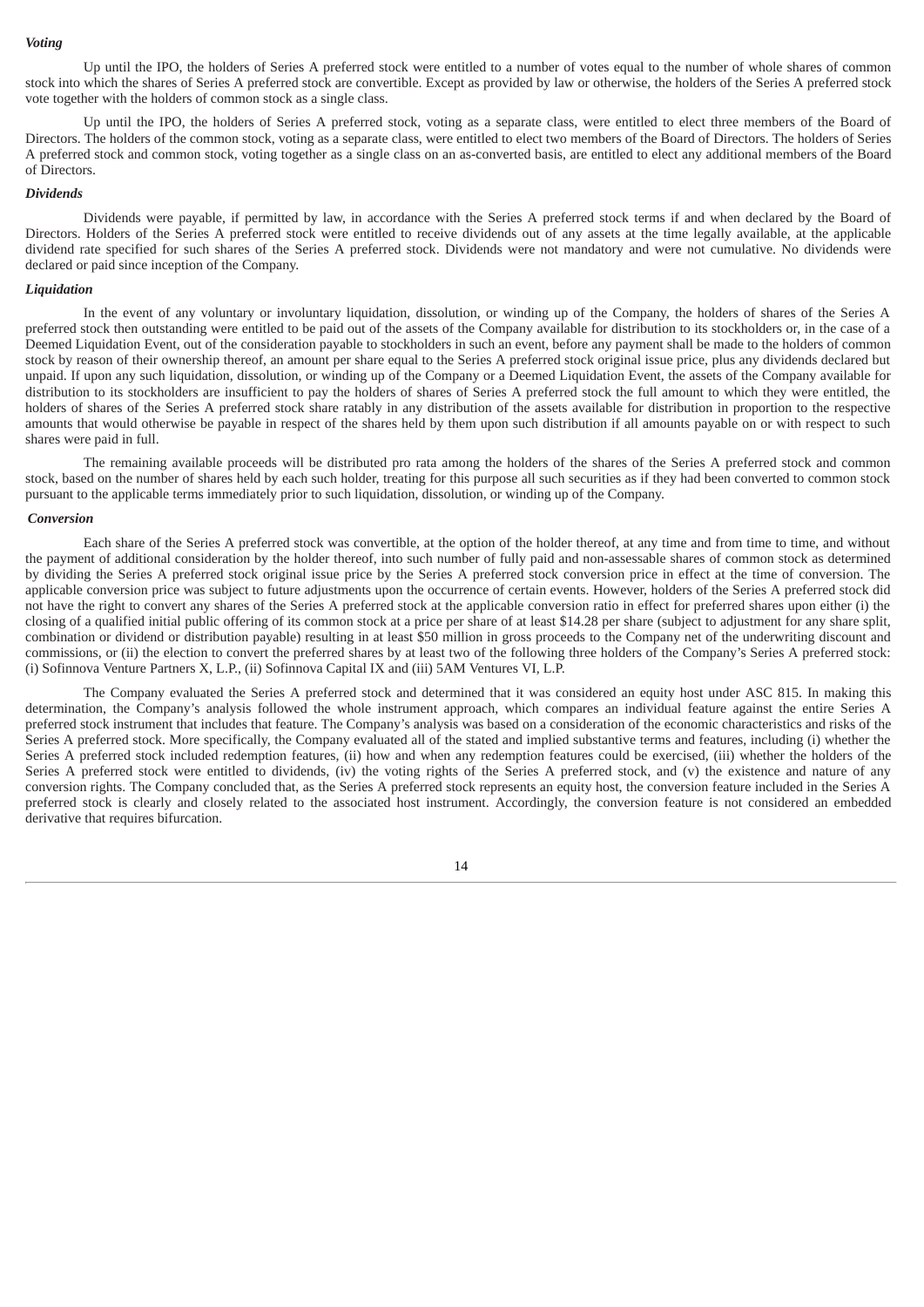The Company accounts for potentially beneficial conversion features under ASC Topic 470-20, *Debt with Conversion and Other Options (*"ASC 410-20*")*. At the time of the issuances of the shares of Series A preferred stock, the Company's common stock into which the Company's Series A preferred stock was convertible had an estimated fair value less than the effective conversion prices of the shares of Series A preferred stock. Therefore, there was no beneficial conversion element on the issuance dates.

On January 11, 2022, the Company completed its IPO. Upon the closing of the IPO, the Series A preferred stock was converted into 10,504,199 shares of the Company's common stock.

# *Redemption*

The holders of the Company's redeemable convertible preferred stock have no rights to cause the redemption of their shares outside of a Deemed Liquidation Event. A Deemed Liquidation Event would constitute a redemption event that may be outside of the Company's control.

Any redemption was deemed to be remote at December 31, 2021, and the fair value of Series B preferred stock was deemed to be the price paid by the Series B preferred stockholders.

Due to this redemption option, Series B preferred stock is recorded in mezzanine equity and is subject to subsequent measurement under the guidance provided under ASC 480. In accordance with that guidance, the Company has elected to recognize changes in redemption value immediately.

# *Warrant Derivative Liabilities*

In connection with the Series A preferred stock financing, the Company issued two freestanding detachable stock purchase warrants to an unrelated third party to separately purchase 411,765 and 329,552 shares of common stock ("2019 Warrants"). The 2019 Warrants were exercisable in whole immediately prior to an initial public offering by the Company and, as such, remain issued, outstanding, and exercisable at December 31, 2021. The 2019 Warrants were issued with an initial exercise price of \$0.04 and an expiration date of May 13, 2029. The 2019 Warrants qualify as derivative liabilities, which must be accounted for separately from the Series A preferred stock and are measured at fair value on a recurring basis. At December 31, 2021, the 2019 Warrants were valued at \$9.2 million, with the change in fair value included in the condensed statements of operations in the period the change occurs.

On January 11, 2022, the Company completed its IPO. Upon the closing of the IPO, the 2019 Warrants were converted into 739,463 shares of the Company's common stock and were no longer outstanding at January 6, 2022.

# *Series B Redeemable Convertible Preferred Stock*

In September 2021, the Company authorized the issuance of 35,716,249 shares to be issued in the form of Series B redeemable convertible preferred stock ("Series B preferred stock"). The Company issued 35,716,249 shares of Series B preferred stock at \$4.00 per share for total proceeds of \$142.9 million. The Company incurred \$0.9 million of Series B preferred stock issuance costs which were recorded against the carrying amount of the Series B preferred stock at December 31, 2021. The rights, preferences, and privileges of the Company's Series B preferred stock prior to the IPO were as follows:

#### *Voting*

Up until the IPO, the holders of Series B preferred stock were entitled to a number of votes equal to the number of whole shares of common stock into which the shares of Series B preferred stock are convertible. Except as provided by law or otherwise, the holders of the Series B preferred stock vote together with the holders of common stock as a single class.

Up until the IPO, holders of Series B preferred stock, voting as a separate class, were entitled to elect one member of the Board of Directors. The holders of preferred stock and common stock, voting together as a single class on an as-converted basis, were entitled to elect any additional members of the Board of Directors other than directors elected by the holders of Series A preferred stock and directors elected by holders of the common stock.

# *Dividends*

Dividends at the rate per annum of \$0.32 per share accrued on shares of Series B preferred stock. Dividends on the shares of Series B preferred stock were not cumulative and were payable, if and when declared by the Board of Directors. The Company shall not declare, pay or set aside any dividends on shares of any other class or series of capital stock of the Company unless the holders of preferred stock then outstanding first or simultaneously receive a dividend on each outstanding share of redeemable convertible preferred stock in an amount at least equal to the sum of (i) the amount of the aggregate dividends accrued but unpaid on such shares of preferred stock and (ii) that dividend per share of preferred stock as would equal the product of (1) the dividend payable on each share of such class or series determined, if applicable, as if all shares of such class or series had been converted into common stock and (2) the number of shares of common stock issuable upon conversion of a share of preferred stock. No dividends were declared or paid since inception of the Company.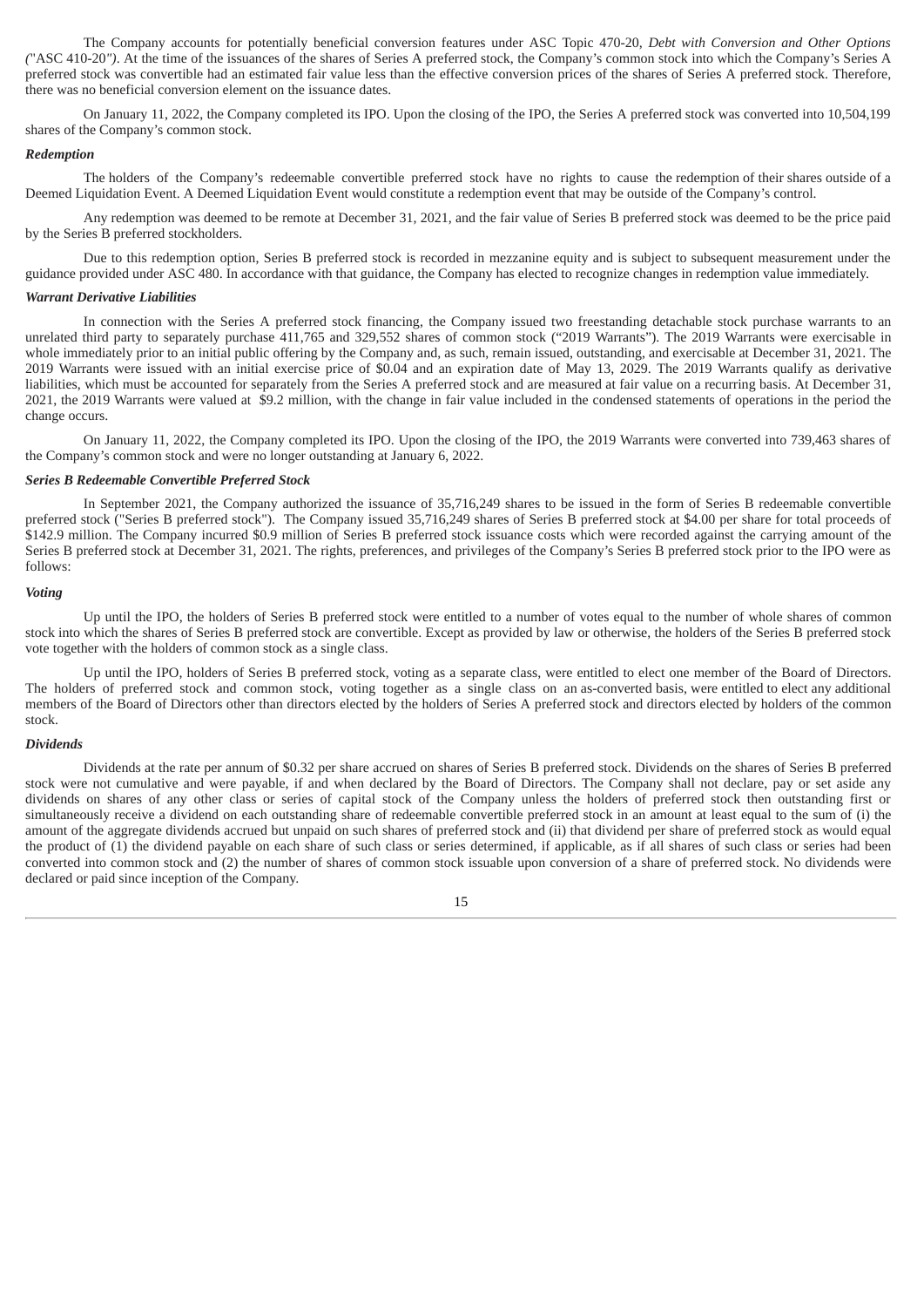#### *Liquidation*

In the event of any voluntary or involuntary liquidation, dissolution, or winding up of the Company, the holders of shares of the Series B preferred stock then outstanding were entitled to be paid out of the assets of the Company available for distribution to its stockholders or, in the case of a Deemed Liquidation Event, out of the consideration payable to stockholders in such an event, before any payment shall be made to the holders of Series A preferred stock or common stock by reason of their ownership thereof, an amount per share equal to the Series B preferred stock original issue price, plus any dividends declared but unpaid thereon. If upon any such liquidation, dissolution, or winding up of the Company or a Deemed Liquidation Event, the assets of the Company available for distribution to its stockholders are insufficient to pay the holders of shares of Series B preferred stock the full amount to which they were entitled, the holders of shares of the Series B preferred stock shall share ratably in any distribution of the assets available for distribution in proportion to the respective amounts that would otherwise be payable in respect of the shares held by them upon such distribution if all amounts payable on or with respect to such shares were paid in full.

In the event that the assets of the Company available for distribution exceeded the amount necessary to pay the holders of Series B preferred stock, the holders of shares of Series A preferred stock then outstanding were entitled to be paid out of the assets of the Company available for distribution to its stockholders or, in the case of a Deemed Liquidation Event, out of the consideration payable to stockholders in such an event, before any payment shall be made to the holders of common stock by reason of their ownership thereof, an amount per share equal to the Series A preferred stock original issue price, plus any dividends declared but unpaid thereon. If upon any such liquidation, dissolution, or winding up of the Company or a Deemed Liquidation Event, the assets of the Company available for distribution to its stockholders were insufficient to pay the holders of shares of Series A preferred stock the full amount to which they were entitled, the holders of shares of the Series A preferred stock shall share ratably in any distribution of the assets available for distribution in proportion to the respective amounts that would otherwise be payable in respect of the shares held by them upon such distribution if all amounts payable on or with respect to such shares were paid in full.

The remaining available proceeds would have been distributed pro rata among the holders of the shares of the Series B preferred stock, Series A preferred stock and common stock, based on the number of shares held by each such holder, treating for this purpose all such securities as if they had been converted to common stock pursuant to the applicable terms immediately prior to such liquidation, dissolution, or winding up of the Company.

#### *Conversion*

Each share of the Series B preferred stock was convertible, at the option of the holder thereof, at any time and from time to time, and without the payment of additional consideration by the holder thereof, into such number of fully paid and non-assessable shares of common stock as determined by dividing the Series B preferred stock original issue price by the Series B preferred stock conversion price in effect at the time of conversion. The Series B preferred stock conversion price shall initially be equal to the Series B original issue price. The applicable conversion price is subject to future adjustments upon the occurrence of certain events. Upon either (i) the closing of a qualified initial public offering of the Company's common stock resulting in at least \$100 million in proceeds net of the underwriting discount and commissions; (ii) the closing of a transaction or series of transactions in which the Company's outstanding shares of capital stock are exchanged for or converted into securities that are publicly listed on a securities exchange through a merger, acquisition, business combination or similar transaction with a "special purpose acquisition company" where the surviving or parent entity receives aggregate gross proceeds, excluding the cash resources of the Company, of at least \$100 million; or (iii) the date and time, or the occurrence of an event, specified by vote or written consent of the requisite holders and the Series B requisite holders, then all outstanding shares of preferred stock shall automatically be converted into shares of common stock at the effective conversion rate.

The Company evaluated the Series B preferred stock and determined that it was considered an equity host under ASC 815. In making this determination, the Company's analysis followed the whole instrument approach, which compares an individual feature against the entire Series B preferred stock instrument that includes that feature. The Company's analysis was based on a consideration of the economic characteristics and risks of the Series B preferred stock. More specifically, the Company evaluated all of the stated and implied substantive terms and features, including (i) whether the Series B preferred stock included redemption features, (ii) how and when any redemption features could be exercised, (iii) whether the holders of the Series B preferred stock were entitled to dividends, (iv) the voting rights of the Series B preferred stock, and (v) the existence and nature of any conversion rights. The Company concluded that, as the Series B preferred stock represents an equity host, the conversion feature included in the Series B preferred stock is clearly and closely related to the associated host instrument. Accordingly, the conversion feature is not considered an embedded derivative that requires bifurcation.

The Company accounts for potentially beneficial conversion features under ASC 470-20. At the time of the issuances of the shares of Series B preferred stock, the Company's common stock into which the Company's Series B preferred stock was convertible had an estimated fair value less than the effective conversion prices of the shares of Series B preferred stock. Therefore, there was no beneficial conversion element on the issuance dates.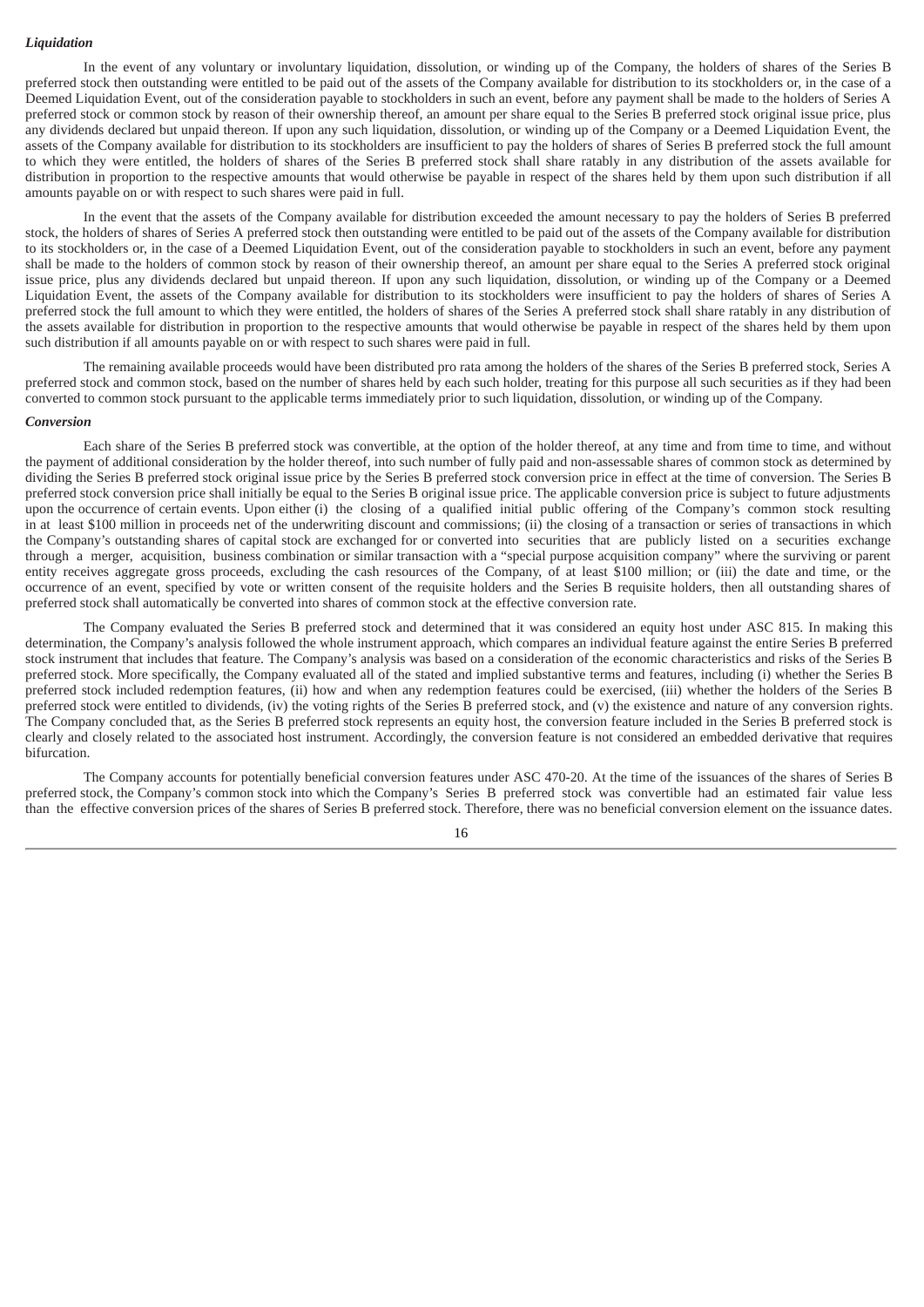On January 11, 2022, the Company completed its IPO. Upon the closing of the IPO, the Series B preferred stock was converted into 10,504,779 shares of the Company's common stock and no shares of Series B preferred stock were outstanding as of January 6, 2022.

#### *Redemption*

The holders of the Company's redeemable convertible preferred stock had no rights to cause the redemption of their shares outside of a Deemed Liquidation Event. A Deemed Liquidation Event would constitute a redemption event that may be outside of the Company's control.

Any redemption was deemed to be remote at December 31, 2021, and the fair value of Series B preferred stock was deemed to be the price paid by the Series B preferred stockholders.

Due to this redemption option, Series B preferred stock was recorded in mezzanine equity and is subject to subsequent measurement under the guidance provided under ASC 480. In accordance with that guidance, the Company elected to recognize changes in redemption value immediately.

#### *Warrant Derivative Liabilities*

In connection with the Series B preferred stock, the Company issued freestanding detachable stock purchase warrants to an unrelated third party to separately purchase 113,610 shares of common stock (the 2021 Warrants). The 2021 Warrants are exercisable in whole immediately prior to an initial public offering by the Company and, as such, remain issued, outstanding, and exercisable at December 31, 2021. The 2021 Warrants were issued with an initial exercise price of \$0.01 and an expiration date of May 13, 2029. The 2021 Warrants qualify as derivative liabilities, which must be accounted for separately from the Series B preferred stock and are measured at fair value on a recurring basis. At December 31, 2021, the 2021 Warrants were valued at \$1.4 million with the change in fair value from the date of issuance included in the condensed statements of operations in the period the change occurs.

On January 11, 2022, the Company completed its IPO. Upon the closing of the IPO, the 2021 Warrants were converted into 113,325 shares of the Company's common stock.

# **6. Stockholders' Deficit and Stock-Based Compensation**

# *Stock Options*

On December 30, 2021, the Board of Directors adopted, and the Company's stockholders approved, the 2022 Equity Incentive Plan ("2022 Plan"). The 2022 Plan provides for the grant of incentive stock options to employees of the Company, and for the grant of non-statutory stock options, stock appreciation rights, restricted stock awards, restricted stock unit awards, performance awards and other forms of stock awards to employees, directors, and consultants, including employees and consultants of affiliates of the Company (collectively, "stock based awards"). The 2022 Plan is a successor to the 2019 Stock Option Plan. ("2019 Plan"). Initially, the maximum number of shares of common stock that may be issued under the 2022 Plan after it became effective was 6,787,652 shares, which is the sum of (i) 3,905,911 new shares; plus (ii) the number of shares that was available for issuance under the 2019 Plan at the time the 2022 Plan became effective; and (iii) any shares subject to outstanding stock options or other stock awards that were granted under the 2019 Plan that are forfeited, terminated, expired or are otherwise not issued. In addition, the number of shares of common stock reserved for issuance under the 2022 Plan will automatically increase on January 1st of each calendar year, starting on January 1, 2023 and continuing through January 1, 2032, in an amount equal to 5% of the total number of shares of common stock outstanding on the last day of the calendar month before the date of each automatic increase, or a lesser number of shares determined by the Board of Directors. The maximum number of shares of common stock that may be issued on the exercise of incentive stock options under the 2022 Plan is 20,362,956.

As of March 31, 2022 and December 31, 2021, a total of 4,071,916 and 3,368,572 options, respectively, were available for issuance under the 2022 Plan.

The following is a summary of the Company's outstanding stock option activity:

|                              | Stock<br>Option<br><b>Shares</b> | <b>Weighted Average</b><br>Exercise<br>Price | <b>Weighted Average</b><br><b>Remaining</b><br>Contractual<br><b>Term (in Years)</b> |
|------------------------------|----------------------------------|----------------------------------------------|--------------------------------------------------------------------------------------|
| Outstanding, January 1, 2022 | 2,617,072                        | 6.19                                         | 9.56                                                                                 |
| Granted                      | 68,525                           | 16.51                                        | 9.79                                                                                 |
| Exercised                    | __                               |                                              |                                                                                      |
| Expired/cancelled            |                                  |                                              |                                                                                      |
| Outstanding, March 31, 2022  | 2.685.597                        | 6.96                                         | 9.37                                                                                 |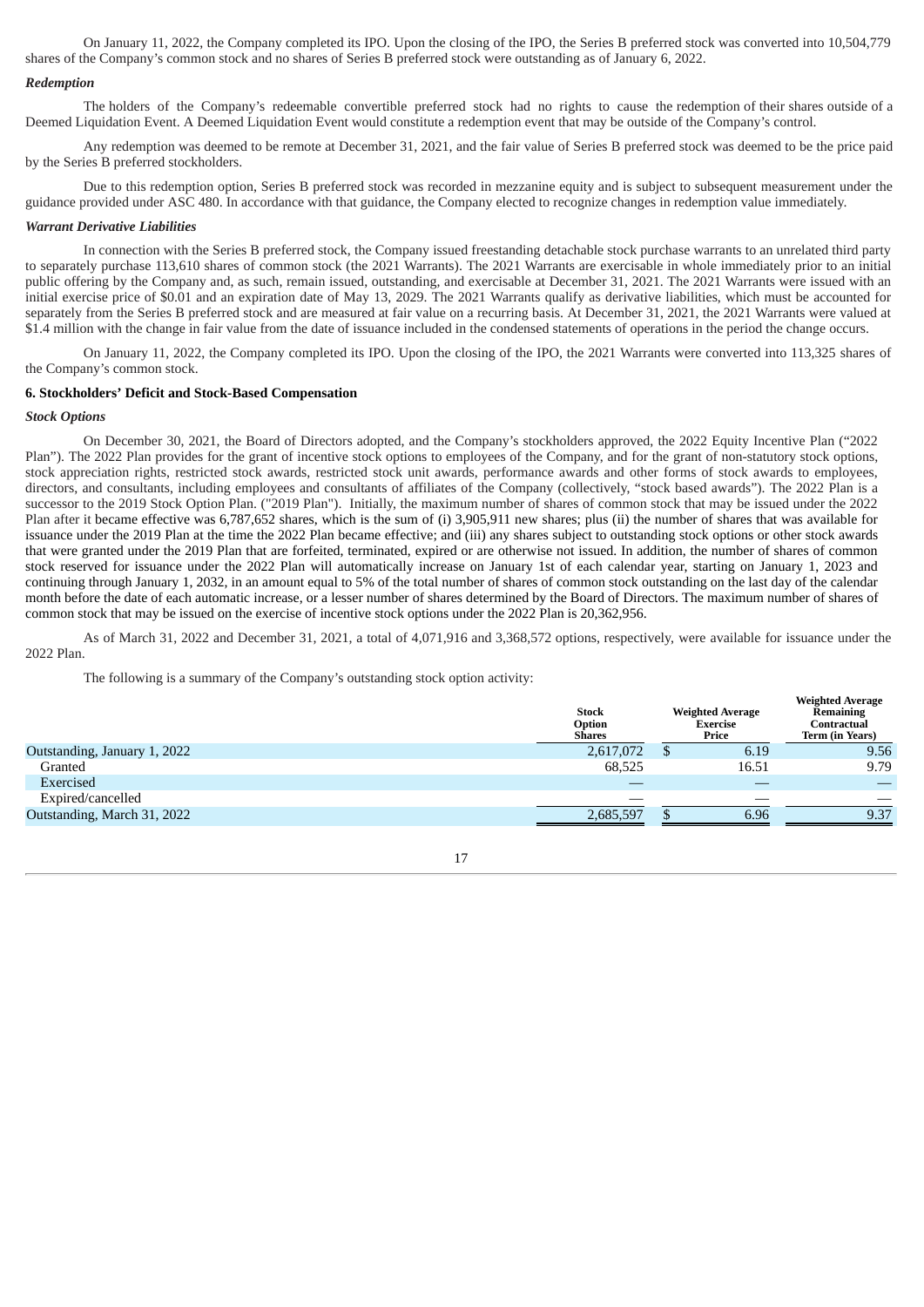As of March 31, 2022 and December 31, 2021, there were 204,423 and 159,667 options vested and exercisable, respectively. Unrecognized compensation cost related to stock option awards of \$14.4 million as of March 31, 2022, is expected to be recognized as expense over a weighted average period of 3.33 years. The total fair value of options vested was \$0.5 million and \$1.4 million for the periods ended March 31, 2022 and 2021, respectively.

Outstanding stock options, if not exercised, expire ten years from the date of grant. The Company issues new shares of common stock upon exercise of stock options. The weighted average grant date fair value per share for the outstanding options at March 31, 2022 and December 31, 2021 was \$6.25 and \$5.42, respectively.

The Company determined the grant-date fair value of stock options using the Black-Scholes option pricing model. The fair value of each stock option grant was determined using assumptions that are subjective and require significant judgment and estimation by management. The risk-free rate assumption was based on observed yields from governmental zero-coupon bonds with a term equivalent to the option. The expected volatility assumption was based on historical volatilities of a group of comparable industry companies whose share prices are publicly available. The peer group was developed based on companies in the therapeutics and pharmaceutical industries. The expected term of stock options represents the weighted average period that the stock options are expected to be outstanding. Because the Company does not have historical exercise behavior, it determined the expected life assumption using the simplified method, which is an average of the options ordinary vesting period and the contractual term. The expected dividend assumption was based on the Company's history and expectation of dividend payouts at the time of grant. The Company recognizes forfeitures on an actual basis and, as such, did not estimate forfeitures to calculate stock-based compensation.

The following table presents the weighted average assumptions used in the Black-Scholes option pricing model to determine the fair value of stock options granted during the three months ended March 31, 2022:

| Exercise price                  | 16.51  |
|---------------------------------|--------|
| Stock price on date of grant    | 16.51  |
| Expected term (years)           | 6.00   |
| Expected stock price volatility | 63.80% |
| Risk-free rate of interest      | 1.73%  |
| Expected dividend yield         | $0\%$  |

There is a high degree of subjectivity involved when using option-pricing models to estimate stock-based compensation. There are currently no market-based mechanisms or other practical applications to verify the reliability and accuracy of the estimates stemming from these models, nor is there a means to compare and adjust the estimates to actual values. Although the fair value of the employee stock-based awards is determined using an option-pricing model, the value may not be indicative of the fair value that would be observed in a market transaction between a willing buyer and a willing seller. If factors change and the Company employs different assumptions when valuing its options, the compensation expense that the Company records in the future may differ significantly from what it has historically reported.

# *Restricted stock units*

In 2022, certain employees were awarded restricted stock units with time-based vesting. During the three months ended March 31, 2022, the Company granted to certain employees 30,148 time-based vesting restricted stock units, with a weighted average grant date fair value of \$16.00. As of March 31, 2022, none of the restricted stock units had vested.

As of March 31, 2022, the Company had unrecognized stock-based compensation expense related to restricted stock units of approximately \$0.4 million with a weighted average vesting period of approximately 1.75 years. The expense is recognized over the vesting period of the award.

The Company recognized the following compensation cost related to employee stock-based compensation activity:

|                            | <b>Three Months Ended March 31.</b> |           |  |           |
|----------------------------|-------------------------------------|-----------|--|-----------|
|                            |                                     | 2022      |  | 2021      |
| Research and development   |                                     | 227,590   |  | 495.758   |
| General and administrative |                                     | 996.618   |  | 894.197   |
| <b>Total</b>               |                                     | 1,224,208 |  | 1,389,955 |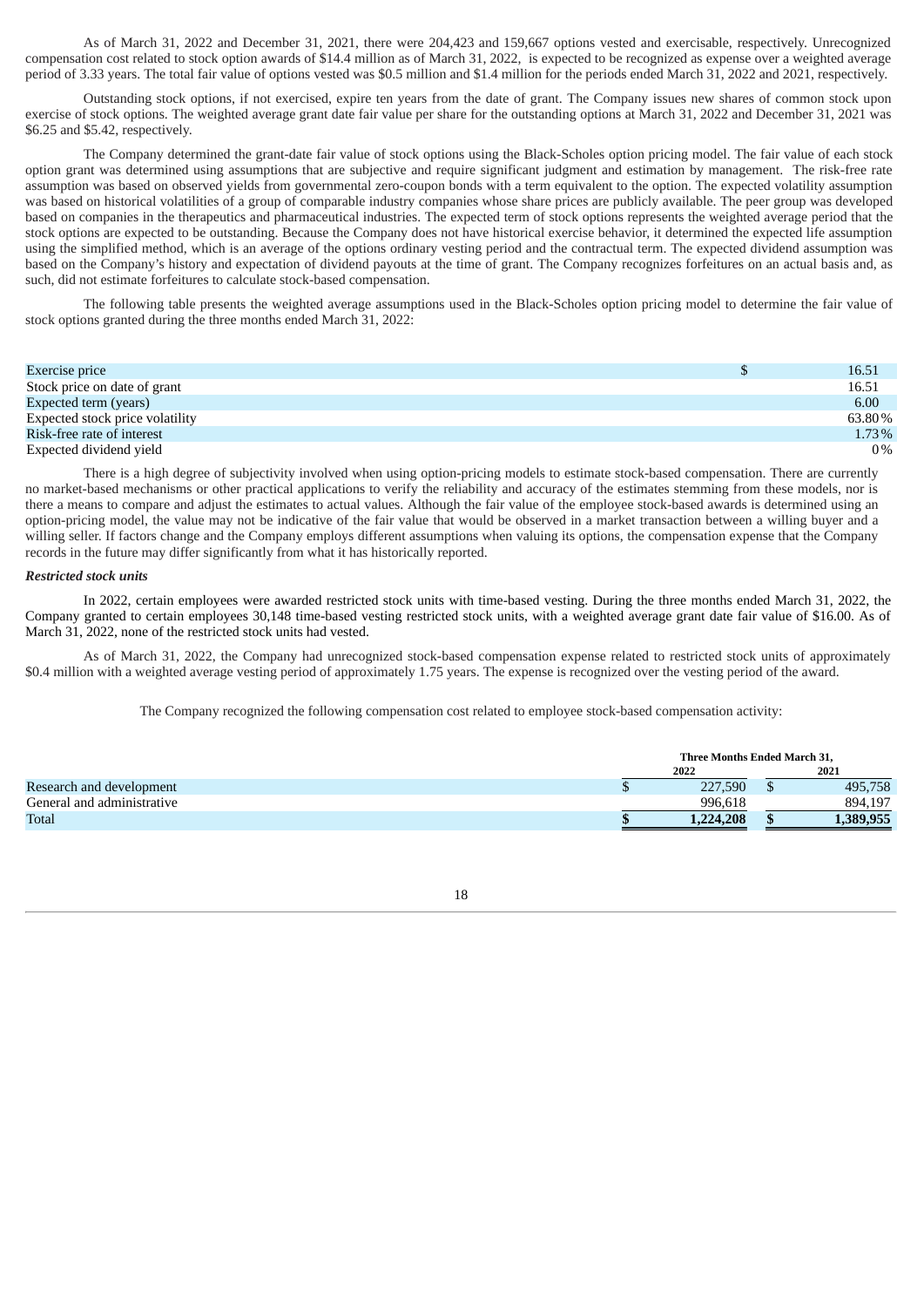#### **7. Net Loss per Share Attributable to Common Stockholders**

The Company's basic and diluted net loss per share for the periods ended March 31, 2022 and 2021, was \$(0.50) and \$(4.49), respectively.

The following weighted average common stock equivalents were excluded from the calculation of diluted net loss per share for the periods presented because including them would have had an anti-dilutive effect for the years ended:

|                                                       | <b>Three Months Ended March 31.</b> |            |  |
|-------------------------------------------------------|-------------------------------------|------------|--|
|                                                       | 2022                                | 2021       |  |
| Redeemable convertible preferred stock (if converted) |                                     | 10,504,199 |  |
| 2019 Warrants                                         |                                     | 739.463    |  |
| Outstanding options exercisable                       | 2.685.599                           | 1.130.570  |  |
|                                                       |                                     |            |  |

# **8. Related-Party Transactions**

# *CinRx Pharma LLC and Subsidiaries ("CinRx")*

Certain former executives and employees of the Company, including the Company's former chief executive officer and a former member of the Company's board of directors, are members of CinRx's board of managers and/or have equity investments in CinRx, a biotechnology company. The Company received business management services from CinRx from time to time as needed, under a management services agreement, which was terminated on February 2, 2022. There were no business management service fees from CinRx during the three months ended March 31, 2022. During the three months ended March 31, 2021, the Company recorded business management fees totaling \$0.3 million as of March 31, 2021. Of these fees \$0.2 million were included in research and development expenses, while \$0.1 million are in general and administrative expenses on our condensed statement of operations for the three months ended March 31, 2021, respectively.

# **9. Commitments and Contingencies**

#### *Lease*

The Company had an agreement to lease 1,161 square feet, through March 31, 2022 for a total monthly payment of \$10,200 per month. As this lease had a term of less than 12 months, the Company has not recorded it on the condensed balance sheet, as allowed under ASC Topic 842, *Leases* ("ASC 842").

The Company has an agreement to lease 221 square feet of office space at 5325 Deerfield Boulevard, Mason, OH 45040 from COHatch Cincinnati for \$2,850 per month until a new COHatch facility in Montgomery, Ohio construction is completed. As this lease has a term of less than 12 months, the Company has not recorded it on the condensed balance sheet, as allowed under ASC 842.

On February 24, 2022, the Company entered into a new lease, commencing April 1, 2022, for 5,400 square feet of office space in Waltham, Massachusetts, which will be the Company's new headquarters. The annual rent will be \$248,400. As this lease has a term of less than 12 months, the Company has not recorded it on the condensed balance sheet, as allowed under ASC 842.

The Company's rent expense for the three months ended March 31, 2022 were \$0.03 million for the Boston space and \$0.01 million for the Mason, OH space recorded in general and administrative expense on our condensed statement of operations. No rent expense was recognized for the three months ended March 31, 2021.

# **10. Employee Benefit Plan**

The Company maintains a defined contribution 401(k) plan available to full time employees. Employee contributions are voluntary and are determined on an individual basis, limited by the maximum amounts allowable under federal tax regulations. The Company provides a safe harbor contribution of 4% of the employee's salary. The Company's safe harbor contributions totaled approximately \$0.07 million are included in research and development expense and general and administrative expense on our condensed statement of operations for the three months ended March 31, 2022. The 401(k) plan was not in place during the three months ended March 31, 2021.

19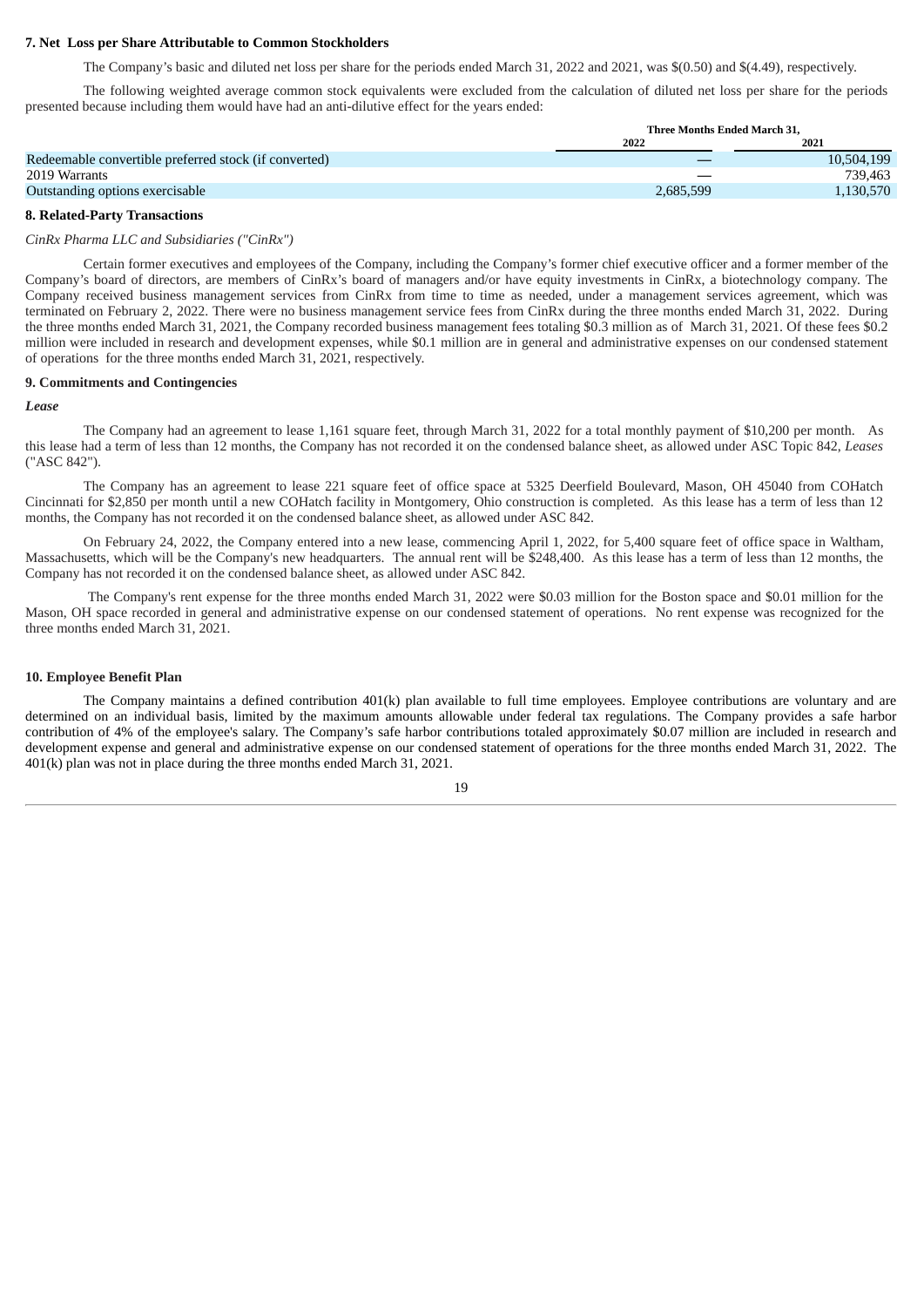#### <span id="page-20-0"></span>**Item 2. Management's Discussion and Analysis of Financial Condition and Results of Operations.**

The following discussion of the financial condition and results of operations of CinCor Pharma, Inc. should be read in conjunction with the unaudited condensed financial statements and the notes to those statements included in this Quarterly Report on Form 10-Q as of and for the three months ended March 31, 2022, our audited financial statements and related notes thereto for the year ended December 31, 2021 included in our most recent Annual Report on Form 10-K filed with the SEC on March 22, 2022. Some of the information contained in this discussion and analysis including information with respect to our plans and strategy for our business, includes forward-looking statements that involve risk, uncertainties and assumptions. You should read the "Risk Factors" sections of this Quarterly Report Form 10-Q for the three months ended March 31, 2022, our Annual Report on Form 10-K for the fiscal vear ended December 31, 2021, and our other filings with the SEC, for a discussion of important factors that could cause actual results to differ materially from the results described in or implied by the forward-looking statements contained in the following discussion and analysis. Please also refer *to the section under the heading "Note Regarding Forward-Looking Statements."*

#### **Overview**

We are a clinical-stage biopharmaceutical company focused on developing our lead clinical candidate, baxdrostat (CIN-107) , for the treatment of hypertension and other cardio-renal diseases. Baxdrostat is a highly selective, oral small molecule inhibitor of aldosterone synthase, the enzyme responsible for the synthesis of aldosterone in the adrenal gland. Baxdrostat has been designed to use differentiated mechanism of action, direct inhibition of aldosterone synthase production, with the goal of providing an improved treatment for patients suffering from hypertension, or high blood pressure. We are conducting multiple Phase 2 clinical trials using baxdrostat in differing populations of patients, all of whom are hypertensive. The most advanced of our trials, called BrigHtn, is being conducted in patients whose blood pressure is not controlled despite treatment with three or more antihypertensive agents, one of which must be a diuretic; these patients are designated as having treatment resistant hypertension, or rHTN. On March 14, 2022 we completed enrollment in the BrigHtn trial with 275 patients randomized. A separate Phase 2 clinical trial, referred to as HALO, is evaluating baxdrostat's effects on patients whose blood pressure is not controlled despite treatment with up to two antihypertensive agents, referred to as uncontrolled hypertension, or uHTN. HALO was initiated in the fourth quarter of 2021. A third patient population being investigated has a condition called primary aldosteronism, or PA, where overproduction of aldosterone by non-malignant tumors or abnormal collections of aldosterone-producing cells in the adrenal glands leads to an aggressive form of hypertension. The trial in the PA patients, referred to as spark-PA, was also initiated in 2021 and has been revised under a recent amendment with patients enrolling under this revision in Q2 2022. The amendment was designed to accelerate recruitment in this less commonly diagnosed form of hypertension. Lastly, we are evaluating the utility of baxdrostat in lowering the blood pressure of patients with chronic kidney disease, or CKD, as well as exploring the potential impact of the drug on slowing the progression of renal disease using biomarkers of that progression. The CKD trial, or figHTN, was initiated in April 2022.

Since our inception in 2018, we have focused primarily on organizing and staffing our company, business planning, and acquiring and progressing our lead product candidate, baxdrostat, through clinical development after in-licensing the compound from F. Hoffmann-La Roche Ltd and Hoffmann La-Roche Inc., whom we collectively refer to as Roche, in 2019 and raising capital. We were initially founded as a subsidiary of CinRx Pharma, LLC, or CinRx, and spun out as an independent company in 2019.

On January 11, 2022, we completed an initial public offering, or the IPO, of our common stock pursuant to which we issued and sold 13,290,813 shares of our common stock at a price to the public of \$16.00 per share. The aggregate net proceeds from the IPO, were approximately \$193.6 million after deducting underwriting discounts and commissions of \$14.9 million and offering expenses of approximately \$4.5 million. Upon completion of the IPO, all outstanding shares of Series A and Series B redeemable convertible preferred stock converted to common stock at a 3.4-for-1 in line with the reverse stock split of the Company's common stock. In addition, the IPO also resulted in the automatic net exercise of the three outstanding warrants to purchase common stock issued to Roche, or the Roche Warrants, for an aggregate of 852,788 shares of common stock.

We do not have any product candidates approved for sale and have not generated any revenue from product sales or licensing agreements. From inception through March 31, 2022, we have funded our operations primarily through equity financings, and have raised an aggregate of approximately \$233.9 million of gross proceeds from the sale of shares of our preferred stock and the IPO. As of March 31, 2022, we had cash, cash equivalents and marketable securities on hand of \$314.2 million.

We will not generate revenue from product sales unless and until we successfully complete clinical development and obtain regulatory approval for baxdrostat or any future product candidates, if ever. In addition, if we obtain regulatory approval for baxdrostat or any future product candidates and do not enter into a third-party commercialization partnership, we expect to incur significant expenses related to developing our commercialization capability to support product sales, marketing, manufacturing and distribution activities. As a result, we will need substantial additional funding to support our continuing operations and pursue our growth strategy. Until we can generate significant revenue from product sales, if ever, we expect to finance our operations through a combination of public or private equity offerings and debt financings or other sources, such as potential collaboration agreements, strategic alliances and licensing arrangements. We may be unable to raise additional funds or enter into such other agreements or arrangements when needed on acceptable terms, or at all. Our failure to raise capital or enter into such agreements as, and when, needed, could have a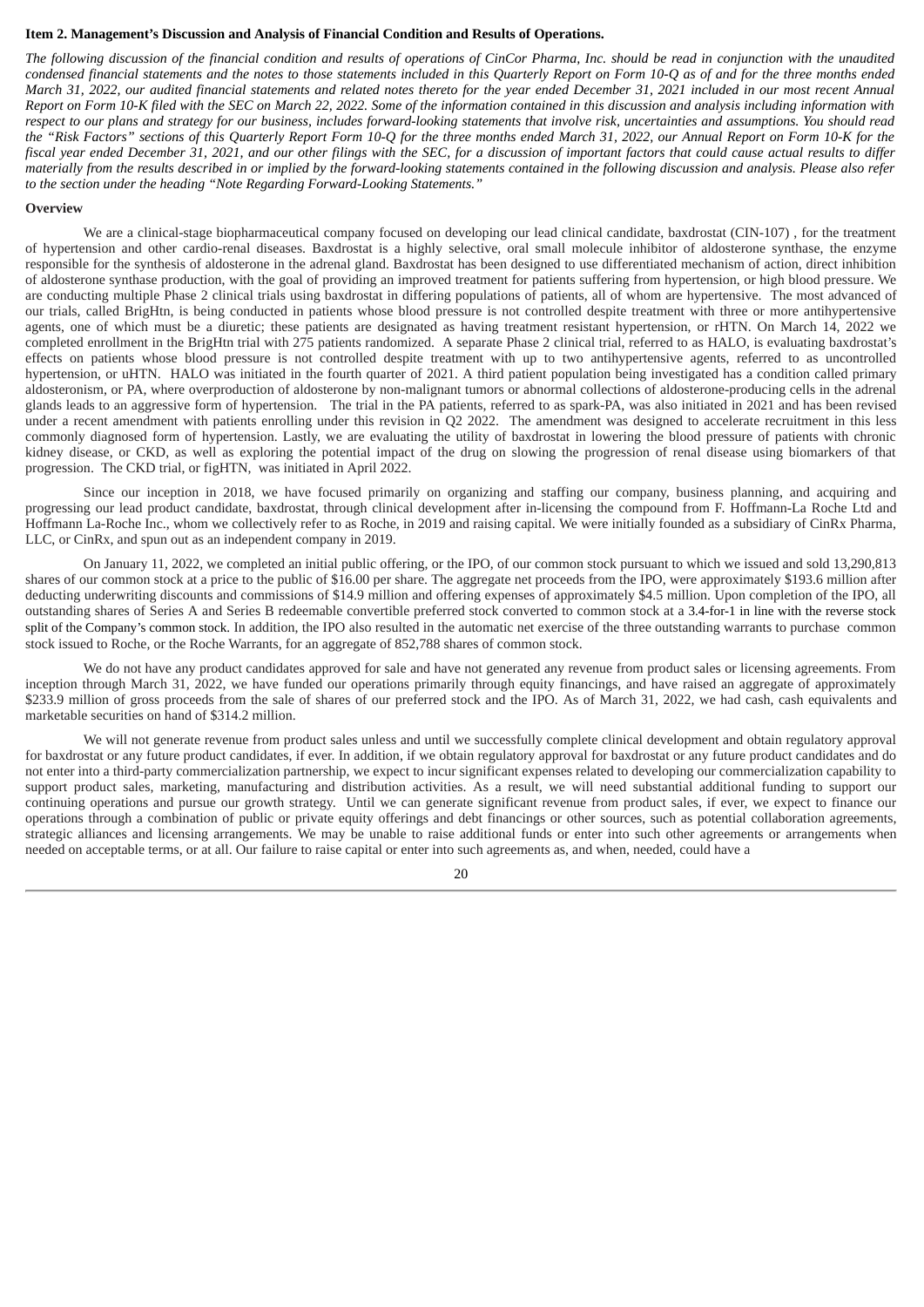negative effect on our business, results of operations and financial condition. If we are unable to obtain funding, we will be forced to delay, reduce or eliminate some or all of our research and development programs, product portfolio expansion or commercialization efforts, which could adversely affect our business prospects, or we may be unable to continue operations. Although we continue to pursue these plans, there is no assurance that we will be successful in obtaining sufficient funding on terms acceptable to us to fund continuing operations, if at all.

# **Roche License Agreement**

In May 2019, we entered into a license agreement, or the Roche Agreement, with Roche, pursuant to which we obtained an exclusive, worldwide, royalty-bearing license under certain patents and specified know-how owned or controlled by Roche and Roche's interest in joint patents and covering certain specified small molecule aldosterone synthase inhibitors, or the Roche Technology, to research, develop, register, use, make, import, export, market, distribute, sell (as well as the right to have each of the foregoing done, as defined in the Roche Agreement) and otherwise exploit products containing such aldosterone synthase inhibitors, or the Licensed Products, for any and all uses, including the treatment, prevention or diagnosis of any and all diseases and medical conditions in humans and animals.

#### **Components of Results of Operations**

#### *Revenue*

To date, we have not recognized any revenue from any sources, including from product sales or licensing agreements, and we do not expect to generate any revenue from the sale of products in the foreseeable future. If our development efforts for baxdrostat or any future product candidate is successful and results in regulatory approval, we may generate revenue in the future from product sales. However, there can be no assurance as to when we will generate such revenue, if at all.

#### *Research and Development Expenses*

Research and development expenses consist primarily of costs incurred for our research activities, including our research and discovery efforts and the development of baxdrostat or any future product candidates. We expense research and development costs as incurred, which include:

- external research and development expenses incurred under arrangements with third parties, such as Contract Research Organizations, or CROs, as well as investigative sites and consultants that conduct our clinical trials, preclinical studies and other scientific development services;
- costs related to acquiring, developing, and manufacturing clinical study material for our preclinical studies and clinical trials, including fees paid to contract manufacturing organizations, or CMOs;
- personnel costs for employees and third party contractors/consultants involved in managing and supporting R&D activities
- laboratory supplies and research materials;
- upfront, milestone and maintenance fees incurred under license, acquisition and other third-party agreements; and
- costs related to compliance with clinical regulatory requirements.

Costs for certain development activities are recognized based on an evaluation of the progress to completion of specific tasks using data such as information provided to us by our vendors and clinical sites and analyzing the progress of clinical trials or other services performed. Significant judgment and estimates are made in determining the accrued expense balances at the end of any reporting period.

We track external research and development costs on a program-by-program basis. External costs include fees paid to consultants, contractors and vendors, including CMOs and CROs, in connection with our clinical activities. We currently only have one product development program, baxdrostat.

Research and development activities will continue to be central to our business model. We anticipate that our research and development expenses will increase for the foreseeable future as we advance our product candidates through clinical trials, as well as acquire new product candidates. We also expect higher employee-related expenses, including higher stock-based compensation expenses, as well as higher consulting costs as we hire additional resources to support increasing development activity.

The successful development of baxdrostat or any future product candidate is highly uncertain. We cannot reasonably estimate or know the nature, timing, and estimated costs of the efforts that will be necessary to complete development of baxdrostat or any future product candidate due to the inherently unpredictable nature of preclinical and clinical development. Clinical and preclinical development timelines, the probability of success and development costs can differ materially from expectations. We are also unable to

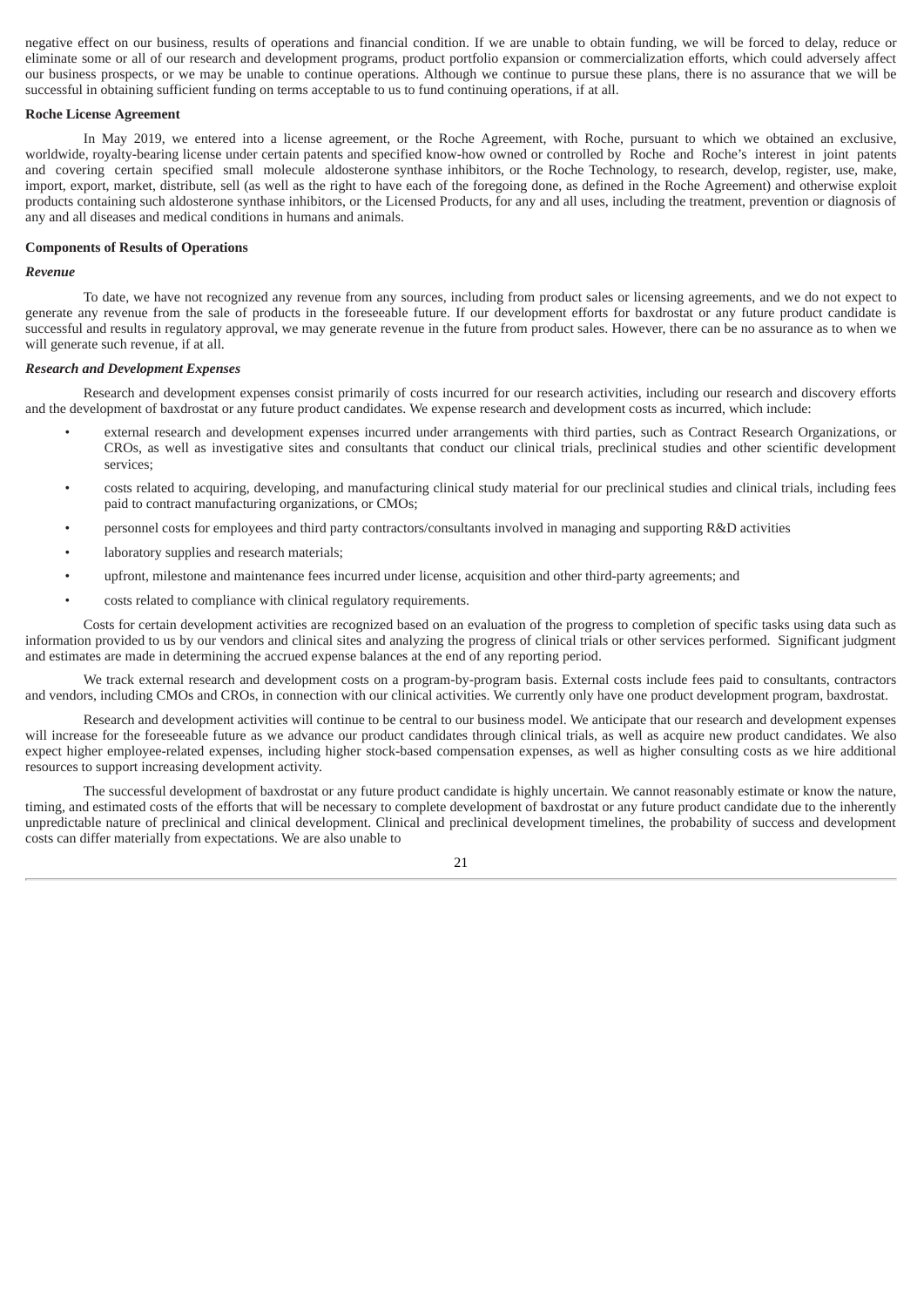predict when, if ever, material net cash inflows will commence from the sale of baxdrostat or any future product candidate, if they are approved.

The duration, costs and timing of the clinical development of our product candidates will depend on a variety of factors that include, but are not limited to, the following:

- the scope, rate of progress, and expenses of our ongoing research activities as well as any preclinical studies and clinical trials and other research and development activities;
- the number and scope of clinical programs we decide to pursue;
- the uncertainties in clinical trial design and patient enrollment rates, and any changes we make to our clinical trial protocols;
- establishing an appropriate safety and efficacy profile;
- successful enrollment in and completion of clinical trials;
- whether baxdrostat shows safety and efficacy in our clinical trials;
- the timing, receipt and terms of marketing approvals from applicable regulatory authorities;
- making arrangements with third-party CMOs for manufacturing;
- obtaining and maintaining patent and trade secret protection and regulatory exclusivity for baxdrostat and any future product candidate;
- commercializing product candidates, if and when approved, whether alone or in collaboration with others; and
- continued acceptable safety profile of the products following any regulatory approval.

A change in the outcome of any of these variables with respect to the development of baxdrostat or any future product candidate would significantly change the costs and timing associated with the development of those product candidates. We may never succeed in achieving regulatory approval for any product candidate. We may obtain unexpected results from our clinical trials. We may elect to discontinue, delay or modify clinical trials of some product candidates or focus on other product candidates. For example, if the U.S. Food and Drug Administration, the European Medicines Agency, or another regulatory authority were to delay our planned start of clinical trials or require us to conduct clinical trials or other testing beyond those that we currently expect or if we experience significant delays in enrollment in any of our planned clinical trials, we could be required to expend significant additional financial resources and time on the completion of clinical development of that product candidate.

# *General and Administrative Expenses*

General and administrative expenses consist primarily of compensation and employee-related costs for our finance, human resources and other administrative personnel, including salaries, benefits and other related costs, as well as expenses for outside professional services, including legal, accounting and audit services and other consulting fees, rent expense, other general administrative expenses, and stock-based compensation.

We expect our general and administrative expenses will increase in the future as we increase our headcount to support our continued research activities and development of our product candidates, potential commercialization efforts, and increased costs associated with being a public company. These increases will likely include additional costs related to the hiring of new personnel, including higher stock-based compensation expenses, and fees to outside consultants, as well as other related expenses. We also anticipate that we will incur significantly increased accounting, audit, legal, regulatory, compliance and director and officer insurance costs as well as investor and public relations expenses associated with operating as a public company.

# **Interest Income**

Interest income consists primarily of interest income received on our cash, cash equivalents and marketable securities.

# **Change in Fair Value of Warrant Derivative Liabilities**

The change in fair value of warrant derivative liabilities consists of the change in fair value related to the three freestanding detachable stock purchase warrants issued to Roche in connection with the Roche Agreement, which we collectively refer to as the Roche Warrants. The Roche Warrants automatically net exercised in whole immediately prior to the IPO, which resulted in the issuance of 852,788 shares of our common stock.

The grant date fair value of the Roche Warrants were calculated using the Black Scholes valuation model. The valuation models used require the input of subjective assumptions, including assumptions about the expected life of the Roche Warrant, share price volatility and as a privately held company prior to the IPO, the estimated fair value of our common stock. These assumptions used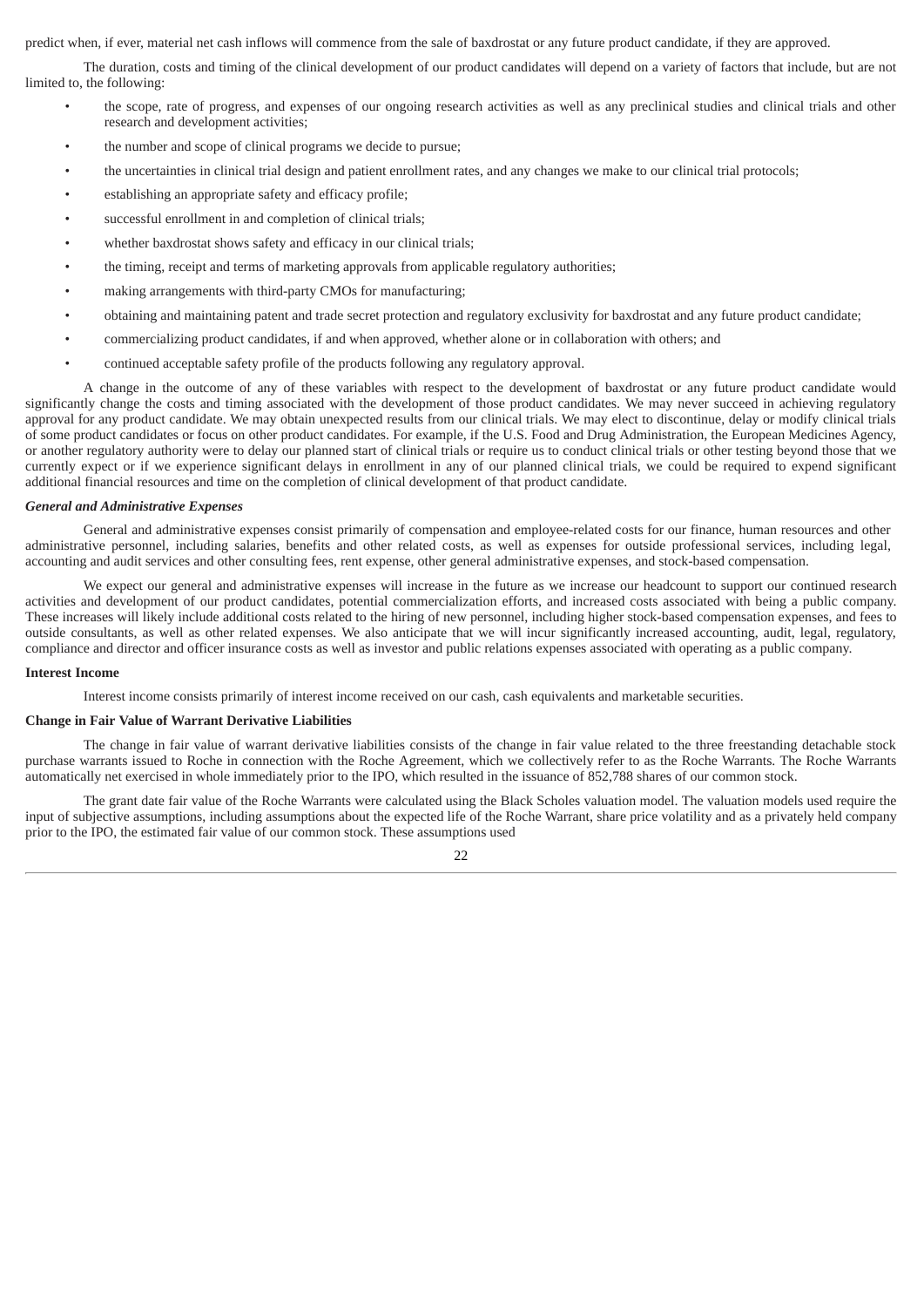represent our best estimates at the time of issuance and in subsequent reporting periods, but the estimates involve inherent uncertainties and the application of our judgment.

# **Results of Operations**

# *Comparison of Periods Ended March 31, 2022 and 2021*

The following table summarizes our results of operations for each of the years presented:

|                                                        | Three Months Ended March 31, |            |                 |
|--------------------------------------------------------|------------------------------|------------|-----------------|
|                                                        |                              | 2022       | 2021            |
| Operating expenses:                                    |                              |            |                 |
| Research and development                               |                              | 9,674,475  | \$<br>3,489,430 |
| General and administrative                             |                              | 4,029,870  | 923,565         |
| Total operating expenses                               |                              | 13,704,345 | 4,412,995       |
| Loss from operations                                   |                              | 13,704,345 | 4,412,995       |
| Other (income) expense:                                |                              |            |                 |
| Interest income                                        |                              | (51, 448)  | (4, 413)        |
| Change in fair value of warrant derivative liabilities |                              | 3,044,006  | 1,209,829       |
| Total other expense, net                               |                              | 2,992,558  | 1,205,416       |
| Net loss                                               |                              | 16,696,903 | 5,618,411       |

#### *Research and Development Expenses*

Research and development expenses for the three months ended March 31, 2022 were \$9.7 million, compared to \$3.5 million for the three months ended March 31, 2021. The increase of \$6.2 million, or 177%, was primarily due to the progression of several Phase 2 clinical trials, the initiation of our CKD trial, increased chemistry, manufacturing and controls spending and the addition of several important research and development full-time research and development resources.

We expect our research and development expenses to increase substantially for the foreseeable future as we continue to invest in research and development activities related to developing our product candidates, including investments in manufacturing, as our programs advance into later stages of development, and we continue to conduct clinical trials. The process of conducting the necessary clinical research to obtain regulatory approval is costly and time-consuming, and the successful development of our product candidates is highly uncertain. We will also incur increased expenses related to headcount to support our continued research activities and development of our product candidates.

#### *General and Administrative Expenses*

General and administrative expenses were \$4.0 million for the three months ended March 31, 2022, compared to \$0.9 million for the three months ended March 31, 2021. The increase of \$3.1 million, or 344%, is primarily related to the increased personnel costs, as we hired our first employee in in March 2021 and continued to build out our in house team (reaching 15 employees by March 31, 2022), as well as increased legal and professional fees and other costs associated with operating as a public company.

We anticipate that our general and administrative expenses will increase as we continue to build our infrastructure.

# *Interest Income*

Interest income was \$51.4 thousand for the year three months ended March 31, 2022, compared to \$4.4 thousand for the three months ended March 31, 2021, reflecting interest earned on cash equivalents and marketable securities. The difference was attributed primarily to our increased cash equivalents and marketable securities during the year, resulting from the IPO.

#### *Change in Fair Value of Warrant Derivative Liabilities*

The change in the fair value of the warrant derivative liabilities was \$3.0 million for the three months ended March 31, 2022, compared to \$1.2 million for the three months ended March 31, 2021. The \$1.8 million increase is due to the increase in the common stock price. The Roche Warrants were issued in connection with the Roche Agreement and in connection with our Series A redeemable convertible preferred stock financing in 2019, with an additional warrant issued in connection with our Series B redeemable convertible preferred stock financing. Prior to the IPO, we classified the Roche Warrants as a liability on our condensed balance sheets which we remeasure to fair value at each reporting date. We recognize changes in the fair value of the warrant derivative liabilities as a component of other (income) expense in our condensed statements of operations. The Roche Warrants were automatically net exercised for an aggregate of 852,788 shares of common stock upon the completion of the IPO in January 2022.

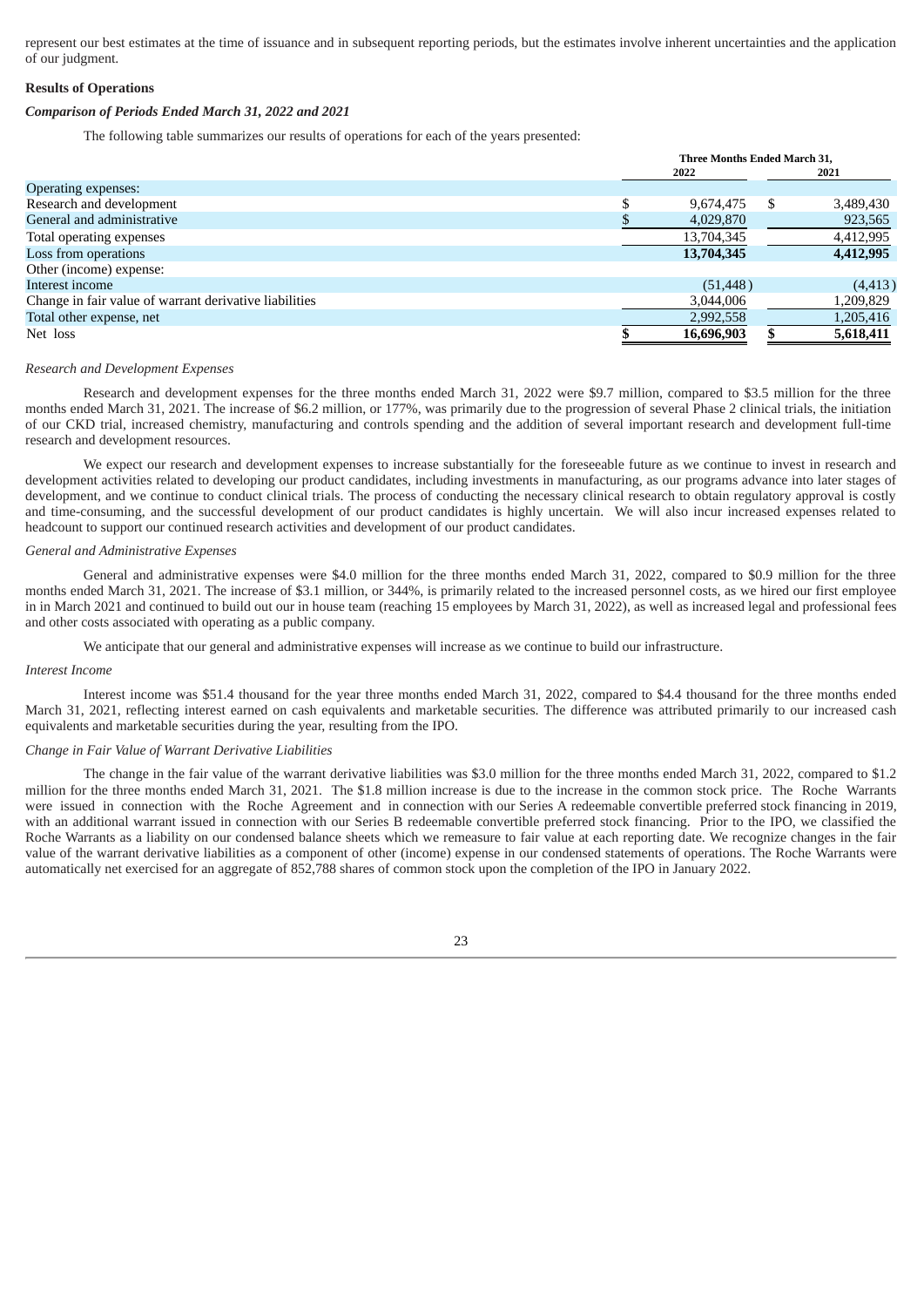# **Liquidity and Capital Resources**

#### *Sources of Liquidity*

Since our inception, we have not recognized any revenue and have incurred operating losses and negative cash flows from our operations. We have not yet commercialized any product and we do not expect to generate revenue from sales of any products for several years, if at all. From inception through March 31, 2022, we have funded our operations through private equity financings and the IPO, and have raised an aggregate of approximately \$405.5 million of gross proceeds from the sale of shares of our preferred and common stock. The net proceeds from these sales totaled \$382.7 million. As of March 31, 2022, we had cash, cash equivalents and marketable securities on hand of \$314.2 million. Until such time, if ever, as we can generate substantial revenue, we expect to finance our cash needs through a combination of public or private equity offerings and debt financings or other sources, such as potential collaboration agreements, strategic alliances and licensing arrangements.

#### *Cash Flows*

#### **Comparison of Three Months Ended March 31, 2022 and 2021**

The following table summarizes our cash flows for each of the periods presented:

|                                                      | <b>Three Months Ended March 31.</b> |  |             |
|------------------------------------------------------|-------------------------------------|--|-------------|
|                                                      | 2022                                |  | 2021        |
| Net cash used in operating activities                | (17, 712, 782)                      |  | (5,774,408) |
| Net cash used in investing activities                | (149, 839, 191)                     |  |             |
| Net cash provided by financing activities            | 195,548,106                         |  |             |
| Net increase (decrease) in cash and cash equivalents | 27,996,133                          |  | (5,774,408) |

# *Operating Activities*

We have historically experienced negative operating cash outflows as we continue clinical development of baxdrostat. Our net cash used in operating activities primarily results from our net loss adjusted for non-cash expenses and changes in working capital components. Our primary uses of cash from operating activities are amounts due to CROs for the conduct of our clinical programs and employee-related expenditures for research and development, and general and administrative activities. Our cash flows from operating activities will continue to be affected by spending to advance and support our clinical development and other operating and general administrative activities.

For the three months ended March 31, 2022, net cash used in operating activities was \$17.7 million and was primarily related to cash payments for clinical development activities, personnel costs, certain professional fees and other costs associated with operating activities.

For the three months ended March 31, 2021, net cash used in operating activities was \$5.8 million and was primarily related to cash payments for clinical development activities and personnel-related costs under our Management Services Agreement with CinRx, legal and professional fees, and other costs associated with operating activities.

#### *Investing Activities*

Cash used in investing activities for the three months ended March 31, 2022 of \$149.9 million was attributable to \$159.9 million for the purchases of marketable securities, partially offset by the maturity of \$10.0 million of marketable securities.

#### *Financing Activities*

Net cash provided by financing activities for the three months ended March 31, 2022 was \$195.5 million, consisting of net cash proceeds from the IPO realized in the quarter. Total net proceeds from the IPO were \$193.6, of which \$2.0 million of issuance costs were in 2021.

#### *Funding Requirements*

As of March 31, 2022, our cash, cash equivalents and marketable securities on hand were \$314.2 million. Based on our current plans, we believe that our existing cash, cash equivalents and available for sale securities, should enable us to fund our operating expenses and capital expenditure requirements through 2024, including our ongoing and currently planned Phase 2 clinical programs and our Phase 3 clinical program in hypertension. We have based this estimate on assumptions that may prove to be wrong, and we could expend our capital resources sooner than we expect. This estimate is based on our current business plan and does not include any additional expenditures related to potential future development of additional product candidates or indications or resulting from the potential in-licensing or acquisition of additional product candidates or technologies, or any associated development we may pursue. This period could be shortened if there are any significant increases beyond our expectations in spending on development programs or more rapid progress of development programs than anticipated.

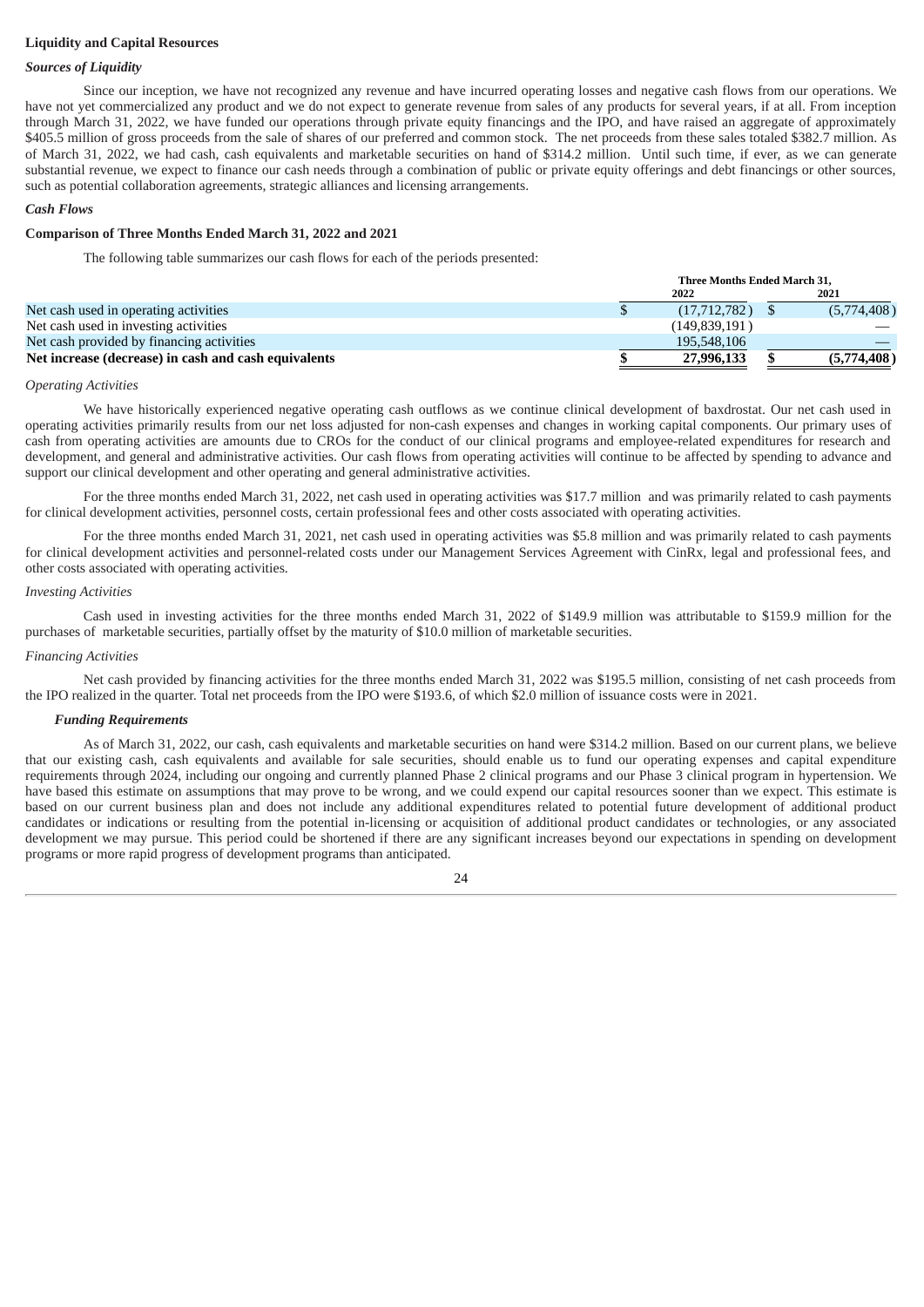We expect to incur significant expenses and operating losses for the foreseeable future as we advance our product candidates through preclinical and clinical development, seek regulatory approval and pursue commercialization of any approved product candidates. We expect that our research and development and general and administrative costs will increase in connection with our planned clinical development and pre-commercialization activities. In addition, we expect to incur increased costs associated with operating as a public company.

If we receive regulatory approval for baxdrostat, we expect to incur significant commercialization expenses related to product manufacturing, sales, marketing and distribution, depending on where we choose to commercialize. We may also require additional capital to pursue in-licenses or acquisitions of other product candidates.

Our future capital requirements will depend on a number of factors, including:

- the costs of conducting preclinical studies and clinical trials;
- the scope, progress, results and costs of discovery, preclinical development, laboratory testing, and clinical trials for product candidates we may develop, if any;
- the costs, timing, and outcome of regulatory review of our product candidates;
- our ability to establish and maintain collaborations on favorable terms, if at all;
- the achievement of milestones or occurrence of other developments that trigger payments under any license or collaboration agreements we might have at such time;
- the costs and timing of future commercialization activities, including product sales, marketing, manufacturing and distribution, for any of our product candidates for which we receive marketing approval;
- the amount of revenue, if any, received from commercial sales of our product candidates, should any of our product candidates receive marketing approval;
- the costs of preparing, filing and prosecuting patent applications, obtaining, maintaining and enforcing our intellectual property rights, and defending intellectual property-related claims;
- our headcount growth and associated costs as we expand our business operations and research and development activities;
- the costs of building out internal accounting, legal, compliance and other operational and administrative functions;
- the timing and size of any milestone payments required under our existing or future arrangements, including the Roche Agreement; and
- the costs of operating as a public company.

Our existing cash, cash equivalents and available for sale securities, may not be sufficient to commercialize baxdrostat or any other product candidate. Accordingly, we may be required to obtain further funding to achieve our business objectives.

Until such time, if ever, as we can generate substantial revenue, we expect to finance our cash needs through a combination of public or private equity offerings and debt financings or other sources, such as potential collaboration agreements, strategic alliances and licensing arrangements. To the extent that we raise additional capital through the sale of equity or convertible debt securities, your ownership interests may be diluted, and the terms of these securities may include liquidation or other preferences that could adversely affect our stockholders. Debt financing, if available, may involve agreements that include restrictive covenants that limit our ability to take specific actions, such as incurring additional debt, making capital expenditures or declaring dividends, that could adversely impact our ability to conduct our business.

If we raise funds through potential collaborations, strategic alliances or licensing arrangements with third parties, we may have to relinquish valuable rights to our technologies, future revenue streams, research programs or product candidates, or to grant licenses on terms that may not be favorable to us. If we are unable to raise additional funds when needed, we may be required to delay, limit, reduce or terminate our product development or future commercialization efforts or grant rights to develop and market product candidates that we would otherwise prefer to develop and market ourselves.

## **Contractual Obligations and Commitments**

#### *License Agreement Obligations*

License agreement obligations relate to the Roche Agreement that we entered into with Roche in May 2019. Under the terms of the Roche Agreement, we obtained an exclusive, worldwide, royalty-bearing license to the Roche Technology to research, develop, register, use, make, import, export, market, distribute, sell (as well as the right to have each of the foregoing done) and otherwise exploit to a novel aldosterone synthase inhibitor compound, baxdrostat. Pursuant to the Roche Agreement, we paid Roche a one-time,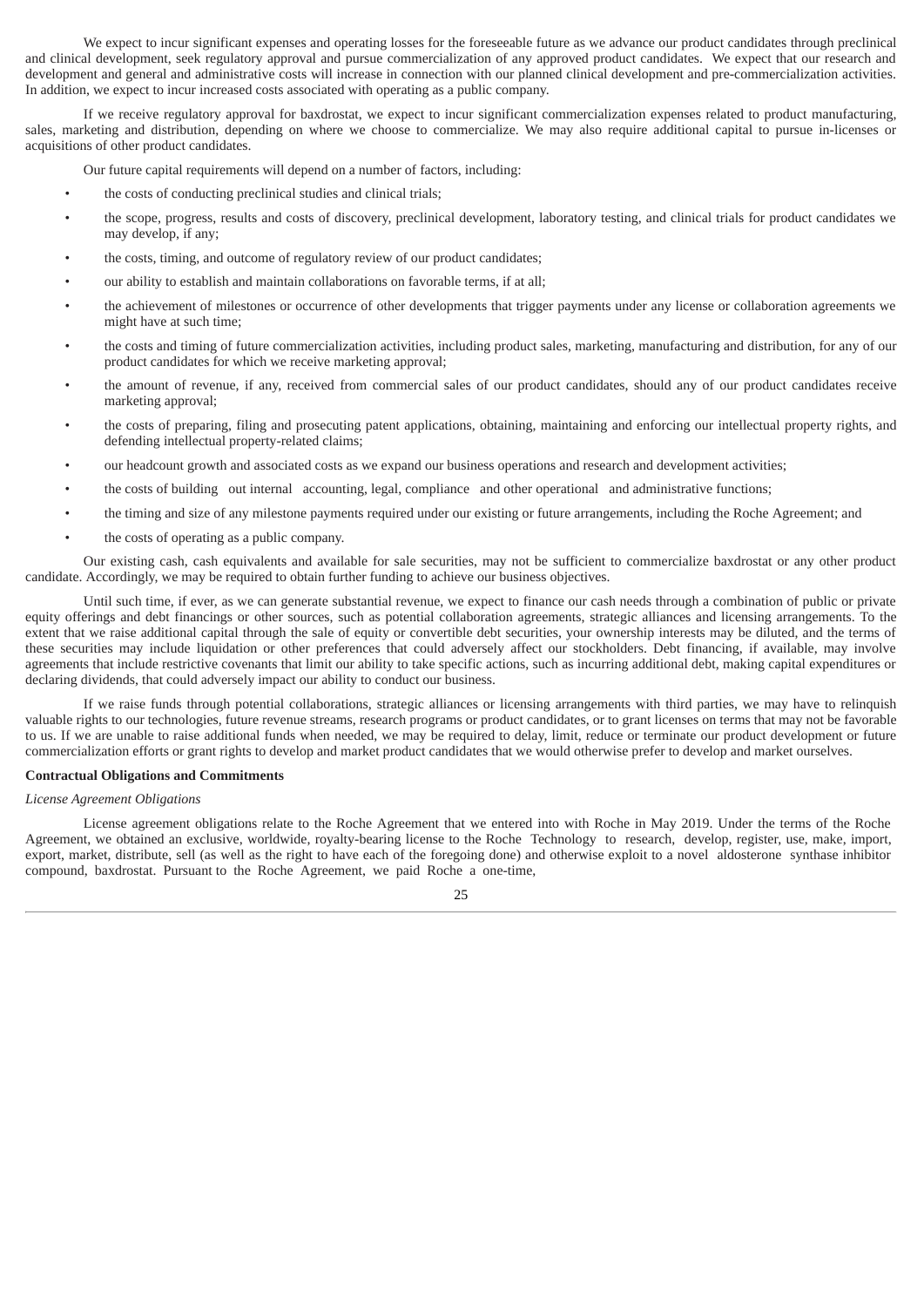upfront non-refundable license fee of \$2.0 million and one \$1.0 million milestone payment in connection with the completion of the multiple ascending dose Phase 1 clinical trial of baxdrostat. We are required to pay Roche certain tiered development event-based milestone payments, certain sales-based milestone payments, as well as a royalty from the future sales of Licensed Products. The royalty is tiered based on the combined net sales of each Licensed Product.

We are currently unable to estimate the timing or likelihood of achieving these clinical and commercial milestones or generating future product sales. See Note 4 to our condensed financial statements appearing elsewhere in this Quarterly Report on Form 10-Q for a description of our license agreement with Roche.

#### *Purchase and Other Obligations*

In the normal course of business, we enter into contracts with CROs and other third parties for conducting research and development activities, preclinical studies and clinical trials, research and development supplies and other testing and manufacturing services. The scope of the services under these contracts can be modified and provide for termination on notice, and therefore are cancellable contracts.

# **Critical Accounting Policies and Significant Judgments and Estimates**

This management's discussion and analysis is based on our condensed financial statements, which have been prepared in accordance with U.S. generally accepted accounting principles. The preparation of the condensed financial statements requires us to make estimates and assumptions that affect the reported amounts of assets, liabilities, expenses and related disclosures. On an ongoing basis, we evaluate our estimates and assumptions. Our estimates are based on historical experience, known trends and events, and various other factors that are believed to be reasonable under the circumstances. Actual results may differ from these estimates under different assumptions or conditions.

On an ongoing basis, we evaluate our judgments and estimates in light of changes in circumstances, facts, and experience. The effects of material revisions in estimates, if any, will be reflected in the condensed financial statements prospectively from the date of change in estimates.

While our accounting policies are described in more detail in the notes to our condensed financial statements appearing elsewhere in this Quarterly Report on Form 10-Q, we believe the following accounting policies used in the preparation of our condensed financial statements require the most significant judgments and estimates. See Note 2 to our condensed financial statements included elsewhere in this Quarterly Report on Form 10-Q for a description of our other significant accounting policies.

# *Prepaid and Accrued Research and Development Expenses*

As part of the process of preparing our financial statements, we are required to estimate our prepaid and accrued research and development expenses. This process involves reviewing open contracts and purchase orders, communicating with our personnel to identify services that have been performed on our behalf and estimating the level of service performed and the associated cost incurred for the service when we have not yet been invoiced or otherwise notified of the actual cost. The majority of our service providers invoice us monthly in arrears for services performed. We make estimates of our prepaid and accrued research and development expenses as of each balance sheet date in our financial statements based on facts and circumstances known to us at the time. We confirm the accuracy of estimates with the service providers and make adjustments if necessary. Examples of estimated prepaid and accrued research and development expenses include expenses for:

- CROs in connection with clinical studies;
- investigative sites in connection with clinical studies;
- vendors in connection with preclinical development activities; and
- vendors related to product manufacturing, development and distribution of clinical materials.

We base our expenses related to clinical studies on our estimates of the services received and efforts expended pursuant to contracts with multiple CROs that conduct and manage clinical studies on our behalf. The financial terms of these agreements are subject to negotiation, vary from contract to contract and may result in uneven payment flows. The scope of services under these contracts can be modified and some of the agreements may be cancelled by either party upon written notice. There may be instances in which payments made to our vendors will exceed the level of services provided and result in a prepayment of the clinical expense. Payments under some of these contracts depend on factors such as the successful enrollment of subjects and the completion of clinical study milestones. In accruing service fees, we estimate the time period over which services will be performed and the level of effort to be expended in each period. If the actual timing of the performance of services or the level of effort varies from our estimate, we adjust the accrual or prepaid accordingly.

Although we do not expect our estimates to be materially different from amounts actually incurred, if our estimates of the status and timing of services performed differ from the actual status and timing of services performed, we may report amounts that are too

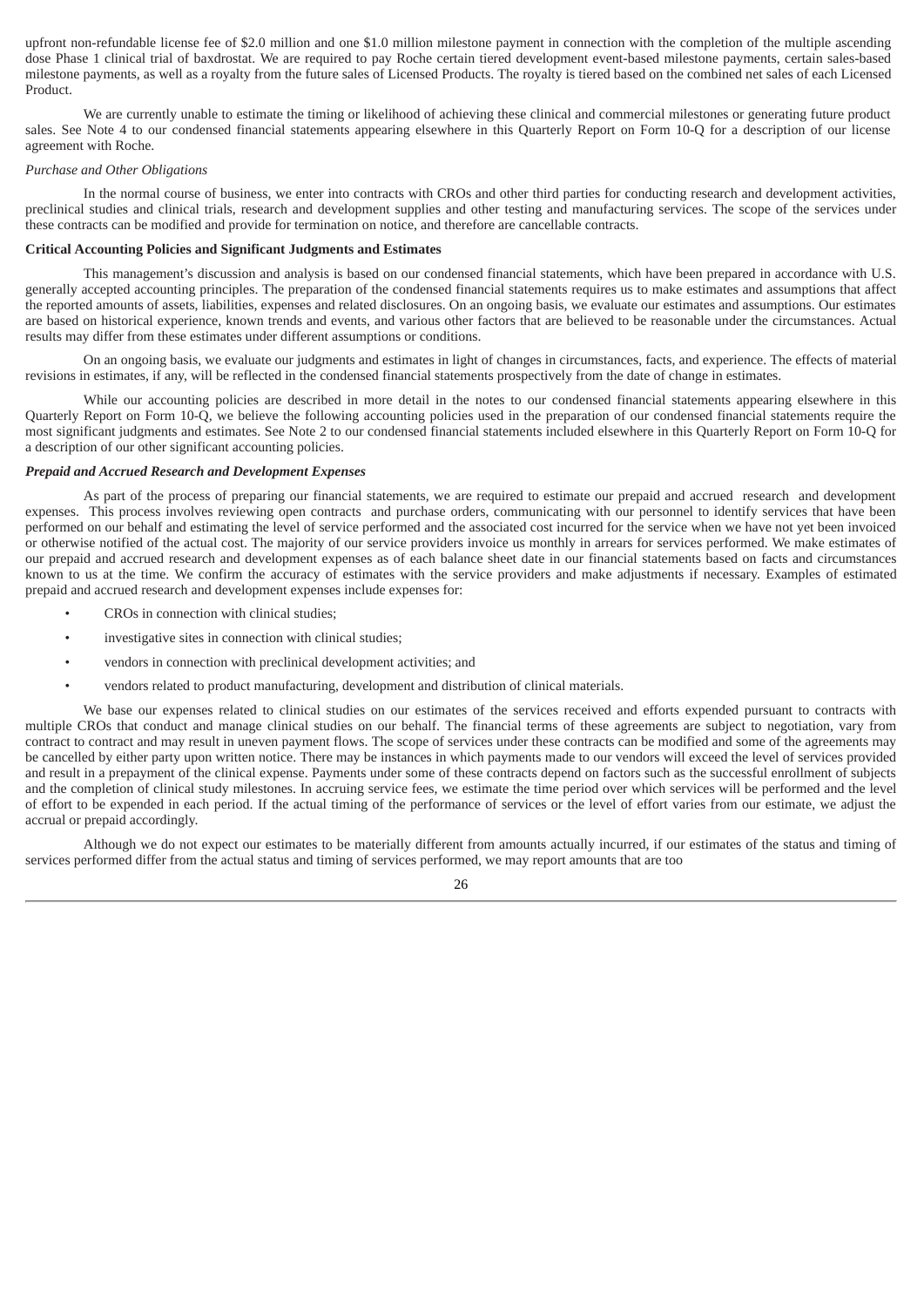high or too low in any particular period. To date, there have been no material differences between our estimates and amounts actually incurred.

#### *Stock-Based Compensation*

The Company accounts for its stock-based compensation awards in accordance with ASC Topic 718, *Compensation – Stock Compensation* (ASC 718). ASC 718 requires all stock-based payments to employees, including grants of employee stock options, to be recognized in the condensed statements of operations and comprehensive loss based on their fair values. The Company's stock-based awards are subject only to service-based vesting conditions. The Company estimates the fair value of its stock-based awards using the Black-Scholes option pricing model, which requires the input of assumptions, including (a) the expected stock price volatility, (b) the calculation of expected term of the award, (c) the risk-free interest rate, and (d) expected dividends.

Prior to the IPO, the Company based its estimate of expected volatility on the historical volatility of a group of similar companies that are publicly traded. The Company believes that the companies in the group have characteristics similar to its own characteristics, including stage of product development and a focus on the life sciences industry. The Company believes the group selected has sufficient similar economic and industry characteristics and includes companies that are most representative of the Company.

The Company uses the simplified method, as prescribed by the Securities and Exchange Commission (SEC) Staff Accounting Bulletin No. 107, *Share-Based Payment*, to calculate the expected term, as it does not have sufficient historical exercise data to provide a reasonable basis upon which to estimate the expected term for options granted and utilizes the contractual term for options granted. The risk-free interest rate is based on a treasury instrument whose term is consistent with the expected life of the stock options.

Compensation expense related to awards is calculated on a straight-line basis by recognizing the grant date fair value over the requisite service period of the award, which is generally the vesting term.

#### **Emerging Growth Company Status and Smaller Reporting Company Status**

We are an "emerging growth company," or EGC, under the Jumpstart Our Business Startups Act of 2012, or the JOBS Act. Section 107 of the JOBS Act provides that an EGC can take advantage of the extended transition period provided in Section 7(a)(2)(B) of the Securities Act for complying with new or revised accounting standards. Thus, an EGC can delay the adoption of certain accounting standards until those standards would otherwise apply to private companies. We have elected to avail ourselves of the delayed adoption of new or revised accounting standards and, therefore, we will be subject to the same requirements to adopt new or revised accounting standards as private entities.

As an EGC, we may also take advantage of certain exemptions and reduced reporting requirements under the JOBS Act. Subject to certain conditions, as an EGC:

- we are presenting only two years of audited financial statements and only two years of related Management's Discussion and Analysis of Financial Condition and Results of Operations in this Quarterly Report on Form 10-Q;
- we will avail ourselves of the exemption from providing an auditor's attestation report on our internal control over financial reporting pursuant to Section 404(b) of the Sarbanes-Oxley Act;
- we will avail ourselves of the exemption from complying with any requirement that may be adopted by the Public Company Accounting Oversight Board, or PCAOB, regarding mandatory audit firm rotation or a supplement to the auditor's report providing additional information about the audit and the financial statements, known as the auditor discussion and analysis;
- we are providing reduced disclosure about our executive compensation arrangements; and
- we will not require nonbinding advisory votes on executive compensation or stockholder approval of any golden parachute payments.

We will remain an EGC until the earliest of (i) December 31, 2027, (ii) the last day of the fiscal year in which we have total annual gross revenues of \$1.07 billion or more, (iii) the date on which we have issued more than \$1 billion in non-convertible debt during the previous rolling three-year period, or (iv) the date on which we are deemed to be a large accelerated filer under the Securities Exchange Act of 1934, as amended, or the Exchange  $\rm \AA ct$ .

We are also a "smaller reporting company," meaning that the market value of our stock held by non-affiliates plus the proposed aggregate amount of gross proceeds to us as a result of the IPO is less than \$700 million and our annual revenue was less than \$100 million during the most recently completed fiscal year. We may continue to be a smaller reporting company if either (i) the market value of our stock held by non-affiliates is less than \$250 million or (ii) our annual revenue is less than \$100 million during the most recently completed fiscal year and the market value of our stock held by non-affiliates is less than \$700 million.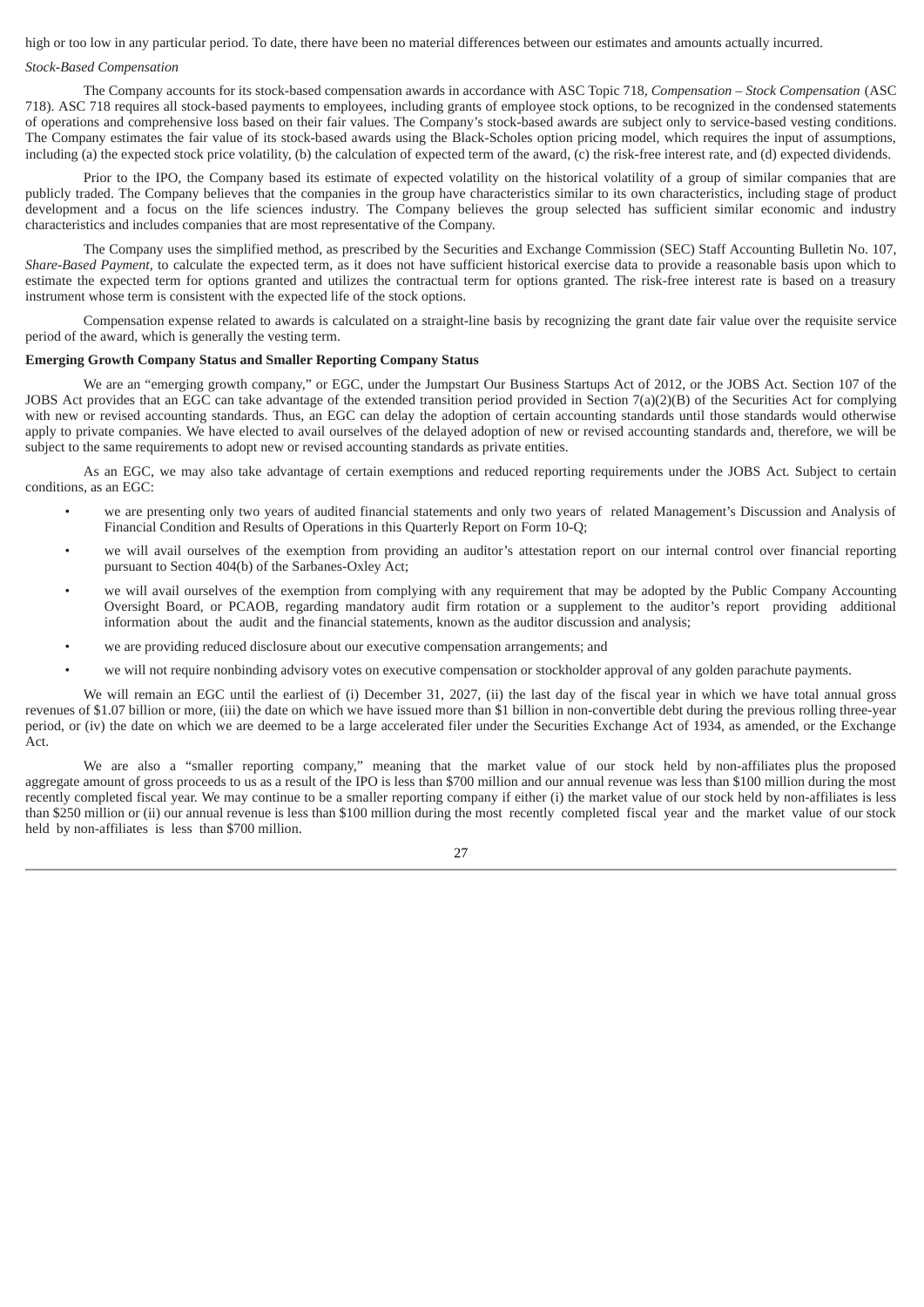If we are a smaller reporting company at the time we cease to be an EGC, we may continue to rely on exemptions from certain disclosure requirements that are available to smaller reporting companies. Specifically, as a smaller reporting company we may choose to present only the two most recent fiscal years of audited financial statements in our Annual Report on Form 10-K and, similar to EGCs, smaller reporting companies have reduced disclosure obligations regarding executive compensation.

# **Recently Issued and Adopted Accounting Pronouncements**

We do not expect that any recently issued accounting standards will have a material impact on our condensed financial statements or will otherwise apply to our operations.

#### **Off-Balance Sheet Arrangements**

We did not have during the periods presented, and we do not currently have, any off-balance sheet arrangements, as defined in the rules and regulations of the SEC.

#### <span id="page-28-0"></span>**Item 3. Quantitative and Qualitative Disclosures About Market Risk.**

We are a smaller reporting company, as defined by Rule 12b-2 of the Exchange Act and are not required to provide the information required by this Item.

#### <span id="page-28-1"></span>**Item 4. Controls and Procedures.**

#### *Management's Evaluation of our Disclosure Controls and Procedures*

The Company maintains disclosure controls and procedures that are designed to provide reasonable assurance that information required to be disclosed in the Company's reports under the Exchange Act, is recorded, processed, summarized and reported within the time periods specified in the SEC's rules and forms, and that such information is accumulated and communicated to management, including the Company's Chief Executive Officer and the Company's Chief Financial Officer, as appropriate, to allow timely decisions regarding required disclosure. In designing and evaluating the disclosure controls and procedures, management recognizes that any controls and procedures, no matter how well designed and operated, can provide only reasonable assurance of achieving the desired control objectives. Management necessarily was required to apply its judgment in evaluating the cost-benefit relationship of possible controls and procedures.

In connection with the preparation of this Quarterly Report on Form 10-Q, an evaluation was performed under the supervision and with the participation of the Company's management, including the Company's Chief Executive Officer and the Company's Chief Financial Officer, of the effectiveness of the design and operation of the Company's disclosure controls and procedures (as defined in Rule 13a-15(e) under the Exchange Act) as of March 31, 2022. Based on that evaluation, the Company's Chief Executive Officer and the Company's Chief Financial Officer concluded the Company's disclosure controls and procedures are effective as of March 31, 2022, at the reasonable assurance level.

#### *Changes in Internal Control over Financial Reporting*

During the quarter ended March 31, 2022, there have been no changes in our internal control over financial reporting, as such term is defined in Rules 13a-15(f) and 15(d)-15(f) promulgated under the Exchange Act, that have materially affected, or are reasonably likely to materially affect, our internal control over financial reporting.

#### **PART II—OTHER INFORMATION**

#### <span id="page-28-3"></span><span id="page-28-2"></span>**Item 1. Legal Proceedings.**

As of the date of this Quarterly Report on Form 10-Q, we are not involved in any material legal proceedings. However, from time to time, we could be subject to various legal proceedings and claims that arise in the ordinary course of our business activities. In addition, we may, from time to time, make claims or take legal actions to assert our rights, including intellectual property rights, as well as claims relating to employment matters and the safety or efficacy of our products. Regardless of the outcome, legal proceedings can have an adverse impact on us because of defense and settlement costs, diversion of management resources and other factors. Additionally, any such claims, whether or not successful, could damage our reputation and business.

#### <span id="page-28-4"></span>**Item 1A. Risk Factors.**

Our business is subject to numerous risks. The following should be read in conjunction with the risk factors previously disclosed in Item 1A, subsection "Risk Factors" to Part I of our 2021 Annual Report on Form 10-K filed with the SEC on March 22, 2022, or the Annual Report. The occurrence of any of the events or developments described below could harm our business, financial condition, results of operations and growth prospects. In such an even, the market price of our common stock could decline and you

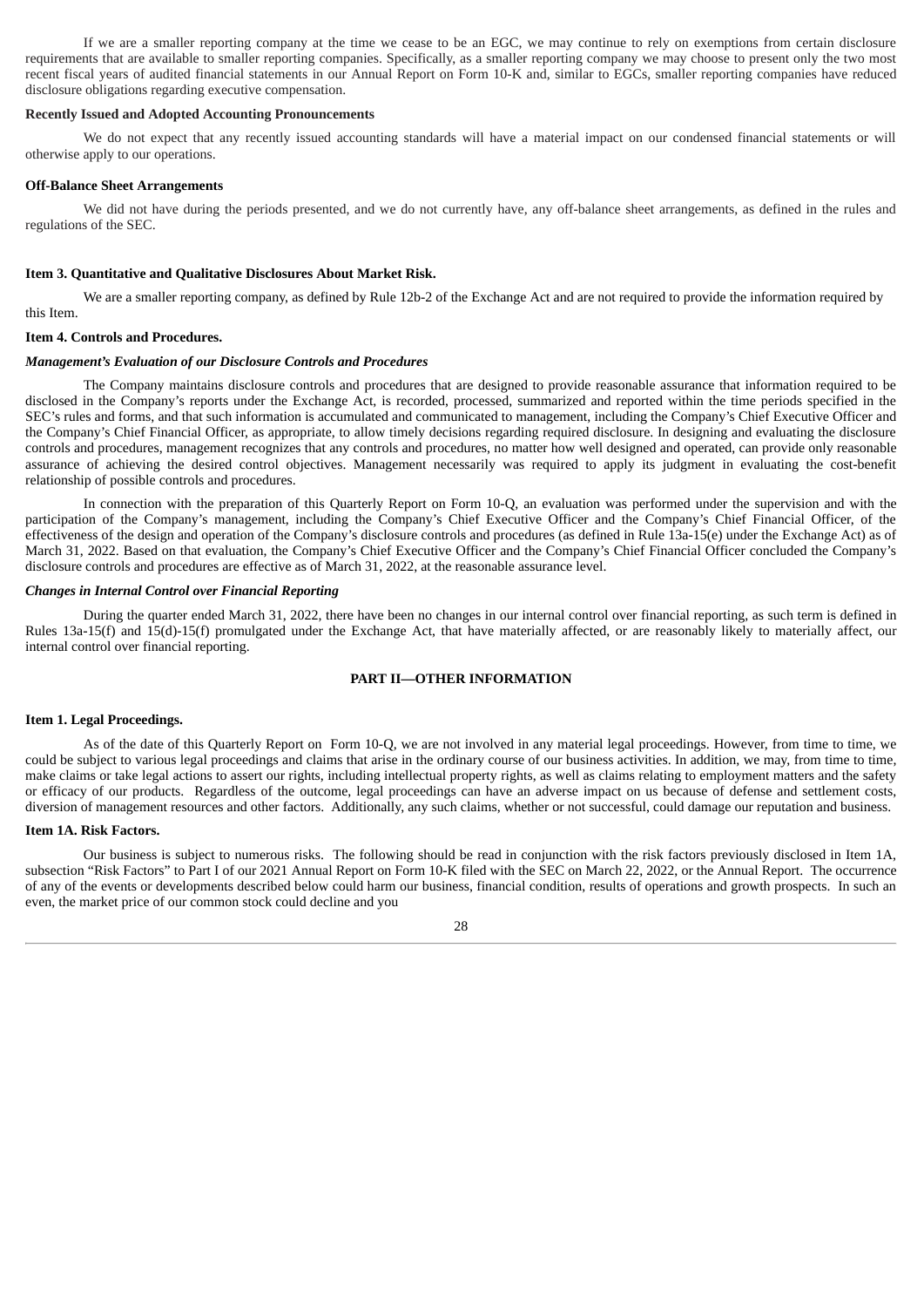may lose all or part of your investment. Additional risks and uncertainties not presently known to us or that we currently deem immaterial also may impair our business operations.

In addition to the risks described in our Annual Report, you should carefully consider the other information set forth in this Form 10-Q and the information in our other filings with the SEC, as they could materially affect our business, financial condition or future results of operations. Additional risk factors since the Annual Report are listed below*.*

# Our portfolio of marketable securities is subject to market, interest and credit risk that may reduce its value.

We maintain a portfolio of marketable securities. Changes in the value of our portfolio of marketable securities could adversely affect our earnings. In particular, the value of our investments may decline due to increases in interest rates, downgrades of the bonds and other securities included in our portfolio, instability in the global financial markets that reduces the liquidity of securities included in our portfolio, declines in the value of collateral underlying the securities included in our portfolio and other factors. In addition, the ongoing COVID-19 pandemic and the ongoing military conflict between Ukraine and Russia and related sanctions against Russia have and may continue to have an adverse effect on the financial markets in some or all countries worldwide. Each of these events may cause us to record charges to reduce the carrying value of our investment portfolio or sell investments for less than our acquisition cost. Although we attempt to mitigate these risks through diversification of our investments and continuous monitoring of our portfolio's overall risk profile, the value of our investments may nevertheless decline.

# <span id="page-29-0"></span>**Item 2. Unregistered Sales of Equity Securities and Use of Proceeds.**

# **(a) Recent Sales of Unregistered Equity Securities**

We deemed the grants and exercises of stock options issued under our equity compensation plans prior to the completion of the IPO, on January 11, 2022 to be exempt from registration in reliance on Rule 701 of the Securities Act as offers and sales of securities under compensatory benefit plans and contracts relating to compensation. Each of the recipients of securities in any transaction exempt from registration either received or had adequate access, through employment, business, or other relationships, to information about us.

#### **(b) Use of Proceeds from Initial Public Offering of Common Stock**

On January 11, 2022, we completed the IPO of our common stock pursuant to which we issued and sold 12,100,000 shares of our common stock at a price to the public of \$16.00 per share. On February 8, 2022, we issued and sold an additional 1,190,813 shares of our common stock at a price to the public of \$16.00 per share pursuant to a partial exercise of the underwriters' over-allotment option.

All of the shares issued and sold in the IPO were registered under the Securities Act pursuant to a Registration Statement on Form S-1 (File No 333-261738), which was declared effective on January 6, 2022. Following the sale of the shares in connection with the closing of the IPO, the offering terminated. Morgan Stanley and Co. LLC, Jefferies LLC and Evercore Group LLC acted as joint book-running managers and Oppenheimer and Co. Inc. acted as co-manager for the IPO.

The aggregate net proceeds to us from the IPO, inclusive of proceeds from the over-allotment exercise, were approximately \$193.6 million after deducting underwriting discounts and commissions of \$14.9 million and offering expenses of approximately \$4.5 million. None of the underwriting discounts and commissions or offering expenses were incurred of paid to directors or officers of ours or their associates or to persons owning 10 percent or more of our common stock or to any of our affiliates.

There has been no material change in our planned use of the net proceeds from the offerings as described in our prospectus documents filed pursuant to Rule 424(b)(4) under the Securities Act with the U.S. Securities and Exchange Commission, or SEC on January 7, 2022.

#### **(c) Issuer Purchases of Equity Securities**

None.

# <span id="page-29-1"></span>**Item 3. Defaults Upon Senior Securities.**

Not applicable.

# <span id="page-29-2"></span>**Item 4. Mine Safety Disclosures.**

Not applicable.

#### <span id="page-29-3"></span>**Item 5. Other Information.**

As this Quarterly Report on Form 10-Q is being filed within four business days from the date of the reportable events, we have elected to make the following disclosures in this Quarterly Report on Form 10-Q instead of in a Current Report on Form 8-K under Item 5.02. Departure of Directors or Certain Officers; Election of Directors; Appointment of Certain Officers; Compensatory Arrangements of Certain Officers:

On May 9, 2022, our board of directors, upon recommendation of the compensation committee of the board of directors, approved adjustments to our Chief Executive Officer's compensation in order to better align with the 50th percentile of the market based

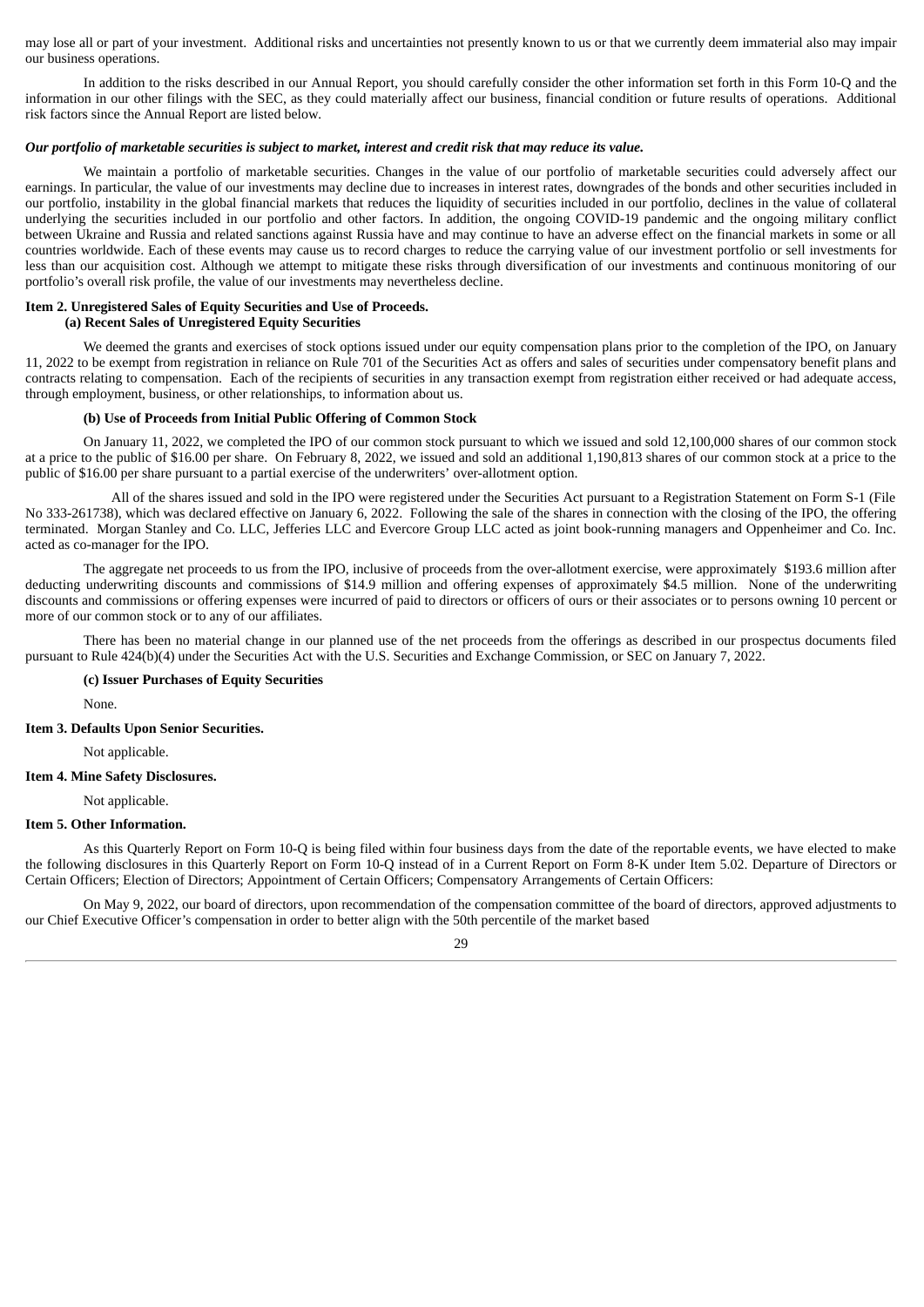on data and recommendations of the compensation consultant to the compensation committee, including an increase to his annual base salary from \$500,000 to \$570,000 and an increase to his annual target bonus opportunity from 50% to 55%, retroactively effective commencing May 1, 2022. In addition, the compensation committee adopted a long-term incentive framework applicable to new hires and employees, anticipated to consist of initial grants to new hires and annual equity grants to employees.

# <span id="page-30-0"></span>**Item 6. Exhibits.**

Furnish the exhibits required by Item 601 of Regulation S-K (§ 229.601 of this chapter).

| <b>Exhibit</b><br>Number | <b>Description</b>                                                                                                                           |
|--------------------------|----------------------------------------------------------------------------------------------------------------------------------------------|
| 3.1                      | Amended and Restated Certificate of Incorporation of the Registrant (filed as Exhibit 3.1 to Registrant's Current Report on Form 8-K, filed  |
|                          | with the SEC on January 11, 2022, and incorporated by reference herein).                                                                     |
| 3.2                      | <u>Amended and Restated Bylaws of the Registrant (filed as Exhibit 3.2 to Registrant's Current Report on Form 8-K, filed with the SEC on</u> |
|                          | January 11, 2022, and incorporated by reference herein).                                                                                     |
| $31.1*$                  | Certification of Principal Executive Officer Pursuant to Rules 13a-14(a) and 15d-14(a) under the Securities Exchange Act of 1934, as         |
|                          | Adopted Pursuant to Section 302 of the Sarbanes-Oxley Act of 2002.                                                                           |
| $31.2*$                  | Certification of Principal Financial Officer Pursuant to Rules 13a-14(a) and 15d-14(a) under the Securities Exchange Act of 1934, as         |
|                          | Adopted Pursuant to Section 302 of the Sarbanes-Oxley Act of 2002.                                                                           |
| $32.1*$                  | Certification of Principal Executive Officer and Principal Financial Officer Pursuant to 18 U.S.C. Section 1350, as Adopted Pursuant to      |
|                          | Section 906 of the Sarbanes-Oxley Act of 2002.                                                                                               |
| 101.INS                  | Inline XBRL Instance Document - the instance document does not appear in the Interactive Data File because XBRL tags are embedded            |
|                          | within the Inline XBRL document.                                                                                                             |
| 101.SCH                  | Inline XBRL Taxonomy Extension Schema Document                                                                                               |
| 101.CAL                  | Inline XBRL Taxonomy Extension Calculation Linkbase Document                                                                                 |
| 101.DEF                  | Inline XBRL Taxonomy Extension Definition Linkbase Document                                                                                  |
| 101.LAB                  | Inline XBRL Taxonomy Extension Label Linkbase Document                                                                                       |
| 101.PRE                  | Inline XBRL Taxonomy Extension Presentation Linkbase Document                                                                                |
| 104                      | Cover Page Interactive Data File (embedded within the Inline XBRL document)                                                                  |
|                          |                                                                                                                                              |

\* Filed herewith.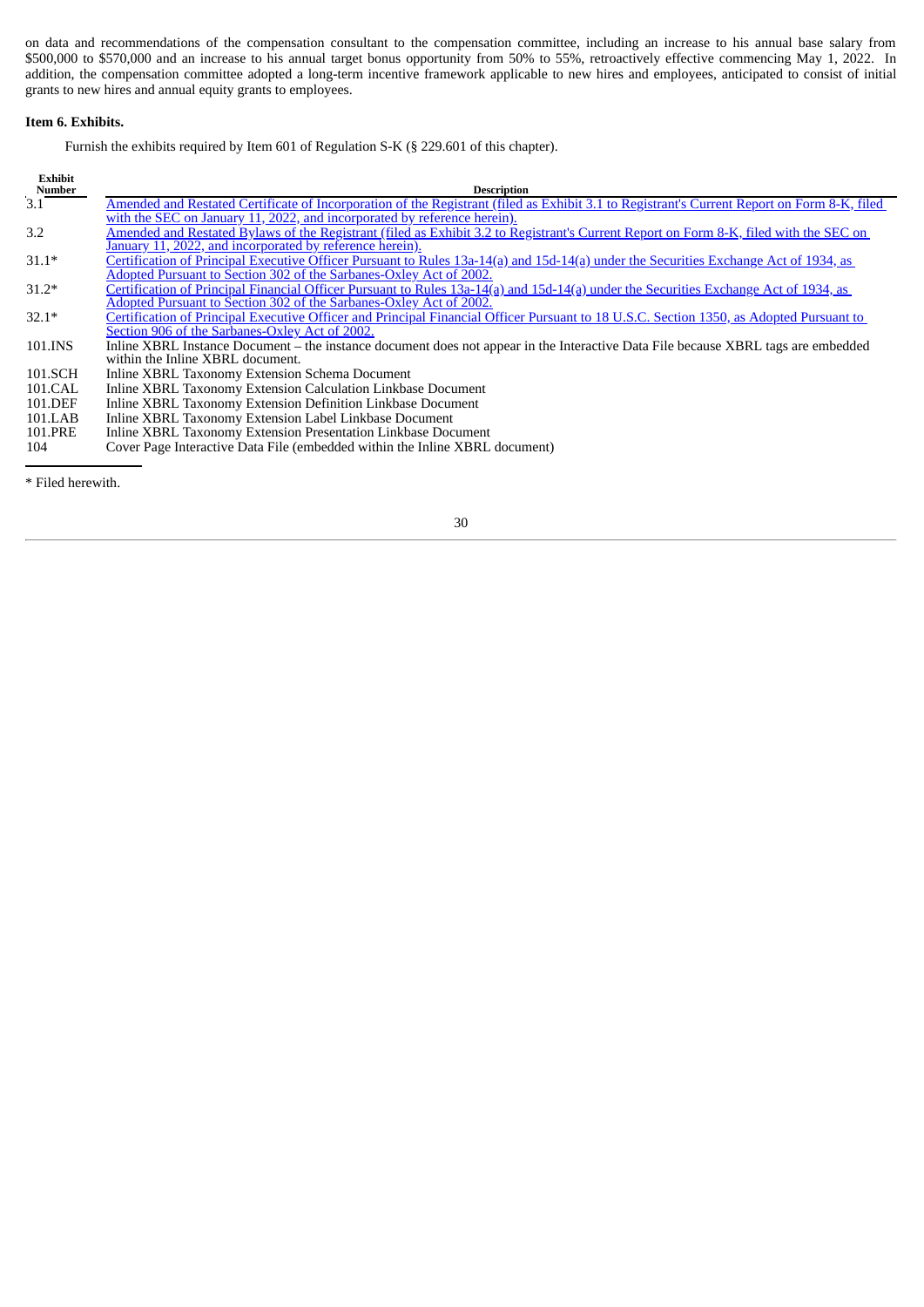# **SIGNATURES**

<span id="page-31-0"></span>Pursuant to the requirements of the Securities Exchange Act of 1934, the registrant has duly caused this report to be signed on its behalf by the undersigned thereunto duly authorized.

|                    | Company Name        |                                                                                                                                        |  |
|--------------------|---------------------|----------------------------------------------------------------------------------------------------------------------------------------|--|
| Date: May 10, 2022 | By: $\qquad \qquad$ | /s/ Marc de Garidel<br><b>Marc de Garidel</b><br><b>Chief Executive Officer</b>                                                        |  |
| Date: May 10, 2022 | By:                 | /s/ Mary Theresa Coelho<br><b>Mary Theresa Coelho</b><br>EVP, Chief Financial Officer and Chief Business Development<br><b>Officer</b> |  |
|                    | 31                  |                                                                                                                                        |  |
|                    |                     |                                                                                                                                        |  |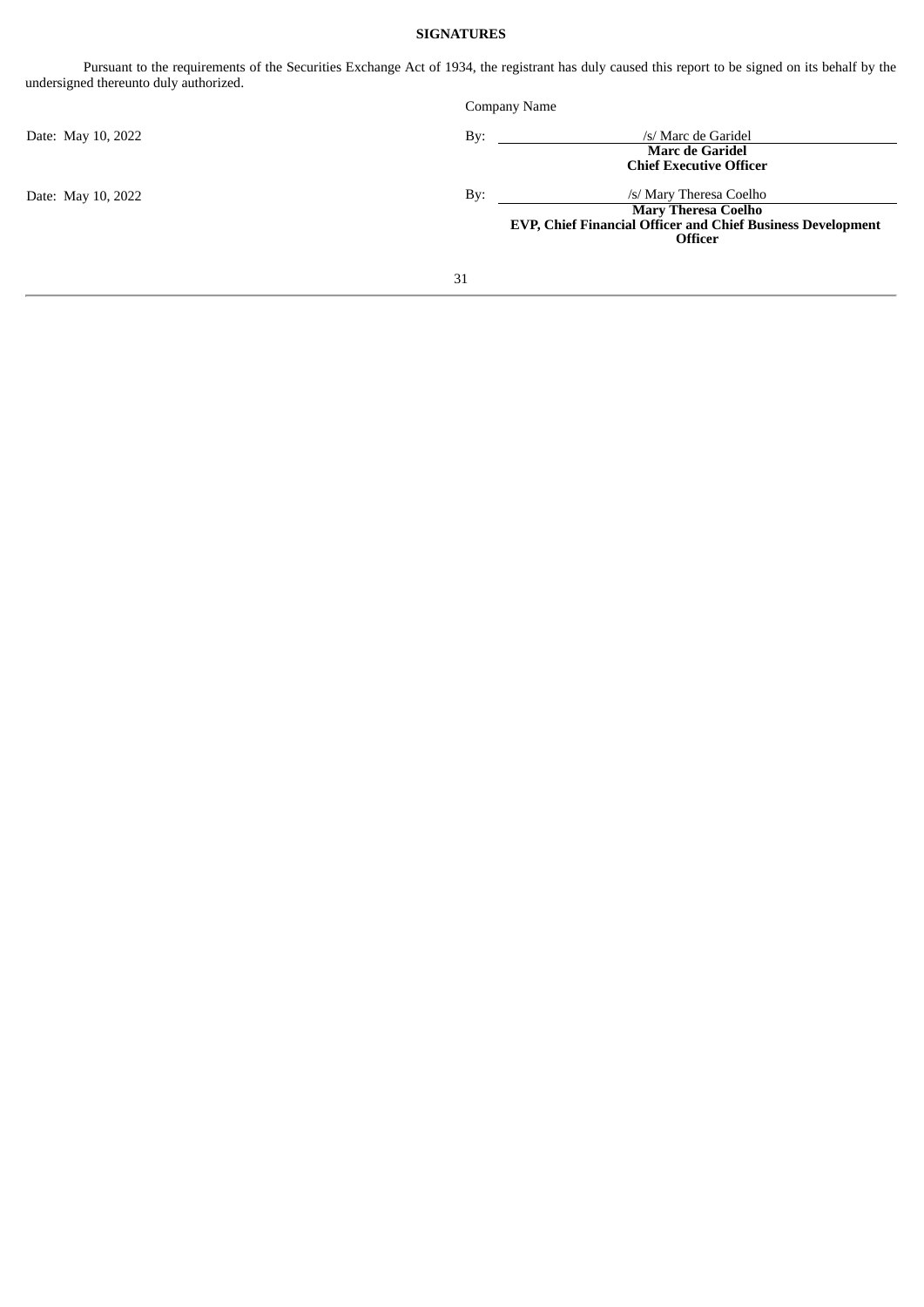# **CERTIFICATION PURSUANT TO RULES 13a-14(a) AND 15d-14(a) UNDER THE SECURITIES EXCHANGE ACT OF 1934, AS ADOPTED PURSUANT TO SECTION 302 OF THE SARBANES-OXLEY ACT OF 2002**

<span id="page-32-0"></span>I, Marc de Garidel, certify that:

- 1. I have reviewed this Quarterly Report on Form 10-Q of CinCor Pharma, Inc (the "registrant");
- 2. Based on my knowledge, this report does not contain any untrue statement of a material fact or omit to state a material fact necessary to make the statements made, in light of the circumstances under which such statements were made, not misleading with respect to the period covered by this report;
- 3. Based on my knowledge, the financial statements, and other financial information included in this report, fairly present in all material respects the financial condition, results of operations and cash flows of the registrant as of, and for, the periods presented in this report;
- 4. The registrant's other certifying officer(s) and I are responsible for establishing and maintaining disclosure controls and procedures (as defined in Exchange Act Rules 13a-15(e) and 15d-15(e)) for the registrant and have:
	- (a) Designed such disclosure controls and procedures, or caused such disclosure controls and procedures to be designed under our supervision, to ensure that material information relating to the registrant, including its consolidated subsidiaries, is made known to us by others within those entities, particularly during the period in which this report is being prepared;
	- (b) Evaluated the effectiveness of the registrant's disclosure controls and procedures and presented in this report our conclusions about the effectiveness of the disclosure controls and procedures, as of the end of the period covered by this report based on such evaluation; and
	- (c) Disclosed in this report any change in the registrant's internal control over financial reporting that occurred during the registrant's most recent fiscal quarter (the registrant's fourth fiscal quarter in the case of an annual report) that has materially affected, or is reasonably likely to materially affect, the registrant's internal control over financial reporting; and
- 5. The registrant's other certifying officer(s) and I have disclosed, based on our most recent evaluation of internal control over financial reporting, to the registrant's auditors and the audit committee of the registrant's board of directors (or persons performing the equivalent functions):
	- (a) All significant deficiencies and material weaknesses in the design or operation of internal control over financial reporting which are reasonably likely to adversely affect the registrant's ability to record, process, summarize and report financial information; and
	- (b) Any fraud, whether or not material, that involves management or other employees who have a significant role in the registrant's internal control over financial reporting.

Date: May 10, 2022 **By:** /s/ Marc de Garidel **March de Garidel Chief Executive Officer**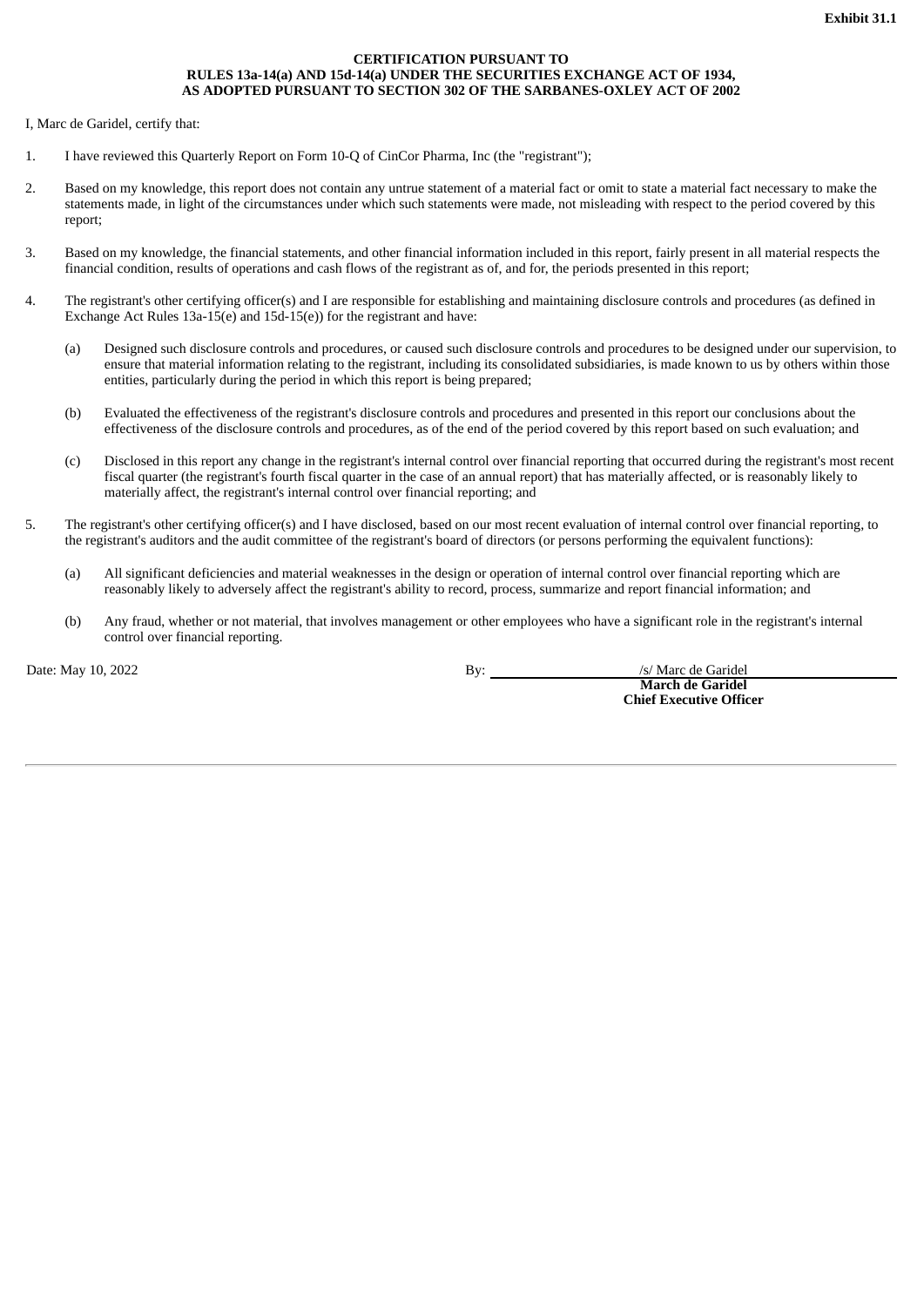# **CERTIFICATION PURSUANT TO RULES 13a-14(a) AND 15d-14(a) UNDER THE SECURITIES EXCHANGE ACT OF 1934, AS ADOPTED PURSUANT TO SECTION 302 OF THE SARBANES-OXLEY ACT OF 2002**

<span id="page-33-0"></span>I, Mary Theresa Coelho, certify that:

- 1. I have reviewed this Quarterly Report on Form 10-Q of CinCor Pharma, Inc. (the 'registrant");
- 2. Based on my knowledge, this report does not contain any untrue statement of a material fact or omit to state a material fact necessary to make the statements made, in light of the circumstances under which such statements were made, not misleading with respect to the period covered by this report;
- 3. Based on my knowledge, the financial statements, and other financial information included in this report, fairly present in all material respects the financial condition, results of operations and cash flows of the registrant as of, and for, the periods presented in this report;
- 4. The registrant's other certifying officer(s) and I are responsible for establishing and maintaining disclosure controls and procedures (as defined in Exchange Act Rules 13a-15(e) and 15d-15(e)) for the registrant and have:
	- (a) Designed such disclosure controls and procedures, or caused such disclosure controls and procedures to be designed under our supervision, to ensure that material information relating to the registrant, including its consolidated subsidiaries, is made known to us by others within those entities, particularly during the period in which this report is being prepared;
	- (b) Evaluated the effectiveness of the registrant's disclosure controls and procedures and presented in this report our conclusions about the effectiveness of the disclosure controls and procedures, as of the end of the period covered by this report based on such evaluation; and
	- (c) Disclosed in this report any change in the registrant's internal control over financial reporting that occurred during the registrant's most recent fiscal quarter (the registrant's fourth fiscal quarter in the case of an annual report) that has materially affected, or is reasonably likely to materially affect, the registrant's internal control over financial reporting; and
- 5. The registrant's other certifying officer(s) and I have disclosed, based on our most recent evaluation of internal control over financial reporting, to the registrant's auditors and the audit committee of the registrant's board of directors (or persons performing the equivalent functions):
	- (a) All significant deficiencies and material weaknesses in the design or operation of internal control over financial reporting which are reasonably likely to adversely affect the registrant's ability to record, process, summarize and report financial information; and
	- (b) Any fraud, whether or not material, that involves management or other employees who have a significant role in the registrant's internal control over financial reporting.

Date: May 10, 2022 **By:** /s/ Mary Theresa Coelho **Mary Theresa Coelho Chief Financial Officer and Chief Business Development Officer**